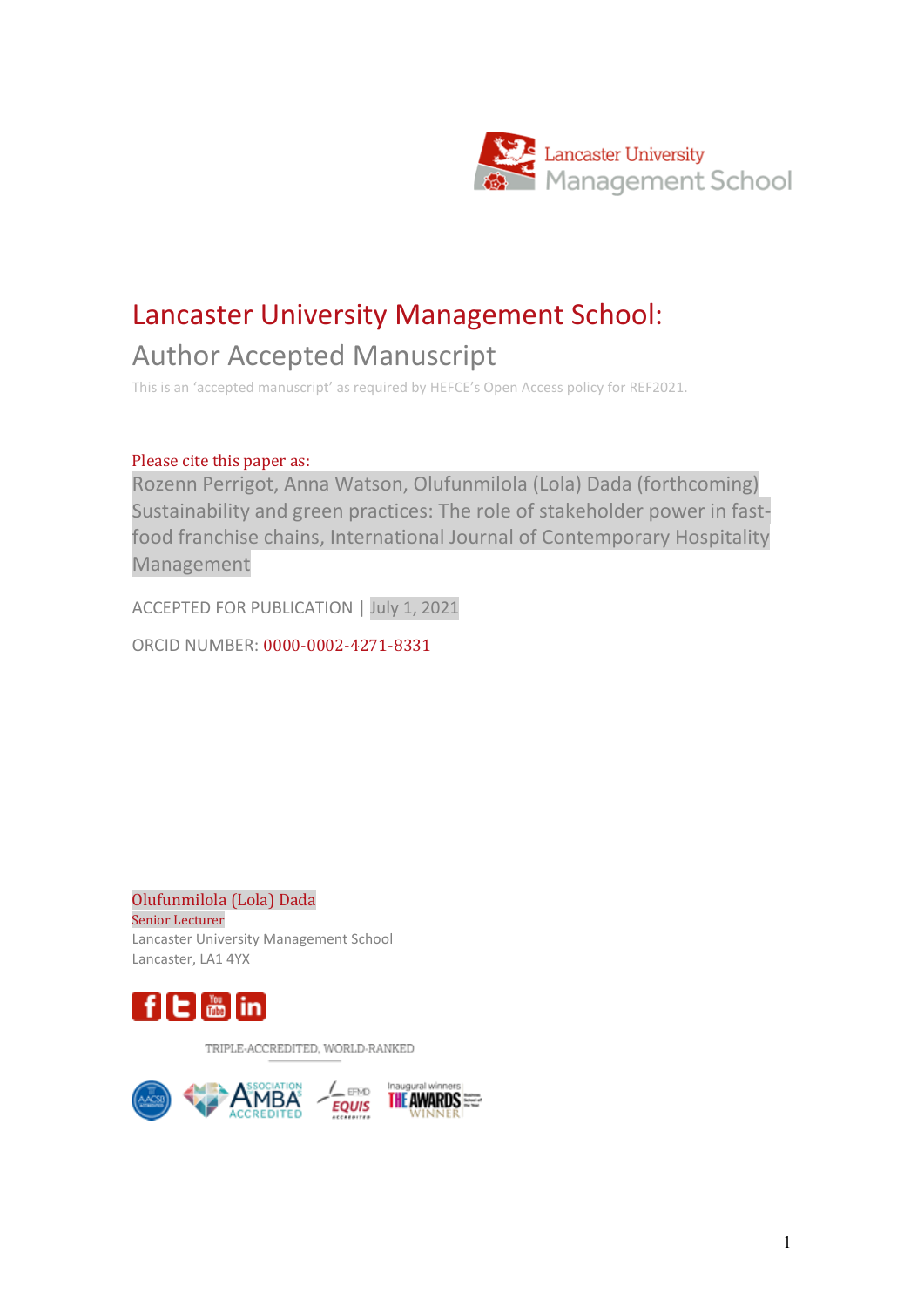#### **Sustainability and green practices:**

#### **The role of stakeholder power in fast-food franchise chains**

Dr Rozenn Perrigot Professor of Marketing University of Rennes 1 (CREM UMR CNRS 6211 and IGR-IAE Rennes) Affiliate Professor Rennes School of Business 11 rue Jean Macé - CS 70803 35708 Rennes Cedex 7, France rozenn.perrigot@univ-rennes1.fr

> Dr Anna Watson Professor of Marketing Business School Edinburgh Napier University Edinburgh EH14 1DJ, UK a.watson@napier.ac.uk

Dr Olufunmilola (Lola) Dada Senior Lecturer Department of Entrepreneurship and Strategy Management School Lancaster University Lancaster, LA1 4YX, UK l.dada@lancaster.ac.uk

Version 3 Submitted to International Journal of Contemporary Hospitality Management 30 June 2021

Acknowledgments: The authors thank the Center in Franchising, Retail & Service Chains, at the Graduate School of Management – University of Rennes 1 for the assistance provided by trainees and students in the data collection.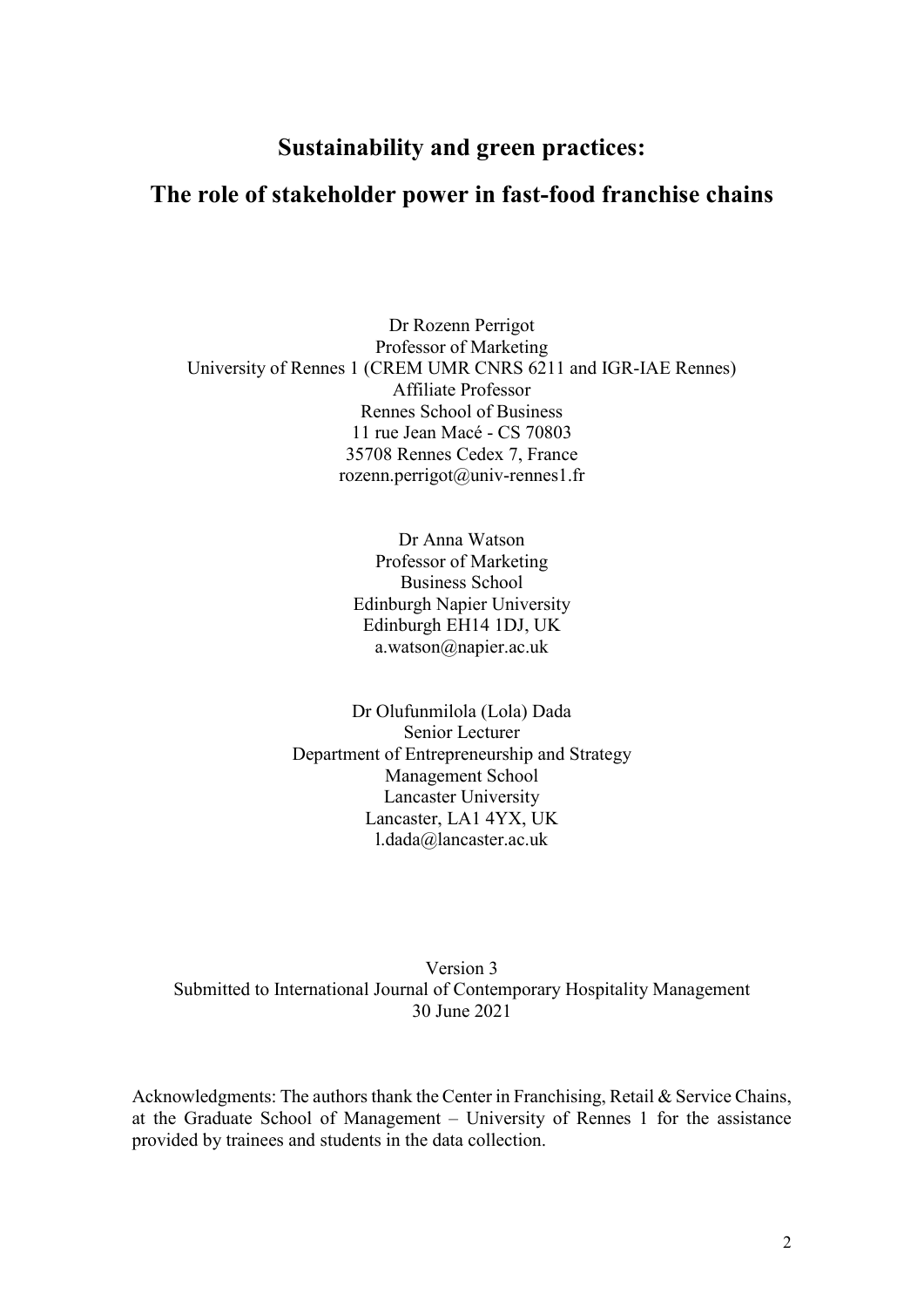## **Sustainability and green practices:**

#### **The role of stakeholder power in fast-food franchise chains**

#### **Abstract**

**Purpose** - This paper explores how the power of salient stakeholders involved in the green waste management of franchise chains can impact the ability of the chains to change their green practices.

**Design/methodology/approach** - This qualitative study is based on interview data from 19 franchisors and their head office staff operating in the fast-food sector in France where franchise chains have been 'named and shamed' as continuing to ignore waste management regulation.

**Findings** - Our findings suggest that both the form and bases of power of different stakeholder groups have important implications for the implementation of green practices, even those required by law. We find that the franchisees' central network position alters the ability of franchisors to directly engage in dialog, consult with, and educate key stakeholders, creating additional challenges for franchisors in the implementation process.

**Research implications/limitations** - The qualitative nature of our study limits our ability to generalize our findings. Future studies could develop an instrument to assess franchisor perceptions of stakeholder power.

**Practical implications** - Our findings suggest that franchisors should consider carefully how they communicate changes to green practices to their franchisees in order to ensure not only their compliance, but also their motivation to engage with those stakeholders with whom they have regular interactions. Our findings can also help governments to better understand how to involve other stakeholders to ensure effective environmental legislation.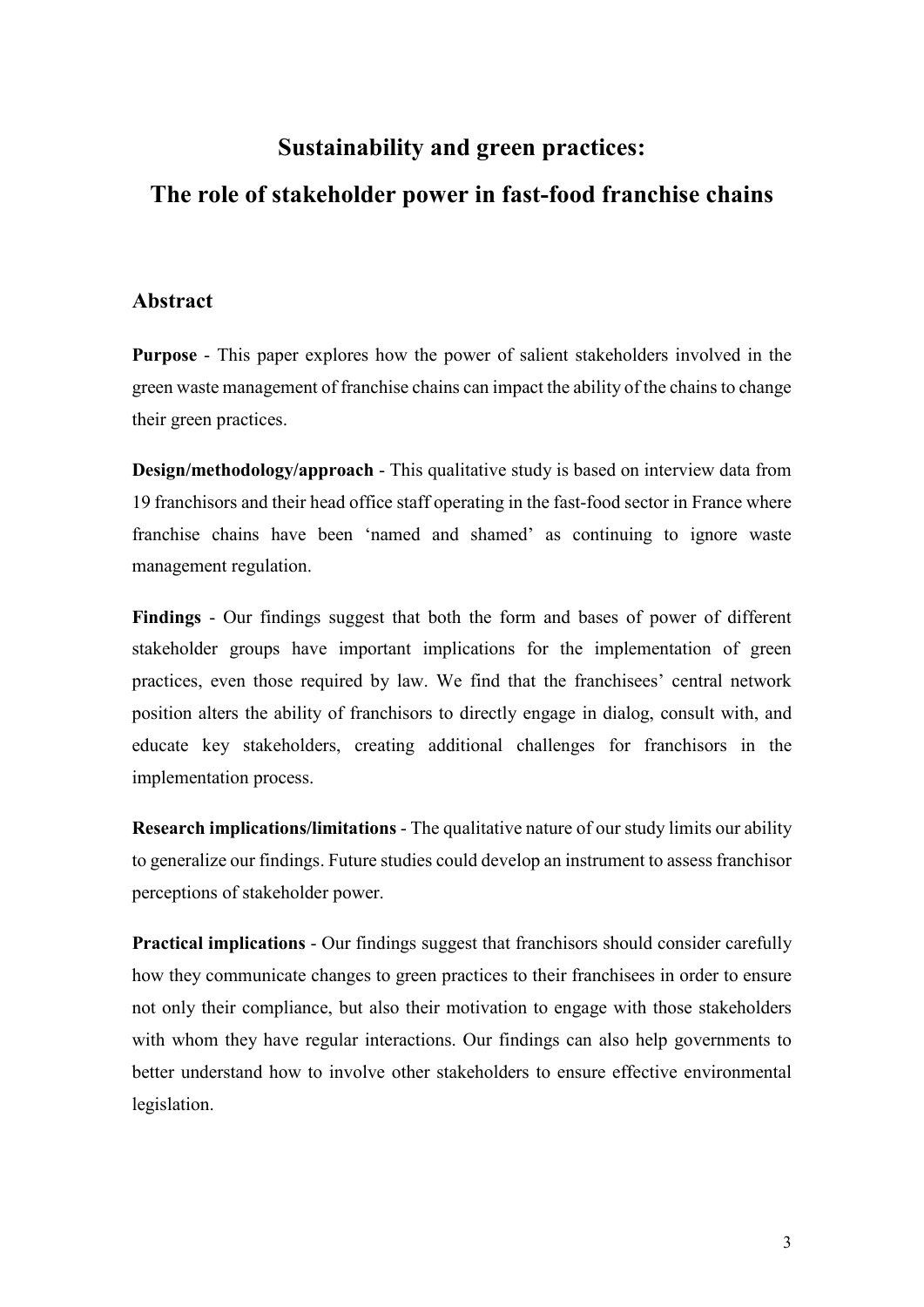**Originality** - Our study is the first, to our knowledge, to consider the role of stakeholders in the implementation of green practices in franchise chains. By examining franchise chains, we provide new insights into the role of an additional stakeholder, the franchisee, and enrich the literature on green practices in the hospitality sector.

**Keywords** Green practices, Waste management, Stakeholder power, Franchising, Fastfood

**Paper type** - Research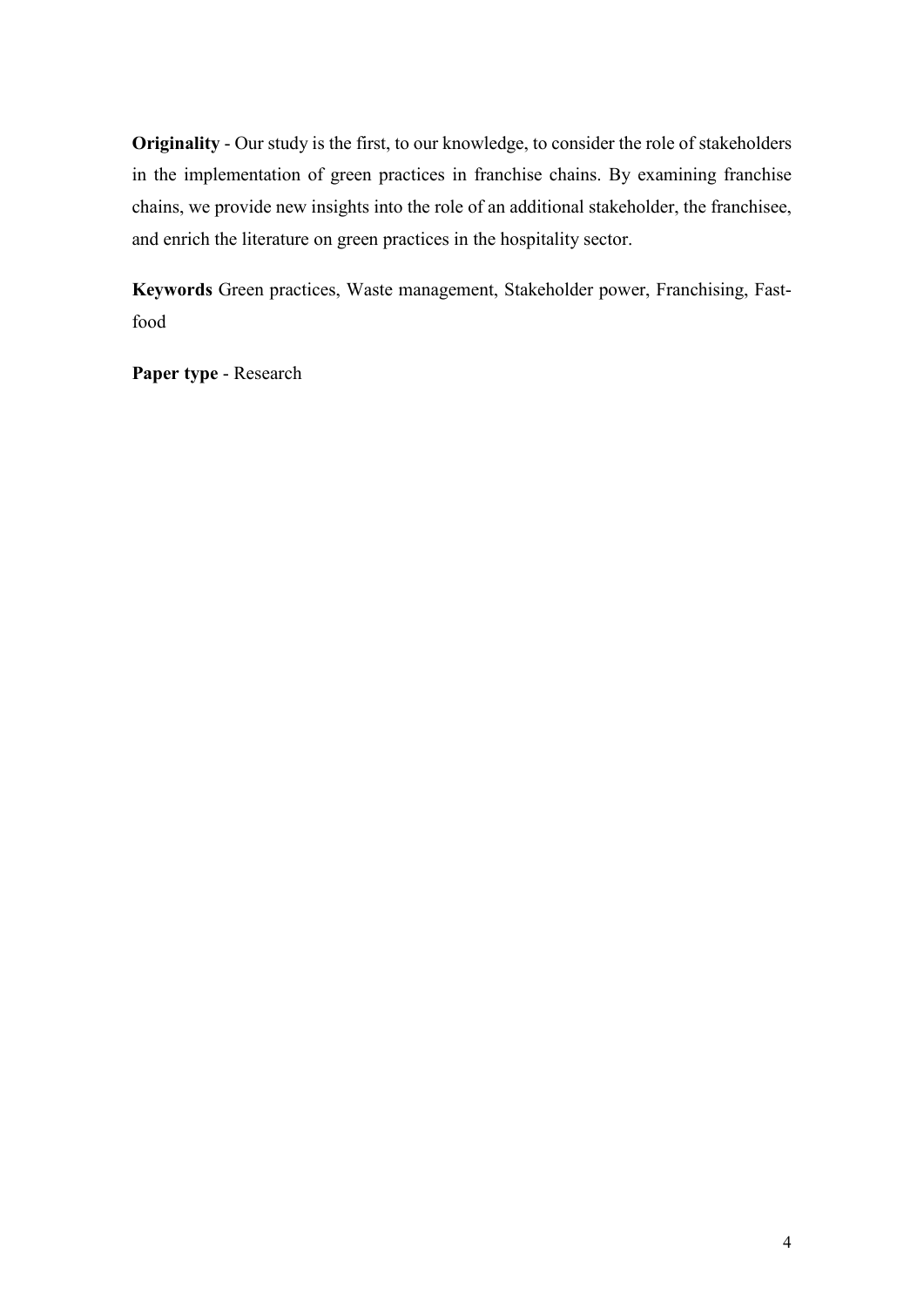#### **Introduction**

The increasing concern over environmental issues means that firms are subject to ever greater scrutiny of their green practices (Baah *et al.*, 2020). This is not only limited to industrial sectors historically associated with pollution, but also service sector organizations such as hospitality firms (Chan and Hsu, 2016). The public as well as regulators have become increasingly aware of the environmental impacts of the hospitality industry with respect to issues such as energy use, generation of waste, and water usage (Aragon-Correa *et al.*, 2015). Perhaps in response to the increasing scrutiny the sector is experiencing, we have seen an increase in hospitality studies exploring sustainability issues, from sustainable development approaches and implementation (Ertuna *et al.*, 2019; Filimonau *et al.*, 2019a; Prud'homme and Raymond, 2016), motivations for sustainable practices and environmental management engagement (Khatter *et al*., 2019; Novacka *et al.*, 2019), green marketing (Jones *et al.*, 2014; Rivera‐ Camino, 2007), and outcomes associated with greening activities (Kularatne *et al.*, 2019; Park *et al.*, 2017).

Despite the acknowledged importance of stakeholders in environmental strategy formation and implementation (Hart, 1995), the role of stakeholders in environmental management has received less interest from hospitality researchers (Chan and Hsu, 2016). It is this key role of stakeholders which our paper seeks to explore. We do so in the context of franchise organizations, where even less is known about how stakeholders influence green practice implementation. Franchising introduces additional stakeholders, most notably franchisees, as well as employees of franchisees, local communities, and the local governments where franchisees operate their units (Kim and Lee, 2020). Franchise chains, therefore, may be subject to potentially different types and intensity of stakeholder responses and pressures compared to other types of organization. Whilst franchisees, as residual agents, may be believed to have interests more closely aligned with their franchisors compared to employee managers (Combs *et al*., 2009), which could potentially facilitate green practice implementation (Hörisch *et al.*, 2014), such alignment cannot be assumed, as franchisees may be primarily concerned with the short-term profitability of their own units, rather than the longer-term sustainability of the chain (Barthélemy, 2011). Furthermore, the pivotal position franchisees hold within their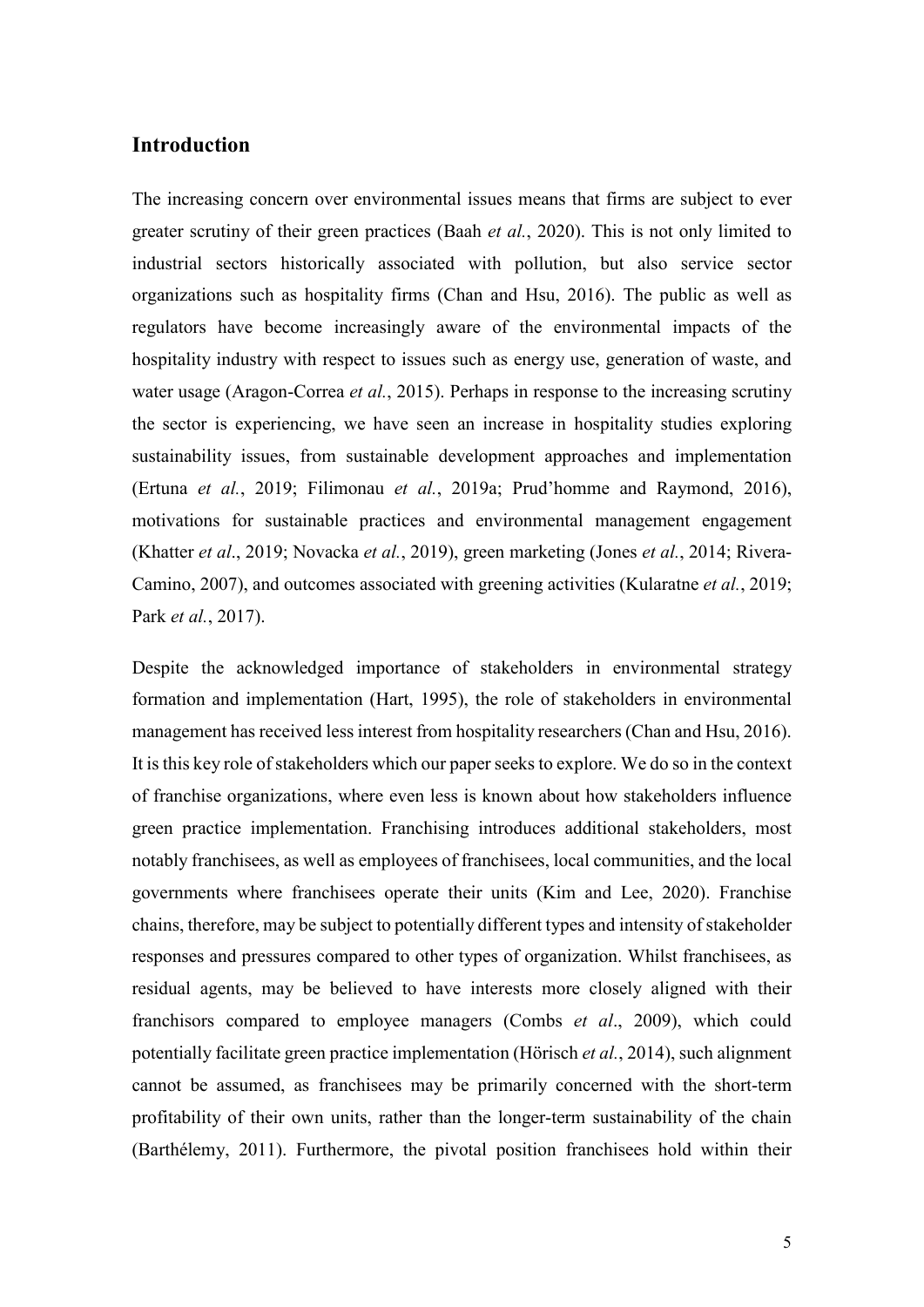networks, given their interactions with employees, customers, and other stakeholders, means that franchisors may find it more challenging to manage their relationships with other stakeholders who are instrumental in greening activities.

The aim of our paper is, therefore, to explore how key stakeholders can impact the ability of franchisors to implement green practices in their chain restaurants. The empirical study deals with the specific green practice of waste management within the context of the French market. Waste management is of considerable importance in the fast-food sector, with an estimated 1 kg of waste produced daily by an average consumer of hospitality services within Europe (Bohdanowicz, 2006). It is also subject to regulation within Europe. We focus on fast-food franchise chains operating in France, given the French government's recent 'naming and shaming' of major fast-food chains, who three years after its introduction were still not in compliance with a governmental decree obliging companies that generate more than 1,100 litres of waste per week to sort and recycle according to five streams ('Tri 5 Flux'): paper, plastic, metal, glass, and wood. In addition, companies which produce more than 10 tons of biodegradable waste or more than 60 litres of edible oil waste per year must separate biodegradable waste from all other waste (ADEME, 2017). In early 2019, the French Secretary of State for the Ecological and Inclusive Transition (Brune Poirson) summoned the executives of all the major fastfood chains operating in France to discuss their waste management, asserting that there had been "...zero effort in terms of sorting non-food waste" (Gérard, 2019). Following this meeting, the government introduced a three-year compliance plan for fast-food chains, where at least 70% of restaurants had to be compliant by 31 December 2019, 90% by 31 December 2020, and 100% must be by 31 December 2021 (Gouvernement, 2020). Whilst there are no available statistics as to whether fast-food companies have met this requirement, a study by '#ZerodéchetauMcDo' (Zero Waste McDonalds) found that just 36% of McDonald's outlets had sorting facilities in their restaurants (Actu-Environnement, 2020). Thus, the French market is a particularly interesting context in which to explore waste management practices and regulation effects within franchise chains.

From the French experience, it would seem that despite regulatory obligations, fast-food franchise chains have been either unwilling or unable to change their waste management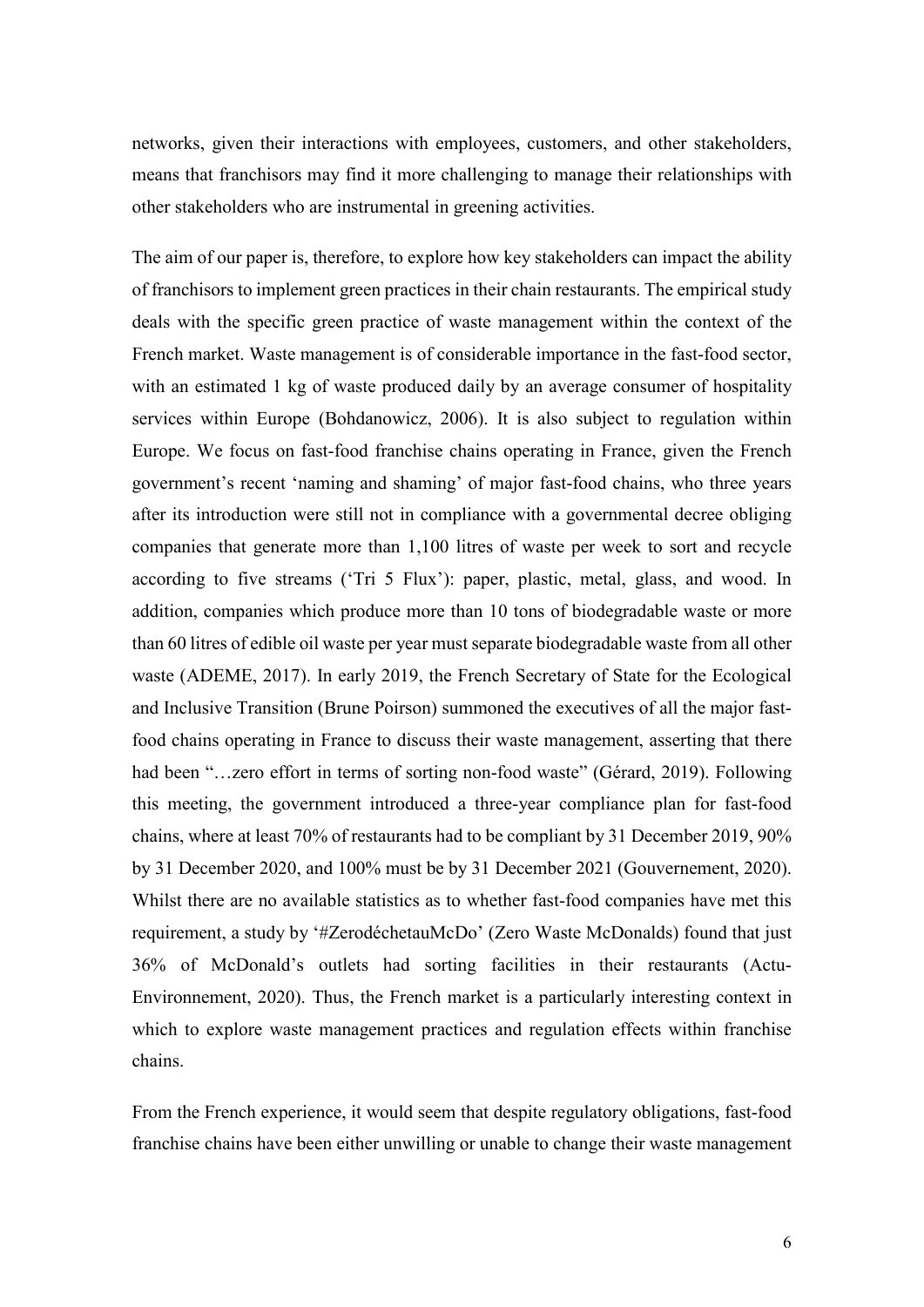practices, which leads us to question why this might be the case. What role do different stakeholders play in enabling/inhibiting the implementation of green waste management practices? To address these questions, we undertook a qualitative study which comprised 19 interviews with franchisors and their head office staff operating in the fast-food sector in France. As stakeholder theory puts "people at the center of the story" (Freeman *et al.*, 2020, p. 224), a qualitative approach was believed to be most appropriate as it enables the researcher "to gather richer data that is grounded in the real-life experiences of people" (Altinay *et al.*, 2013, p. 178). We focus on franchisor perspectives given they represent the focal organization that are ultimately responsible for the implementation of waste management practices and answerable to the government. It is their perception of the situation that drives their behaviors and responses in relation to their stakeholders and implementation activities.

Our findings suggest that the achievement of green waste management depends on the commitment of various stakeholders: local government, suppliers, franchisees, franchisee employees, and customers. Franchisees through their network position play a critical role. We found that both the source of power and forms of power vary between different stakeholder groups, with the government primarily relying on coercive authority to compel franchisors to improve their waste management, whilst other stakeholders, through their competence and legitimate authority are able to inhibit, or at least slow implementation due to their positions within the network.

Our research makes several contributions. Firstly, we enrich the stream of literature on green practices in franchise organizations. Research which considers green management practices within franchise chains is limited, despite their important economic contribution particularly within the hospitality sector (Combs *et al.*, 2004). There are some studies on Corporate Social Responsibility (CSR) activities in franchise chains (Choi and Lee, 2018; Jell-Ojobor, 2019, Meiseberg and Ehrmann, 2012; Perrigot *et al.*, 2015), but these have tended to focus on CSR outcomes, rather than the processes used to implement CSR strategy. Thus, little is known about how different stakeholders contribute to the implementation of CSR practices within franchised systems. We believe this is important given the findings of Meiseberg and Ehrmann (2012) and Perrigot *et al.* (2015) that CSR activities/disclosures diminish as the proportion of franchise outlets rises. By exploring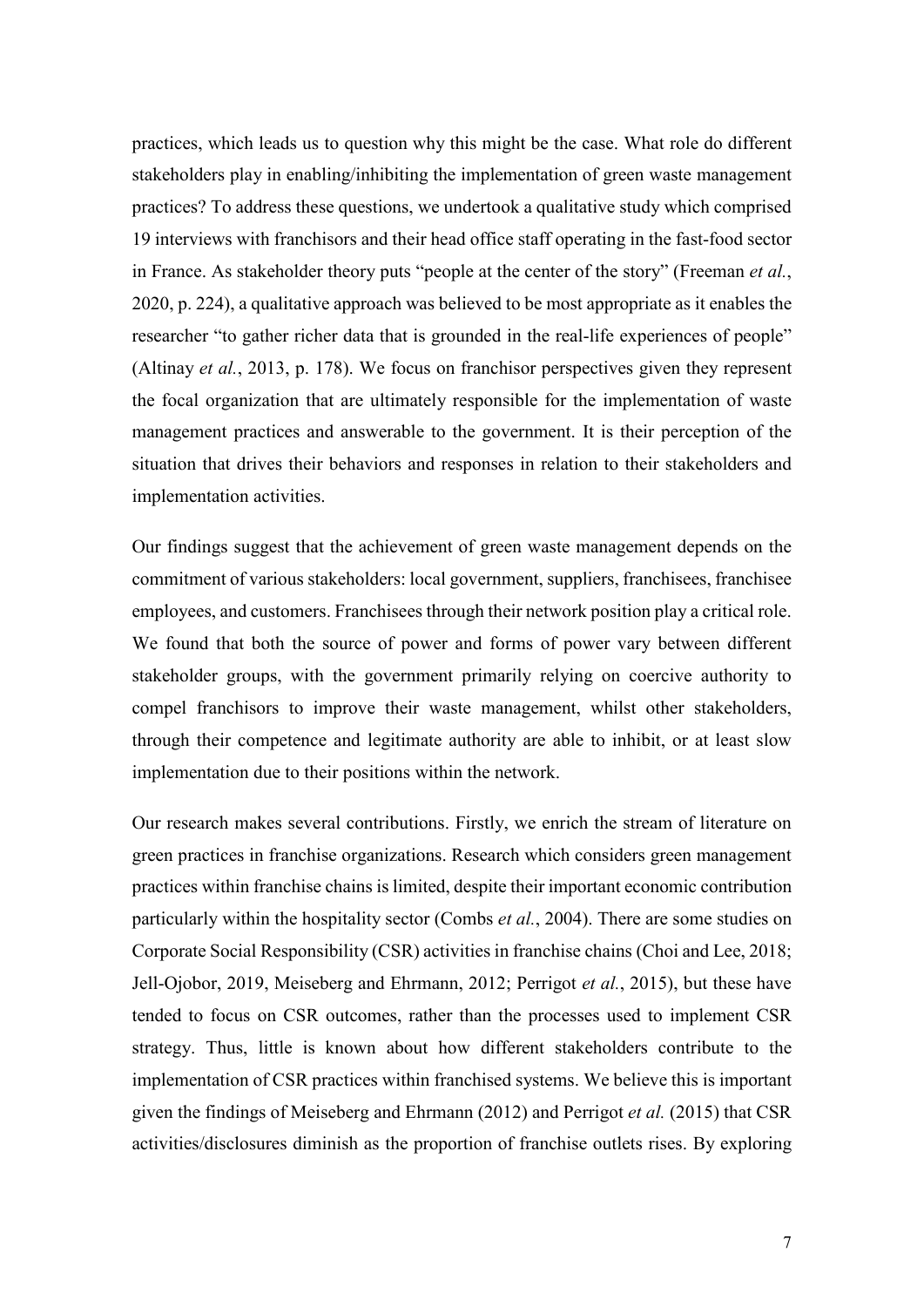the role of franchise stakeholders in the implementation process, we seek to provide new insights into how and why franchising may impact CSR outcomes.

Secondly, we contribute to stakeholder theory, and more specifically stakeholder identification and salience theory, by focusing on its most influential attribute, that of power (Mitchell *et al.*, 1997; Parent and Deephouse, 2007) and how it might influence implementation of green practices. Whilst prior literature has explored how stakeholders may contribute to green strategy development (Lyon *et al.*, 2017; Polonsky, 1995; Rivera-Camino, 2007), how stakeholder power affects implementation has received less attention (Bondy, 2008; Raub and Martin-Rios, 2019), especially where the green practices being adopted have largely been imposed upon the sector through regulation rather than voluntary initiatives. Further, as identified by Kim *et al.* (2017) and Sharma *et al*. (2020), the role of different stakeholders in implementing green practices in the hospitality sector is under researched, particularly within the context of franchising where additional stakeholders are involved. Given the increasing scrutiny hospitality firms are under in relation to their environmental performance, this is an important area of study.

Finally, our research also contributes to practice and policy. The study can help franchisors to better assess the multiplicity and respective powers of stakeholders required to achieve better waste management. For governments, it can enable understanding of how to involve other stakeholders to ensure effective environmental legislation.

#### **Stakeholder Theory and Sustainability**

Stakeholder theory is one of the key approaches used in social, environmental, and sustainability management research (Dmytriyev *et al.,* 2021; Hörisch *et al.*, 2014). Garvare and Johansson (2010) propose that to achieve organizational sustainability, the organization must satisfy or exceed the demands of its stakeholders. Indeed, the complexity of sustainability problems necessitates multi-stakeholder collaboration in order for sustainable solutions to be developed (Freudenreich *et al.,* 2020). However, given the multiplicity of stakeholder interests, managers have to prioritize, reject, support, or meet their demands (Fischer *et al.*, 2020). In this regard, balancing stakeholder interests is critical, yet it is an under researched area (Fischer *et al.*, 2020). Whilst stakeholder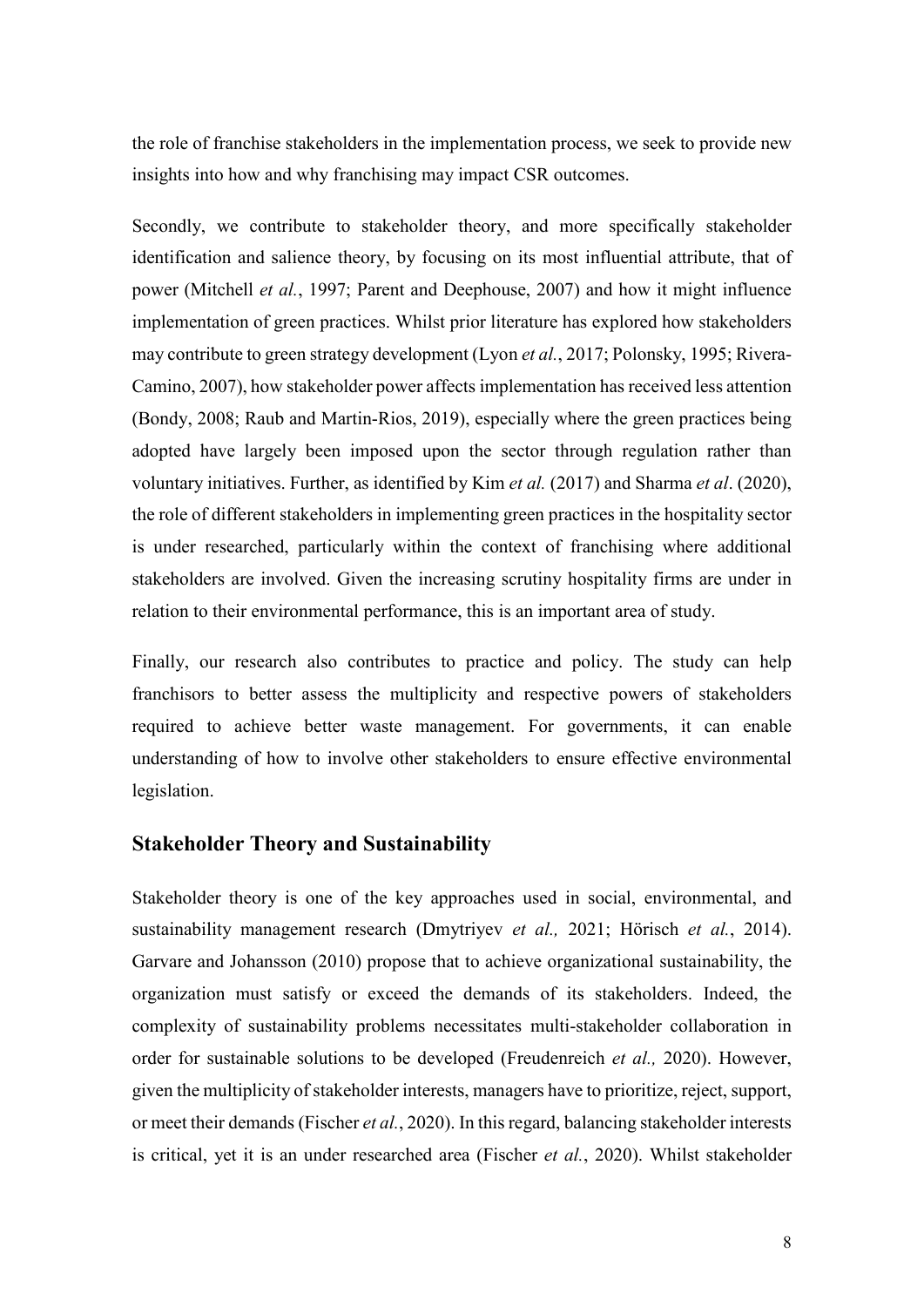theory proposes that a firm may be affected by or, conversely, affect stakeholders, the majority of studies drawing on stakeholder theory have focused on how pressure from various stakeholder groups may motivate organizations to engage in green activities (Buysse and Verbeke, 2003; Raub and Martin-Rios, 2019; Sulkowski *et al.*, 2018). This perhaps reflects an interpretation of sustainability management more aligned with CSR, given these two concepts are often referred to interchangeably (Bansal and Song, 2017). Sustainability management is defined as "the formulation, implementation, and evaluation of both environmental and socioeconomic sustainability-related decisions and actions" (Starik and Kanashiro, 2013, p. 12), whilst CSR explicitly refers to the firm's consideration of, and response to, social responsibility beyond that required by law (Montiel, 2008). The voluntariness explicit in CSR has provoked an interest in why some firms are more proactive in their search for solutions to social and environmental problems than others, and the influence of stakeholders in this.

Our focus is thus somewhat different, given we consider the case of a sustainability practice required by law. We seek to understand how stakeholder relationships impact organizational responses to the regulation, focusing on the relative power of different stakeholders and the extent to which this impacts their cooperation and the organization's ability (and willingness) to comply. Stakeholders are "any group or individual who can affect or is affected by the achievement of the organization's objectives" (Freeman, 1984, p. 46), and, therefore, are not homogenous in their values, objectives, or influence (Polonsky, 1995). As such, it is important to understand how managers determine which stakeholders are salient for achieving sustainability.

Mitchell *et al.* (1997, p. 854) propose that stakeholder salience can be determined by their "possession of one, two, or all three of the following attributes: (1) the stakeholder's power to influence the firm, (2) the legitimacy of the stakeholder's relationship with the firm, and (3) the urgency of the stakeholder's claim on the firm". Of these three attributes, our focus in this paper is on how stakeholder power influences waste management strategy implementation. We do so for several reasons. Firstly, organizations are assumed to manage their stakeholder relationships with an emphasis on stakeholder power (Rasi *et al.*, 2014) and this attribute has been deemed to be the most influential by various authors (Mitchell *et al.*, 1997; Parent and Deephouse, 2007). Secondly, urgency of claims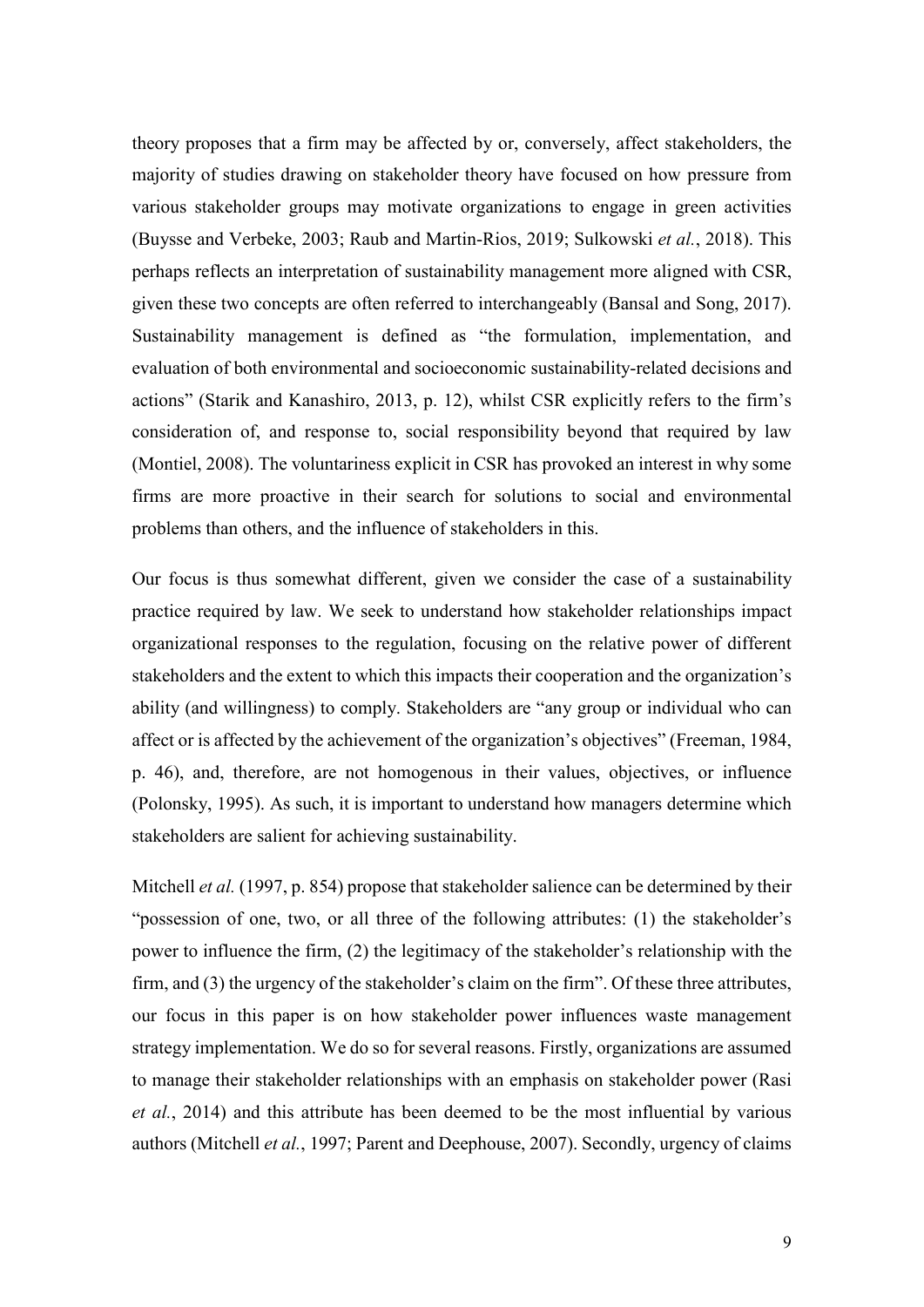by different stakeholders can be presumed here, given that fast-food chains have been subject to waste management regulation for almost five years and are now under considerable pressure to comply. Thirdly, we do not attempt to consider how all stakeholders may influence waste management implementation, but rather explore how those stakeholders identified by franchise chains as being influential have played a role in the implementation of waste management practices. We thus presume franchisors will only identify those stakeholders whom they consider to be legitimate.

Whilst power has several definitions (Mitchell *et al.*, 1997), it is socially constituted and can broadly be defined in terms of influence (French and Raven, 1959). It is the "relationship among social actors in which one social actor, A, can get another social actor, B, to do something that B would not otherwise have done" (Pfeffer, 1981, p. 3). Stakeholders have varying degrees of power to influence other stakeholders to act in a way that they otherwise would not or, indeed, to prevent them from acting in a way which they would otherwise wish to do. The extent to which a stakeholder holds power has been explained in reference to two key sources of power: (1) the resources that a stakeholder possesses that are critical to the focal organization (Pfeffer, 1992), that is resource dependency; and (2) their network position (Rowley, 1997).

Resource dependency theory explores how the possession of tangible (e.g., money or infrastructure) or intangible (e.g., knowledge or skills) critical resources can provide stakeholders with power if they are able to regulate or control access, possession, allocation, and use of such resources (Tiew *et al.*, 2015). Whilst resource dependency focuses on the nature of the resource relationship, the network perspective of power suggests that the position of the stakeholder (with respect to other stakeholders and the focal organization) also has implications for the power a stakeholder possesses (Pajunen, 2006). Thus, network power "refers to power obtained through the network's structure, as opposed to power gained through individual attributes" (Rowley, 1997, p. 898). Although network centrality (or power) is determined from three components (Freeman, 1979; Rowley, 1997): degree (number of direct links to other network members), closeness (independent access to others), and betweenness (the position of a stakeholder positioned between other stakeholders), we focus on betweenness centrality, given it is the most appropriate component for measuring the ability to control resources and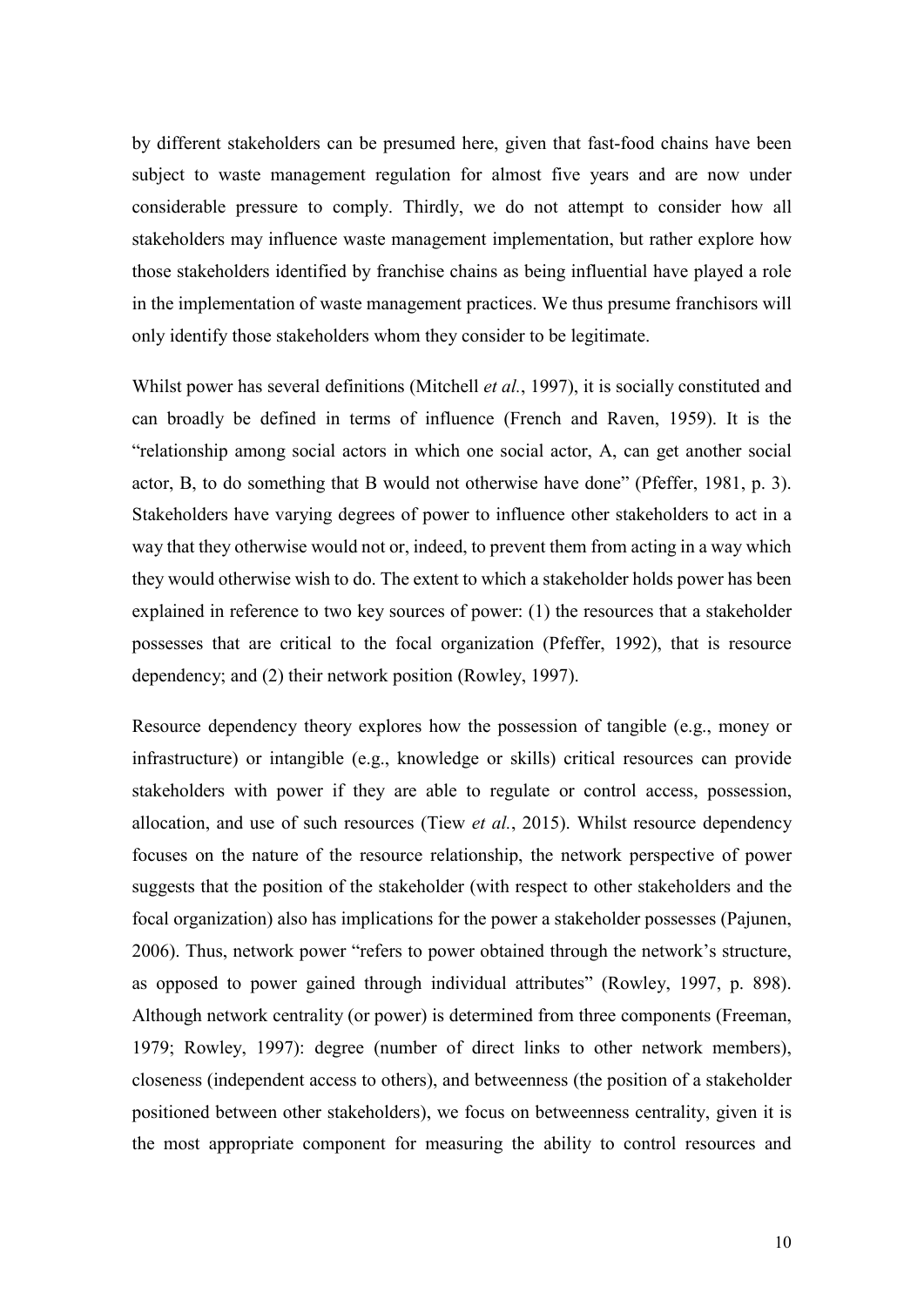information across a network (Pajunen, 2006). Several studies have suggested that to fully understand the power position of a stakeholder, a dual analysis of both resource dependency and network centrality, is the most appropriate (Hazra *et al.*, 2017; Pajunen, 2006; Tiew *et al.*, 2015). We, therefore, consider both resource and network-based sources of power in order to explore the influence of different stakeholder groups on the implementation of green practices.

In addition to considering source of power, there have been several categorizations of forms of power (e.g., Etzioni, 1961; Raven and French, 1958). We draw on the typology developed by Wrong (1979), as this is the most common in tourism and hospitality contexts (e.g., Beritelli and Laesser, 2011; Marzano and Scott, 2009; Saito and Ruhanen, 2017). Wrong (1979) suggests that power can be conceptualized in four ways: force, manipulation, persuasion, and authority. Force refers to "the creation of physical obstacles restricting the freedom of another" (Wrong, 1979, p. 24). Manipulation is defined as "acts of negotiation that involve a measure of distortion, deception or exploitation" (Few, 2002, p. 35). Persuasion is similar to manipulation, but lacks negative connotations (Marzano and Scott, 2009) and includes advertising rhetoric (Wrong, 1979). Authority refers to the "institutional code within which the use of power is organized and legitimized" (Parsons, 1963, p. 243). Authority is a particularly apposite form of power as it is deemed the relevant mechanism for "exercising intended influence in an interinstitutional context" (Beritelli and Laesser, 2011, p. 1300).

Authority has been further conceptualized as comprising four components – coercive, induced, legitimate, and competent authority. Coercive authority refers to the extent to which an agent is believed to have authority to punish another stakeholder if they fail to conform to the influence attempt (French and Raven, 1959). Induced authority can be seen as the opposite of coercion and involves one stakeholder's use of material rewards to entice another stakeholder to comply (Wrong, 1979). Under legitimate authority, "the power holder possesses an acknowledged right to command and the power subject and acknowledged obligation to obey" (Wrong, 1979, p. 49) and is associated with a feeling of 'oughtness' (French and Raven, 1959). Competence authority is exerted when one stakeholder uses their expertise to influence other actors (Saito and Ruhanen, 2017).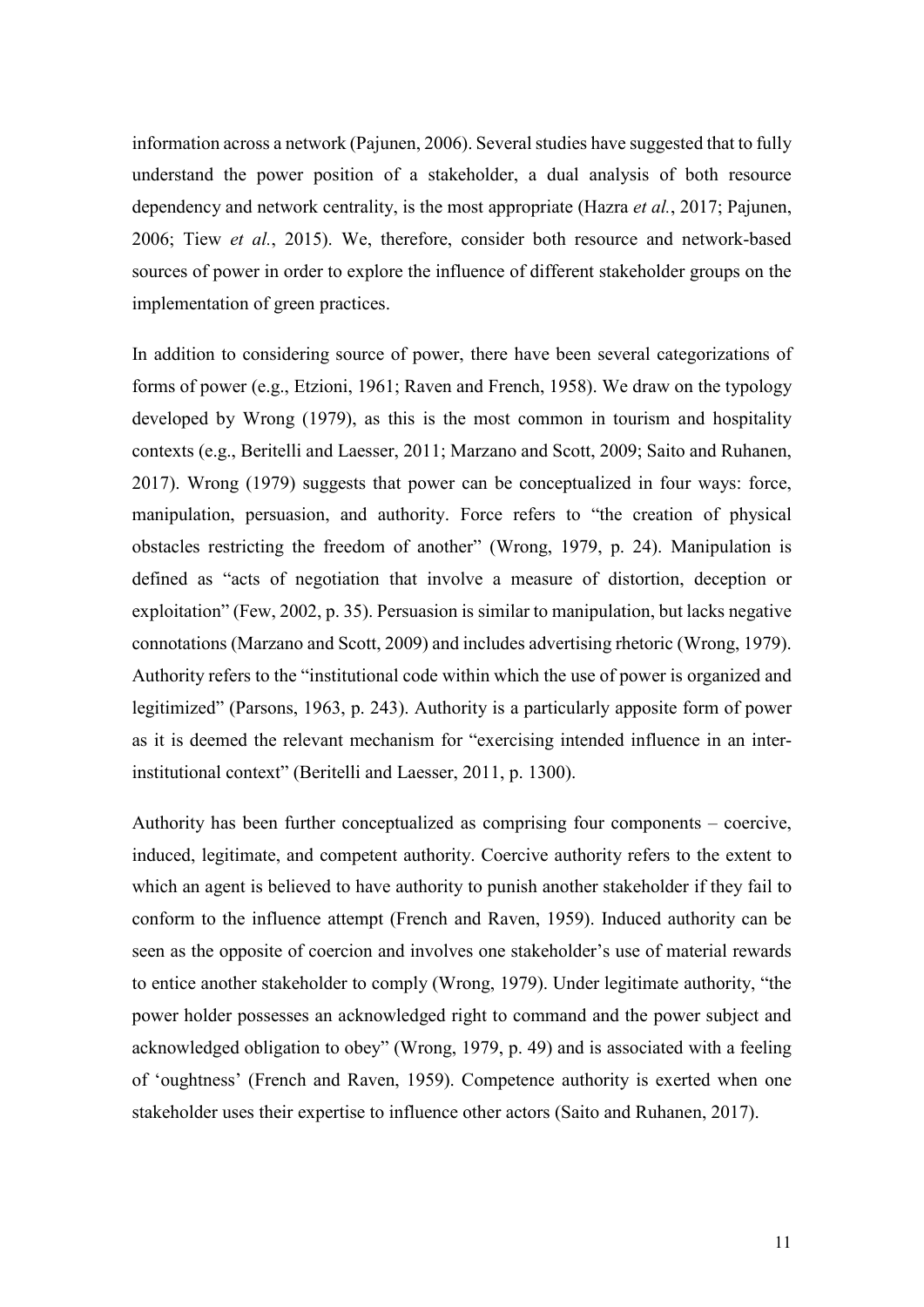In examining the influence of different stakeholder groups on the implementation of green waste management practices, we consider the role of both the source and form of power that different stakeholder groups possess on the implementation process. We thus extend previous studies, which focus on either source (Hein *et al.*, 2017; Lin *et al.*, 2018) or form (Harness *et al.*, 2018; Lin *et al.*, 2019; Roome and Wijen, 2006). Furthermore, there is little research that considers how organizations respond to regulations which require a change in green practices. Perhaps there is an assumption that organizations will comply. The recent case in France, however, suggests that franchise chains are either unwilling or unable to do so. In either case, this might mean that fast-food franchise chains believe their salient stakeholders do not have the power or inclination to punish them for noncompliance, or the stakeholders are using their power to inhibit the franchisors' ability to implement the necessary changes. This becomes even more complex as franchising leads to the creation of further groups of stakeholders, as emphasized by Kim and Lee (2020).

#### **Methodology**

Our research was guided by a constructivism paradigm where reality is socially constructed and thus context is deemed to have an important role in theory development (Bogna *et al.*, 2020). A qualitative approach was adopted, based on in-depth interviews with fast-food chain franchisors and their head office staff operating in France. Qualitative approaches are increasingly being used in franchising studies (e.g., Doherty, 2009; Watson *et al.*, 2020) and studies of green practices (Bondy, 2008; Lin *et al.*, 2019; Roome and Wijen, 2006). A qualitative research method was believed to be the most appropriate, as it enables data to be gathered that is grounded in the real-life experiences of people (Altinay *et al.*, 2013). The subjective nature of qualitative research methods "allows researchers to better understand and interpret the depth of responses and respondents' opinions about creating and maintaining their social realities" (Grünhagen *et al.*, 2020, p. 6). In this regard, we limited our sample to franchisors, given it is they who are ultimately responsible for compliance with green waste regulation and, therefore, it is their social reality which is our concern. Their perceptions may not reflect an objective reality, but it is what drives their actions. Thus, a qualitative research approach enables us to build an in-depth understanding of how and why organizational members view an issue as they do and the ways they behave as a result (Walsh, 2003).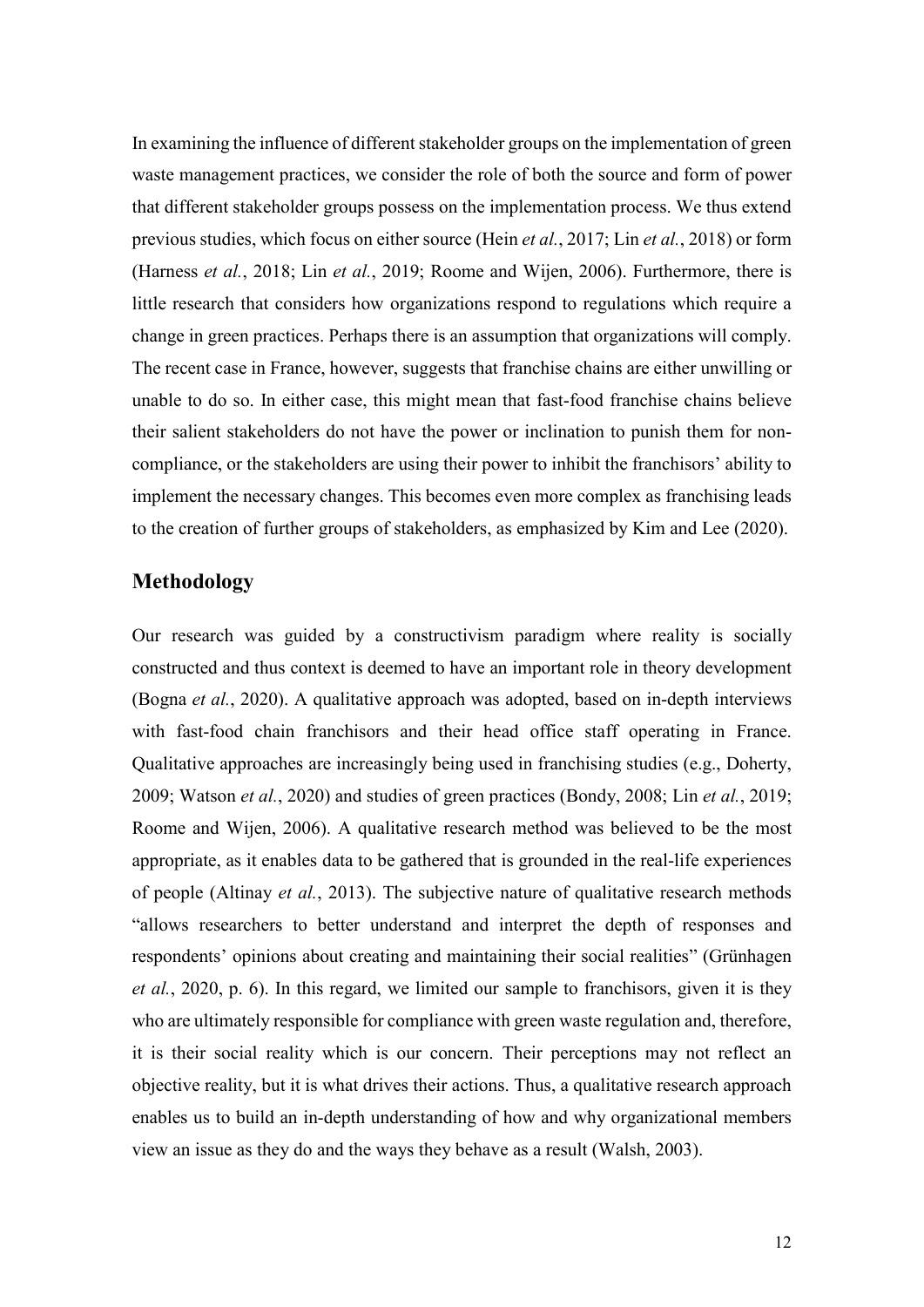France was chosen as a particularly relevant context for several reasons. Firstly, the government's public 'naming and shaming' of fast-food chains who have not complied with waste sorting regulation highlights that regulation alone does not necessarily create change in environmental practice. This provided an opportunity to explore why this might be the case and the potential influence of different stakeholder groups. Secondly, France is one of the leading markets for franchising in the world, with 1,927 franchisors, 78,032 franchised units, sales of 63.88 billion euros, and 668,837 direct and indirect jobs (French Franchise Federation, 2021). Thirdly, franchising is particularly developed in the fastfood sector both internationally, but also within France, with 208 domestic and foreign (mainly US) chains operating within France, represented by 6,658 franchised restaurant outlets and revenues of 5.42 billion euros (French Franchise Federation, 2021).

#### *Data Collection*

Our sample of 19 franchisors and their head office staff (representing 17 different chains) was selected through a combination of purposive and snowball sampling, an approach often used in qualitative franchise studies (Doherty, 2009; Watson *et al.*, 2020). Respondents were selected based on their positions within the network affording them insights into the implementation of waste management practices and the role of different stakeholder groups. Recruitment of participants ceased when no new themes were emerging from the data collected  $-i.e.,$  when data saturation was achieved. Boddy (2016) suggests that saturation is typically achieved by 12 interviews and that samples over 30 are likely to be too unwieldly to analyze. Our sample size was of similar magnitude to other hospitality studies (e.g., Filimonau *et al.*, 2019b, Crawford, 2013) and stakeholder research (e.g., Tiew *et al.*, 2015, Lin *et al.*, 2018). The respondents, on average, had been in post for five years (tenure ranged from 1-16 years). The sample included representatives from chains of various sizes and fast-food sectors (cuisines).

The interviews were semi-structured in nature and began by asking the respondents about their current waste management practices and how their chain had responded to the fivestream sorting mandated by the French government. We then asked questions designed to explore the role of both internal as well as external stakeholders in the waste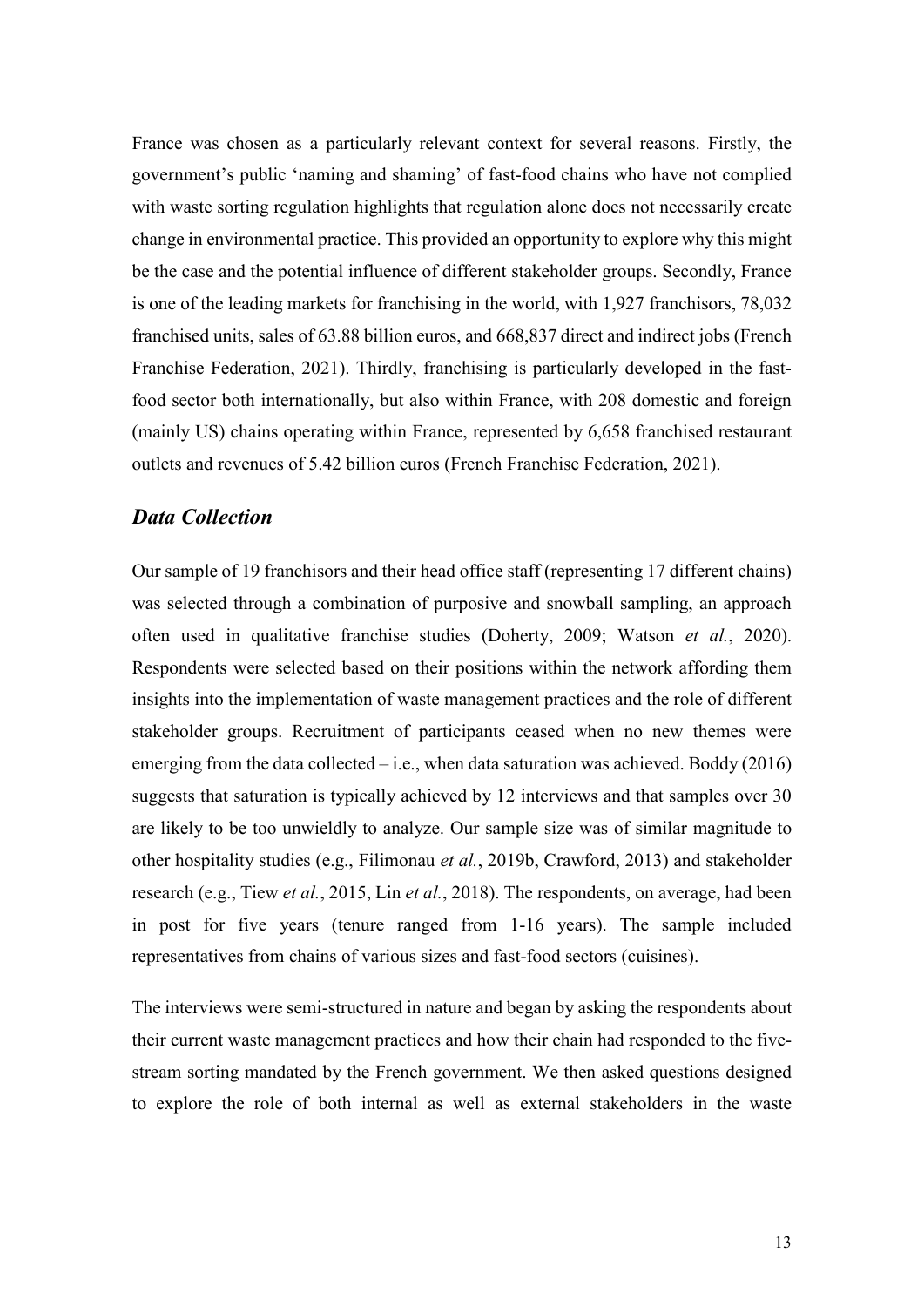management process and the impact of green waste management practices on their business. Table 1 provides the interview guide.

Most interviews were conducted by phone, for reasons of geographical distance, and all were audio-recorded. The interviews were conducted in French and then transcribed. The total length of the interviews was 14 hours 34 minutes, for an average of 48 minutes. Details of the participants are provided in Table 2.

<<Insert Tables 1 and 2>>

#### *Data Analysis*

To interpret the data, we used an abductive analytical approach, such that the analytical process moved back and forth between theory and data (Hahn and Ince, 2016). We analyzed the data in three key stages, using an approach proposed by Corley and Gioia (2004). In the first stage, an open coding approach was used, where initial concepts were identified, and grouped into categories using descriptive coding under the broad themes of the interview questions. We focused on identifying the stakeholder involved, the nature of their involvement, and their influence. The data was initially analyzed in French, before being translated, and the codes reviewed by a second coder. In the second stage (axial coding), we searched for relationships between and among these categories to create higher order themes, navigating between the data-driven codes and the theory (Timmermans and Tavory, 2012). This stage was conducted by the first coder in French, and then reviewed using the translated text by a second coder (after back translation checks). The creation of a dataset in both languages (French and English) increased reliability and construct validity (Altinay *et al.*, 2013). In the final stage (dimensional coding), the themes were gathered into overarching dimensions. Table 3 provides some examples of this process. This three-stage approach was undertaken to enhance internal validity (Altinay *et al.*, 2013). Furthermore, by having one author code in the native language, with checks made by the second coder from the translated data, this meant that where disagreements existed, translation issues could be easily identified and validity enhanced. The examination of data by two coders also helped alleviate inductive bias (Miles and Huberman, 1994). Test for interrater reliability found Cohen's Kappa at 0.8,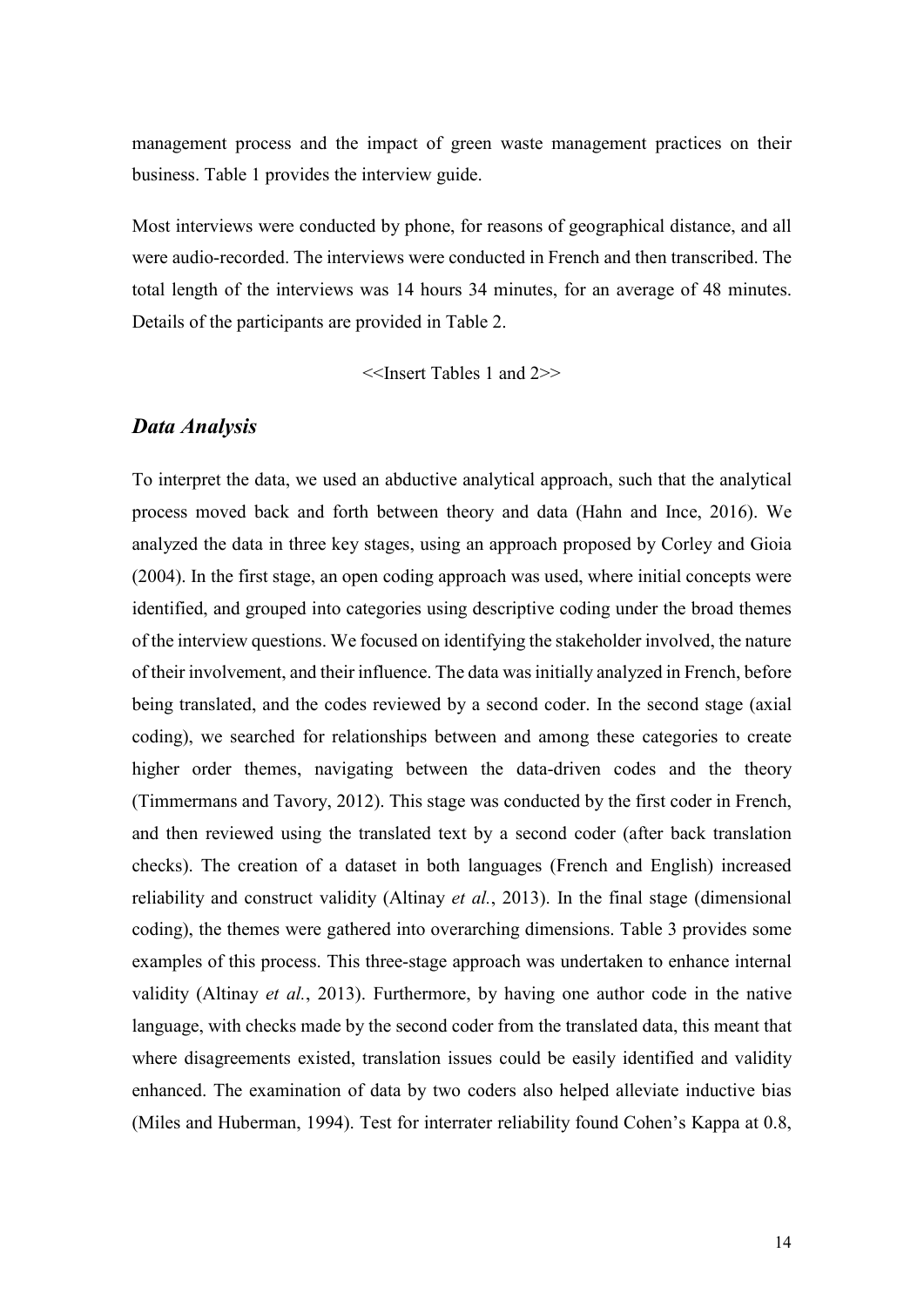indicating substantial agreement between coders (McHugh, 2012). Where disagreements existed, inconsistencies were resolved by discussion between the two coders.

<<Insert Table 3>>

#### **Findings**

#### *External Stakeholders*

#### *National Government*

The prime source of the government's power comes from its resource power and its degree of centrality (number of links to other stakeholders). Whilst the government does not necessarily possess resources required by franchise chains, it does possess the capacity to remove critical resource (through fines) from franchise chains who do not comply with its regulatory requirements. The government can use coercive authority to ensure that organizations act in the manner they wish. However, whilst the introduction of the law in 2016 for waste sorting suggests the use of coercive authority, the absence of sanctions on those chains who are not compliant suggests the French government is reluctant to wield this form of power. It was not until 2019 that the fast-food operators were confronted and, despite a lack of compliance for three years, chains have been granted further time to introduce appropriate waste management practices before they will be penalized. It would seem, however, that the threat of the use of coercive authority has sharpened the focus of franchisors who now see this as an imperative.

The French government has also used its position in the network to exert pressure on the franchisors through other stakeholder groups, most notably consumers, by publicizing the shortcomings of major fast-food chains in national media, even naming the non-compliant chains. One franchisor commented: "…I think she's [Brune Poirson] putting pressure on us, not necessarily with sanctions but rather with the media, in fact" (#10). This 'naming and shaming' of franchise chains within the media is a form of persuasive power.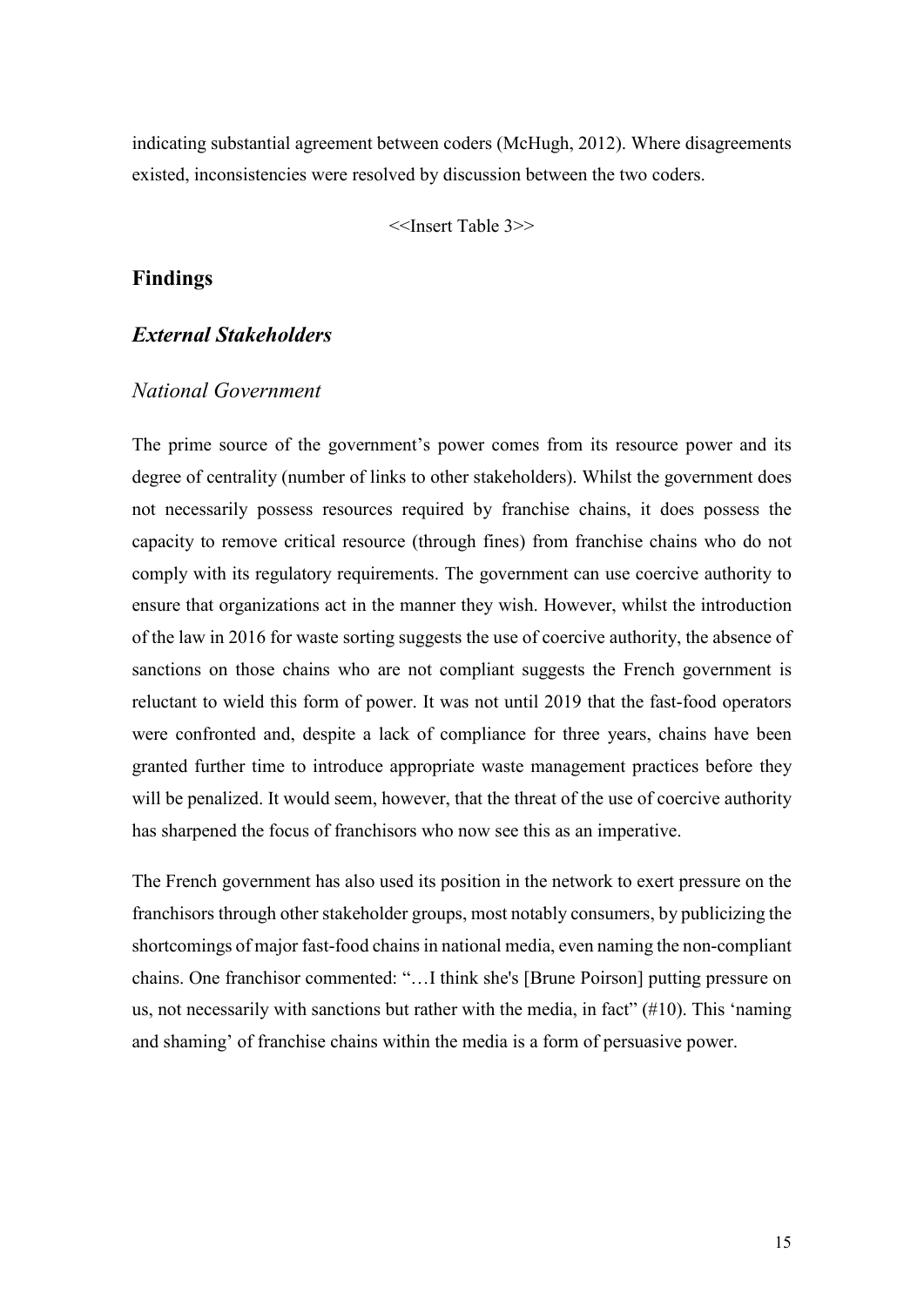#### *Local Government*

Whilst the national government has imposed requirements for fast-food chains to introduce green waste management practices, our findings suggest that local governments also have the power to help ensure fast-food chains implement better practices. Local governments' key source of power relates to the infrastructure resources and facilities they possess for waste collection and disposal. Whilst some local municipalities have invested heavily in waste collection services, in others the provision is seen by franchisors as substantially lacking. In particular, frequency of collection over busy periods like weekends means that outlets face difficulty in storing waste. For example, "[City name] has commissioned a truck that goes from Tuesday to Friday. They stay there for half an hour, and we have to put out all the rubbish and all the boxes. The problem is that we're open 7 days a week, every Friday, Saturday and Sunday, which are our busiest days, which makes it a bit complicated because we end up with all our waste"  $(\#17)$ . The amount of sorting supported also varies, with some municipalities supporting five stream sorting and others only offering two or three stream sorting. Some respondents explained that sorting at their restaurant was futile, as everything is placed in a single bin by the municipal collection services. As a franchisor said, "…we can sort it out on our side, and at the end, they take all the bags, they put them in the same bin…there's no logic at all. What's the point?" (#4). This perception of variability in local authority commitment to waste management is supported by statistics, with recycling rates of solid waste varying between 28% and 55% across different regions of France (European Environment Agency, 2016), perhaps reflecting differences in budget allocation for waste management, as well as differences in how national policies have been applied.

Local authorities can thus be seen as possessing inducement authority with respect to the franchise chains – the provision of waste collection and disposal services by local authorities facilitates the adoption of green waste management practices by franchise chains. In some cases, local authorities also use coercive authority to help promote sorting practices by imposing fines on restaurants which do not comply with local regulations.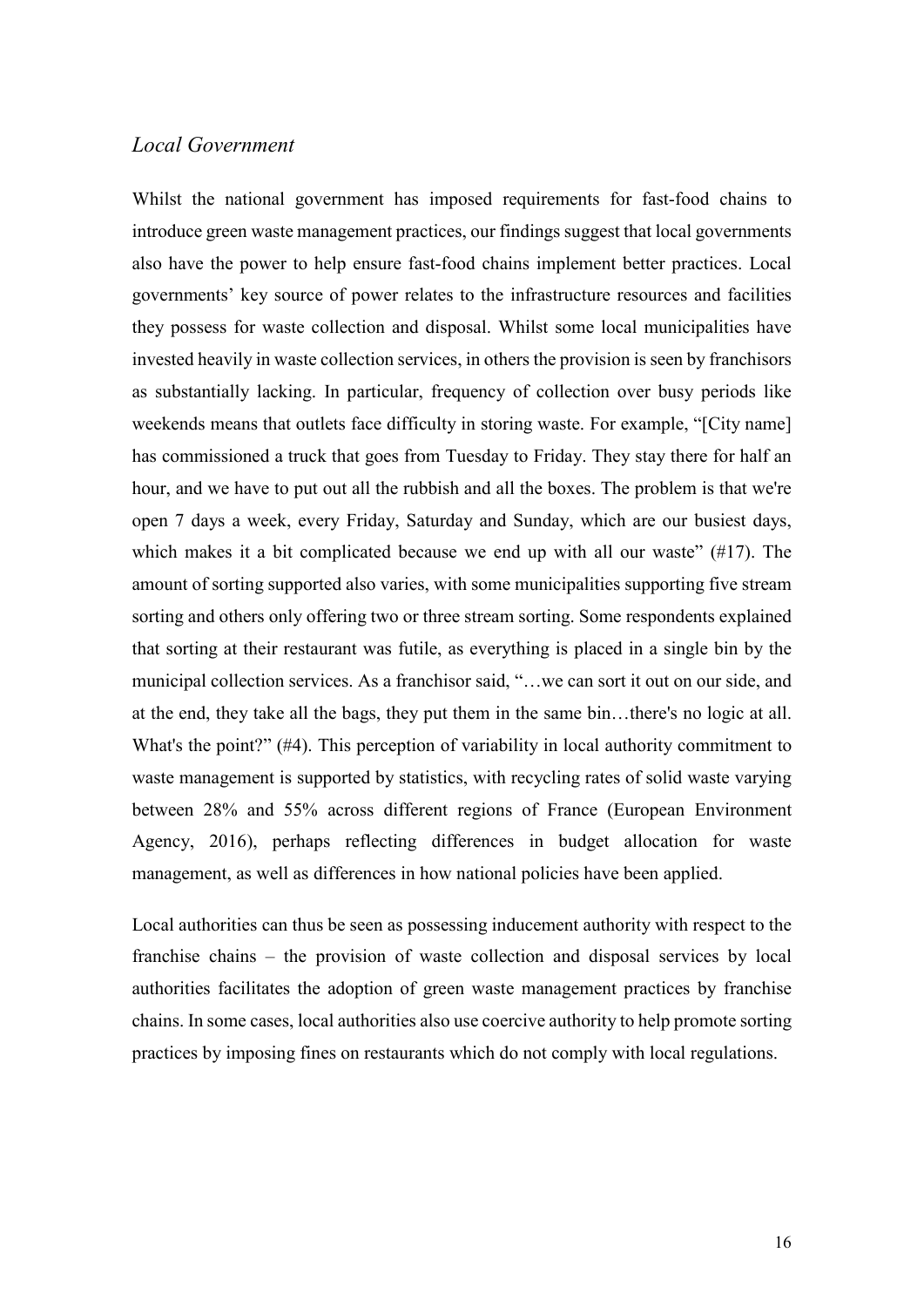#### *Customers*

The customers of the fast-food chains were found to be powerful stakeholders. The customers' source of power comes from the resources they possess: financial and human capital. Customers have the power to withdraw their custom from chains who do not meet their expectations of appropriate waste management practice (coercive power). Thus, for some chains, customers were a strong driving force behind decisions to change waste management practices, due to their increasing green expectations. As one franchisor commented: "I think it's the consumer behavior that impacts businesses […] I think it's not necessarily because a restaurant is going to start sorting that customers are going to start sorting. I think it's because consumers are going to start wanting to sort that restaurants in general are going to do the same..." (#18). Even in the context of government regulation and potential sanctions, it is the economic power of the customers that appears to motivate changes in practice. However, several systems are not convinced that the environmental performance of the chain is important to consumers' patronage decisions. As a franchisor remarked, "I don't know if we gain customers because we recycle. I don't know if we can lose customers because we don't recycle… it's true that it's possible, but I don't know…" (#19).

For those systems which are wishing to change their practices in order to comply with government regulation, consumers were felt to be an impediment to compliance. Consumers hold an important resource – human capital – that franchise chains are dependent upon for the successful implementation of waste sorting. As one franchisor commented, "…they put everything in the same bin. That's what's quite surprising because today's consumers are extremely demanding when it comes to brands in terms of their environmental commitments. But in their consumption habits, they don't sort waste. A few do, but the vast majority, over 90%, do not do so…" (#3). The lack of cooperation of customers was certainly felt to inhibit the chains' ability to comply with regulation. One franchisor said, "We want to do well, we want it to work, we want to sort, but it's not necessarily the case for the customer […] It's not a question of putting a trash in the garbage and saying that is 'sorting'! That's not how it works…" (#10). Franchisors seem to lack legitimate authority over their customers and, therefore, simply obliging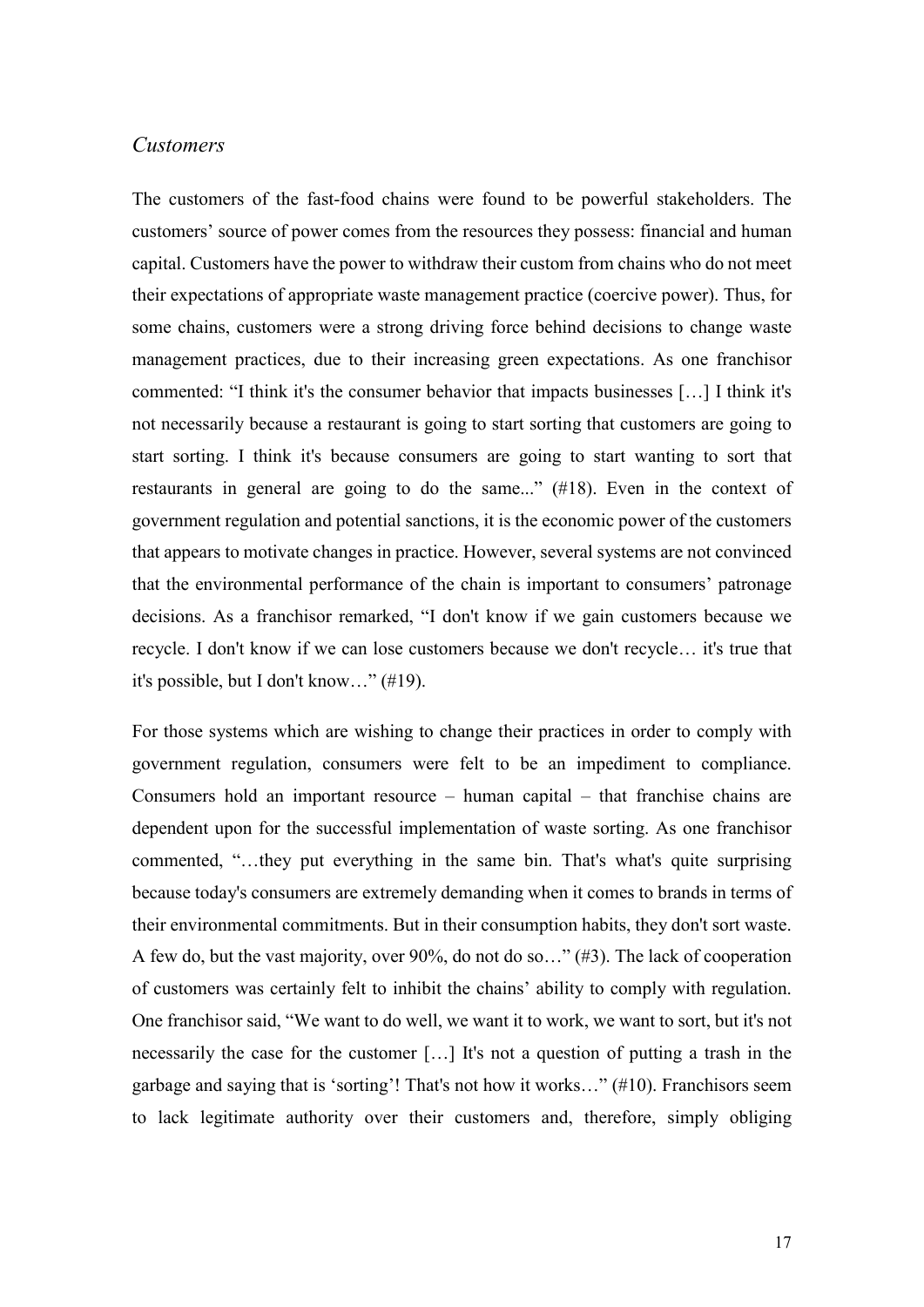consumers to participate in sorting of their waste within the restaurant is not sufficient to induce the desired behavior.

Whilst some chains feel that consumers have little concern about environmental issues, and impede their ability to comply with regulations, other chains believe consumers are concerned with the brand environmental performance. Unsurprisingly, those chains who feel their consumers are influenced by environmental factors are the most proactive in improving their waste management practices.

#### *Suppliers*

Our findings showed that suppliers have the power to facilitate or inhibit the implementation of green waste practices in fast-food restaurants. Primarily, this is because some suppliers have valuable resources in the form of knowledge and facilities which can be used to help improve waste management. Suppliers are able to assist franchisors in the implementation of green waste practices in several ways. Firstly, many franchisors are able to work with their suppliers in the development of more ecological materials (e.g., organic cutlery, or recyclable packaging). Suppliers seem to be more advanced than the franchise chains in the development of more ecological materials, making suggestions to the chains as to how they can improve their practices. One franchisor said, "We work with [name of the supplier] who provides us with … all of our packaging […] They're the ones who first suggested we use paper straws" (#5).

Secondly, suppliers play an important role in waste recovery. A franchisor explained, "... Our logistics provider comes each week to deliver one to four pallets of dry or cold products. …When they make the delivery, they take the cardboard boxes and plastic waste which we generated during the week, and then we enter into a much more virtuous circle, a much better win-win situation" (#3).

Many franchise chains have developed partnerships to reduce and recover waste. Some chains work with a social enterprise to recover their food waste, with unsold items sold at a lower price through an online platform. Other partnerships concern organic waste, coffee grounds, and oils. For example, one franchisor said, "We have a partner who retrieves all our organic waste to make fertilizers for agriculture around Paris. […] We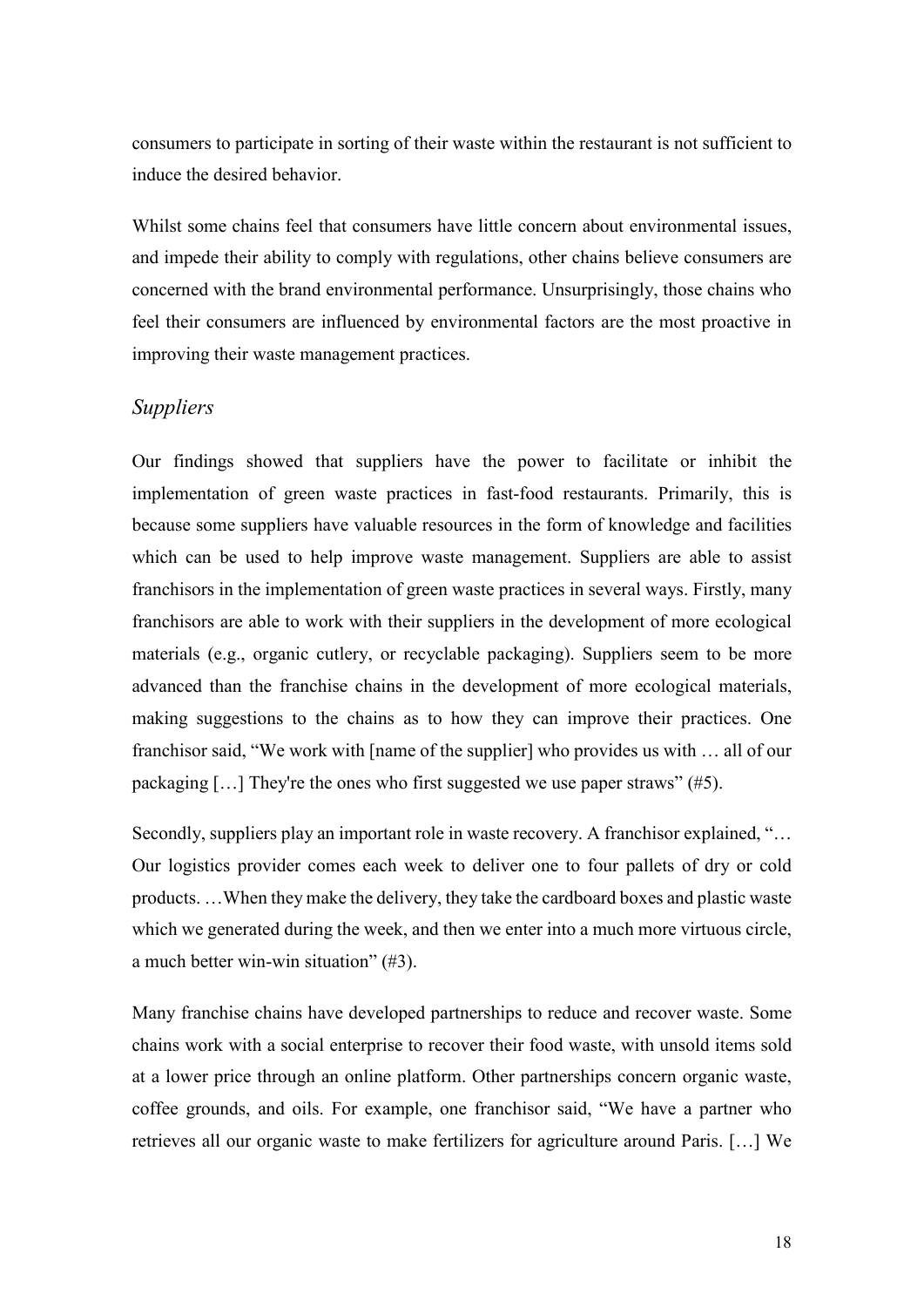also have [another partner] […] and, in fact, it's a company that grows mushrooms and retrieves our coffee grounds […] They reclaim our coffee grounds to make fertilizers for their mushrooms. So, in fact, it revalorizes our waste […] 90% of our organic waste is coffee, so it's huge!" (#18). As new and existing suppliers have developed ecological initiatives to help improve waste practices, this has persuaded franchisors to adopt better practices. In this regard, suppliers use authority power, in the form of competence (expert) authority, to influence franchise chains' waste practices. Many suppliers seem to have reacted to the changes mandated by government more rapidly, developing new materials to protect their business in the long run, and identifying new market opportunities in offering waste solutions.

Whilst generally suppliers seem to be enabling franchise fast-food chains to develop greener waste management practices and comply with regulation, a few franchisors have experienced difficulties with their suppliers. As one franchisor explained, "We have a lot of trouble because our suppliers give us wooden crates for the vegetables, and we can't put the wood in any garbage cans" (#17). However, franchisors have the power to delist suppliers (coercive authority) who do not offer packaging or materials that meet their requirements. Overall, we found that suppliers, through their competence authority, have created improvements in the waste management practices of the fast-food sector.

#### *Internal Stakeholders*

#### *Franchisees*

According to the literature, both internal and external stakeholders play a role in the development and implementation of green practices (Lin *et al.*, 2019). For franchise systems, they have an additional and potentially powerful stakeholder: their franchisees. Whilst a franchisor is usually considered the more powerful partner in the franchisorfranchisee relationship, we found that franchisees are not without power when it comes to the successful implementation of waste management practices. Similar to consumers, franchisees' power is derived from both their resources (particularly human capital) and network position (proximity to final consumer).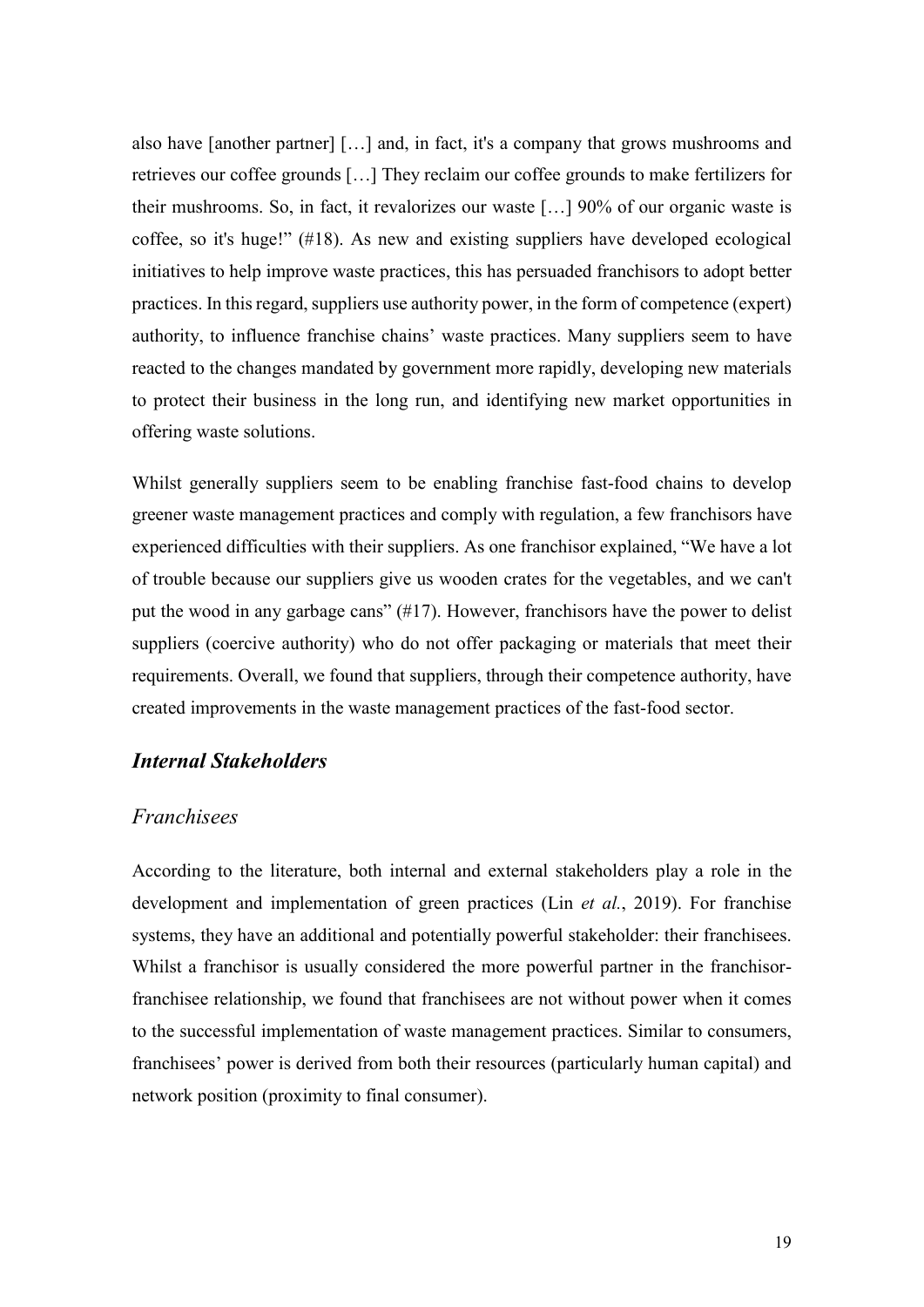For many chains, franchisees are required to follow the waste management practices stipulated by the franchisors (in the same way they are required to follow all operational processes stipulated by the franchisors). Although the franchisors have the potential to use legitimate or coercive authority to influence franchisee behavior, the extent to which franchisees adhere to, or are required to adhere to, franchisor instructions with respect to waste practices varies. One franchisor commented that franchisees are given a certain amount of latitude: "…the franchisees are independent, so we strongly advise them, but we can't force them, so they are free. Now, in our own stores [company-owned stores], we don't leave them any choice" (#11). For other systems, waste practices are mandated, and checks are made to ensure compliance. As one franchisor stated, "The franchisees are bound by the franchise contract […]. It will become an obligation […] and there will be repercussions if they don't" (#14). Of course, whilst franchisors can make checks that franchisees are following instructions, and potentially impose sanctions if they do not (use coercive authority), ultimately franchisees have considerable operational power with respect to sorting. The franchisees' network position affords them power to impede the franchisors' ability to comply with the regulations.

The variability of local municipalities in the provision of services they offer also creates additional challenges for franchisors to establish chain-wide sorting practices that can be mandated, as they have to tailor the processes for franchisees located in different territories. For other aspects of waste management, such as the use of packaging materials, franchisors have greater sway (coercive authority), given they control the supplies. As one franchisor commented, "they [franchisees] are dependent on the packaging we offer as they are not able to buy packaging anywhere else" (#13). In this regard, the resources of the franchisors can be used to afford coercive authority over their franchisees.

Although the franchisor-franchisee relationship is usually characterized as one where the franchisor has greater power, it is not subject to the same types of hierarchical controls typical in employer-employee relationships (Combs *et al.*, 2004), and this means that some franchisors do not feel they have the power to introduce changes without consultation or, at least, are more reluctant to introduce changes without considering the potential impacts on franchisees. In such cases, franchisees themselves have some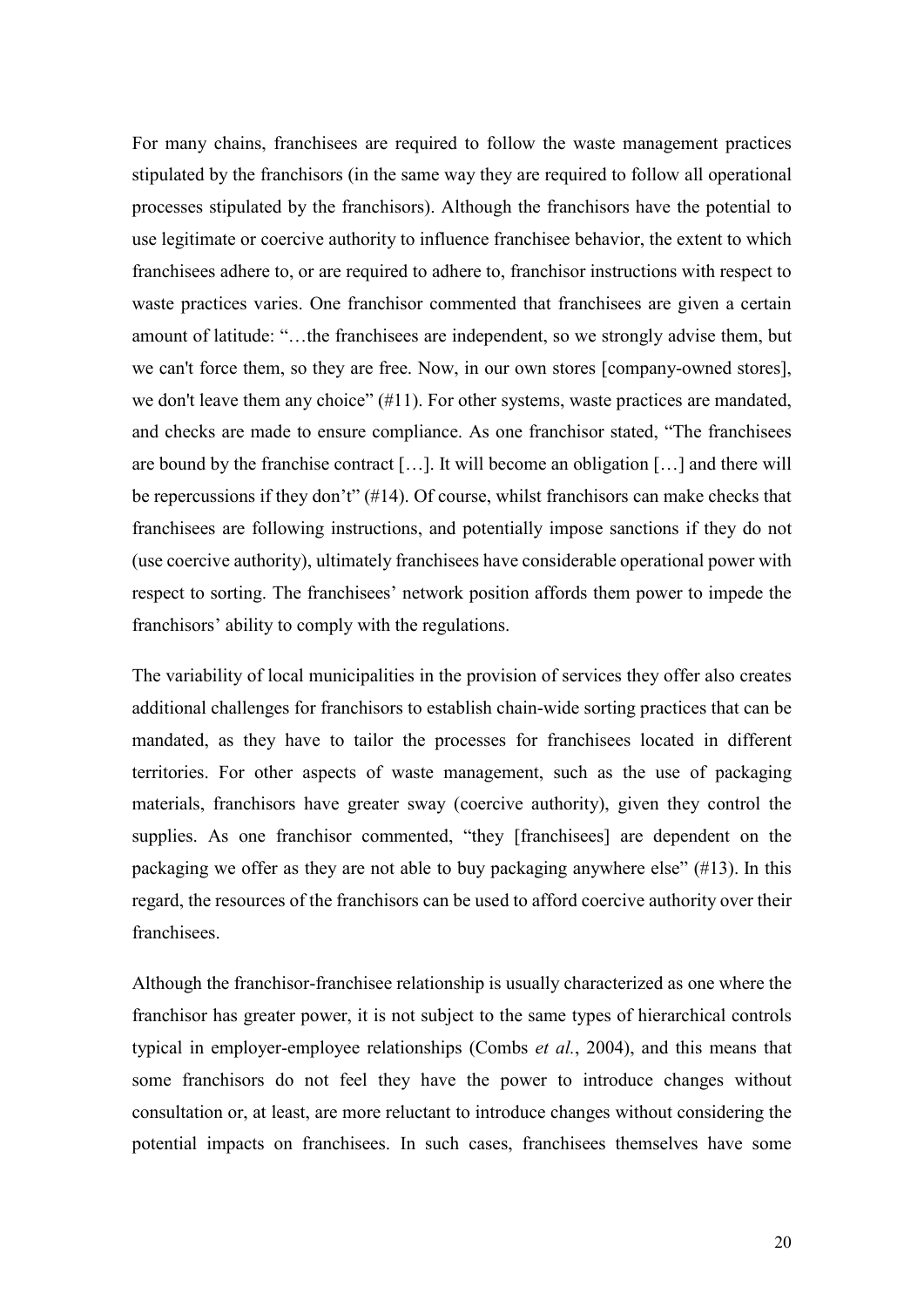legitimate authority, primarily obtained from their position within the network. As one franchisor commented, "…negotiation is important" (#13). Several franchisors stressed how they had to explain the need for change to their franchisees. For example, "…our approach is to try to explain on the one hand that in terms of brand image for a network, continuing to make 100% plastic … is in the long run quite suicidal. What we are advocating to them is that integrating an environmental approach to packaging is a question of survival for restaurant groups" (#13). In this regard, franchisors use competence authority to influence their franchisees' behavior. Such an approach may be preferred over coercive methods to ensure maintenance of good franchisee-franchisor relationships. Whilst the need to consult with franchisees about proposed changes does potentially slow some franchisors implementation of green waste management practices, for other systems franchisees are driving the changes, encouraging the franchisors to adopt greener practices and proposing potential initiatives or solutions. As one franchisor explained, "sometimes there are franchisees who have good ideas, good practices and we will take this information to the company-owned stores and listen to the franchisees"  $(414)$ . In this regard, it is the legitimate authority of the franchisees which leads to changes in waste management practices.

Franchisees' key source of power is their betweenness with respect to different stakeholder groups; their position in the network means they, unlike the franchisors, have direct interactions with both employees and customers. Several franchisors commented on their reliance on franchisees to train and motivate employees appropriately, as well as educate consumers. Of course, this means that franchisors are relying on franchisees to be motivated and provide their human capital to support effective implementation of green waste management practices. As a franchisor said, "… they have to be motivated on their own because otherwise a manager who is not motivated can't pass on the motivation of sorting to his/her teams and show them that it's not that complicated" (#18). Motivation notwithstanding, some franchisors felt that because they are reliant on franchisees to convey information to employees, employee training will not be as effective. As a franchisor stated, "We're going to teach the franchisee who will then teach the employee and the manager. So, at the end of the day, there is always a loss of information…" (#5).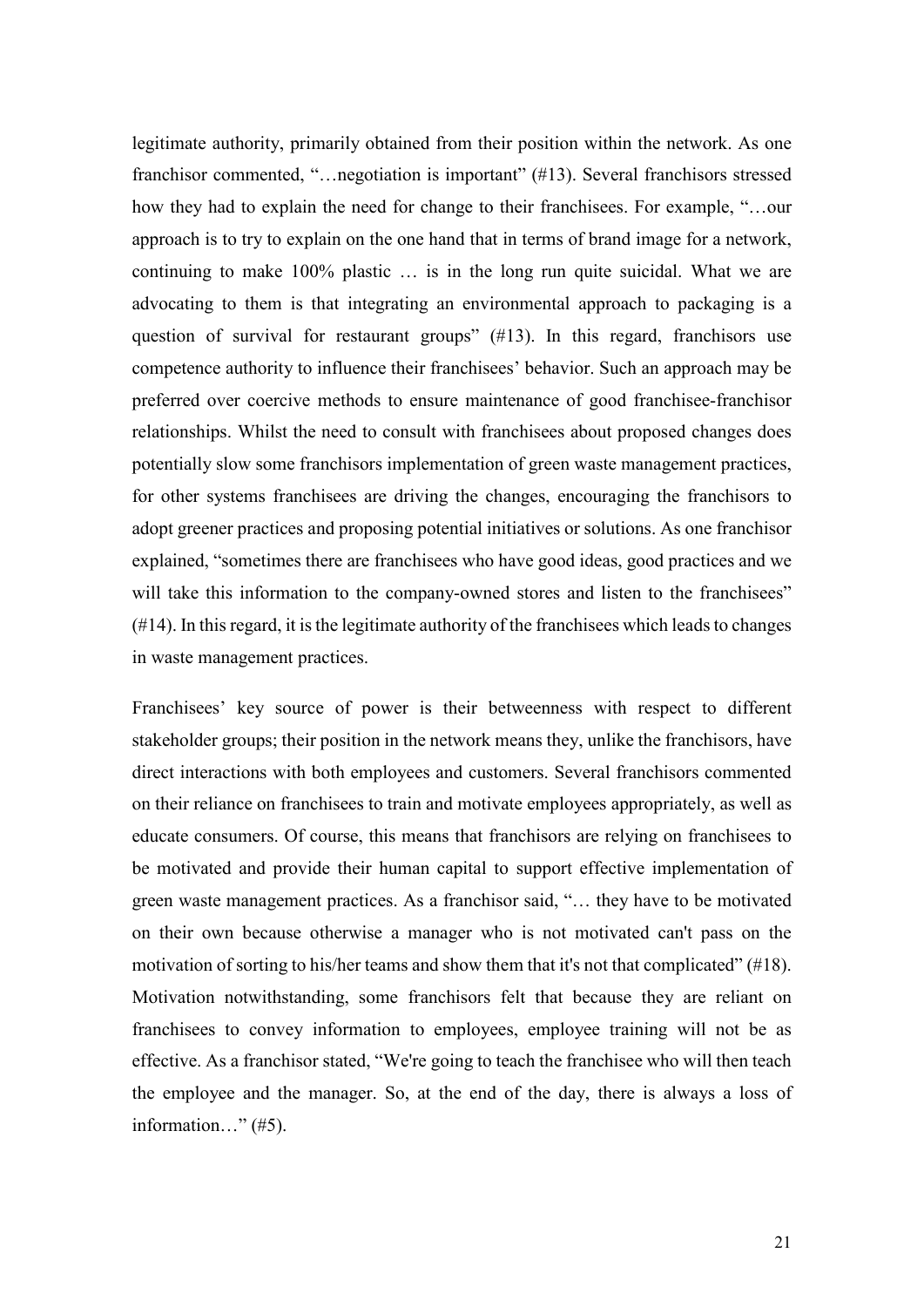In addition to their legitimate authority over employee behavior, franchisees were also seen to be in a position of power when it came to educating consumers. As a franchisor commented, "…it's up to them [each franchisee] to put in place, at least at the customer level, a member of staff who can explain to customers how to sort, which bin to put it in and how to do that for sure" (#6). Thus, franchisees have persuasive power with respect to consumers, afforded to them by their network position.

#### *Restaurant Employees*

Just as franchisees have power as a result of their position in the network, employees too have power afforded to them because of their betweenness and can use coercive power to withhold their human capital that is required to implement green waste management practices as set out by the franchisors. Whilst employees are generally believed to follow procedures, some franchisors mentioned that this is not always the case. Franchisors are reliant on franchisees to train and enforce appropriate behaviors among their employees, and thus franchisors have no direct legitimate or coercive authority over employees in franchised outlets.

Further evidence of the power afforded to employees, through their network position, was found in the relationship with the chains' customers. Since employees are the ones who directly interact with consumers, it provides them with persuasive power in their relations with consumers. As one franchisor commented, "...they [employees] have an educational role vis-à-vis the customers. Today as a small business and a restaurant, you are the leader of your customers, it is up to you to demonstrate that the implementation of sorting is important. So, we are going to ask you to be an educator…" (#1). However, because it is the franchisees who are responsible for managing employees, ultimately the franchisors have only an indirect relationship with employees, which leaves them with little ability to control their behaviors with respect to this important informational role. In other words, the franchisors lack coercive or legitimate authority with respect to employees in franchise outlets.

Although employees do appear to have power to influence the implementation of green waste practices, they did not appear to have power to influence the development of the waste management strategy. The power employees hold, with respect to implementation,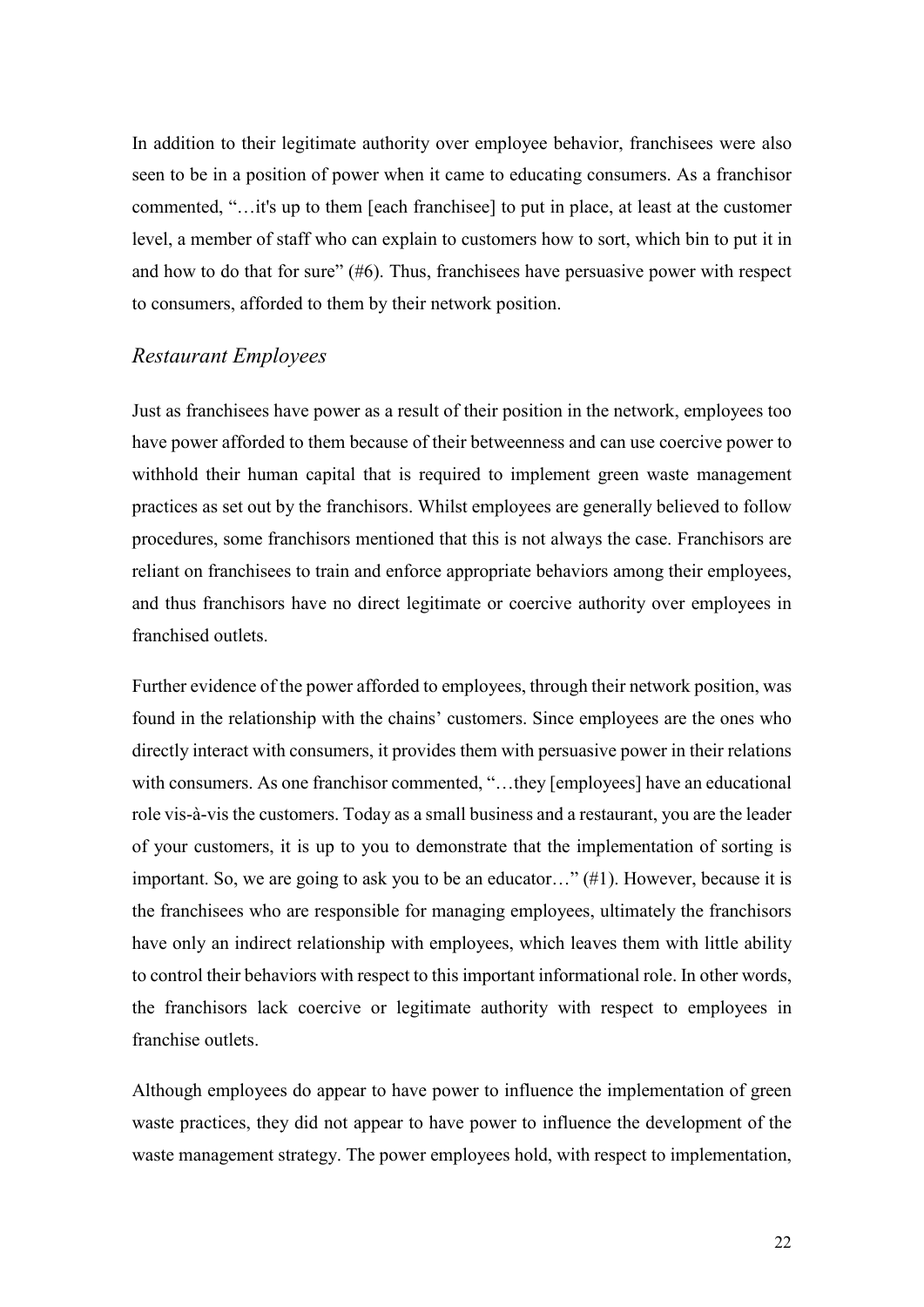comes from the relationship with the customer, rather than their interactions with the franchisors.

#### **Discussion and Conclusions**

#### *Conclusions*

Whilst the important role stakeholders play in the development of green strategies has been highlighted in several studies (Baah *et al.*, 2020; Harness *et al.*, 2018; Lin *et al.*, 2018; Prud'homme and Raymond, 2016), little attention has been given to how stakeholders influence the implementation of environmental practices mandated by governments through regulation. Although it might be expected that regulatory powers bestow governments with the greater power compared with other stakeholders, our findings suggest that the presence of regulation is not in itself sufficient to induce change within the franchise sector without the co-operation of several stakeholders.

We find that for franchise chains, the stakeholders with the greatest power are the franchisees. Indeed, their network position – their betweenness – provides them with substantive persuasive power and coercive and legitimate authority in relation to employees and customers. Their network position also fundamentally alters the ability of franchisors to directly engage in dialog, consult with, and educate these two key stakeholders. Thus, whilst franchisors can potentially mandate franchisees to comply with the operational processes they develop, they are reliant on their franchisees' motivation and co-operation in engaging other stakeholders, most notably the customer, to ensure a mutuality of sustainability interests and knowledge and skills development. For example, customers must follow waste sorting instructions, and thus franchisees and their employees have an important role to play in educating them (ensuring customers have the knowledge of how to sort) and convincing them of the benefits of co-operation (mutuality of interests). Thus, for implementation to be successful, franchisees are required to do more than simply follow processes mandated by franchisors but be proactive in their engagement with those stakeholders with whom they have regular interactions. In this respect, franchisors cannot rely on coercive authority to force franchisees to cooperate – such an approach is only likely to have sway in relation to operational aspects. Rather they should use persuasion, competence, and legitimate authority in order to motivate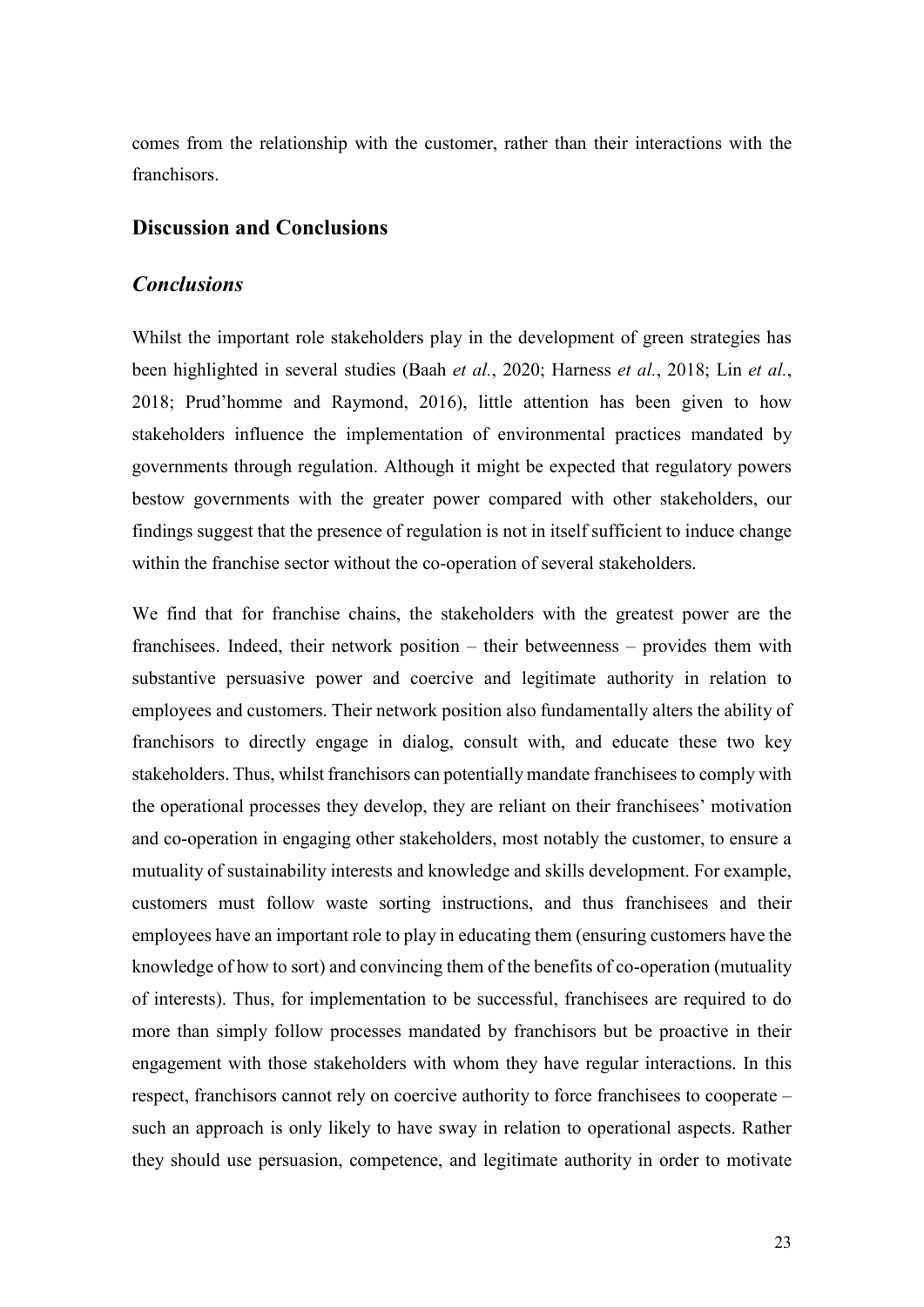franchisees, and convince them of the potential benefits of improved environmental practices for their businesses.

As with other types of organizations, consumers were found to be a highly influential stakeholder group. Many franchisors do not believe that the environmental performance of fast-food chains is important in most consumers' decision-making. In the absence of consumers using their persuasive power or coercive authority to influence franchisors (or indeed franchisees) to improve their waste management practices, many franchisors do not view compliance with regulations as an urgent issue. The franchisors' detachment from their customers means they are heavily reliant on their franchisees for customer insights and engagement, given it is they who sit at the coalface of customer centric activities (Watson *et al*., 2020), making it more challenging for franchisors to understand how to approach and implement sustainable practices. Whilst most franchisors believe that the majority of consumers are not significantly motivated by environmental issues, of course for some consumers this is a concern. Chains that target environmentally concerned consumers were found to be (or at least claimed to be) compliant with the regulations. This highlights the important role of consumers in changing organizational practices.

Our findings thus show that the possession of various forms and bases of power by different stakeholder groups has important implications for the implementation of green management practices, even those required by law. Figure 1 illustrates the network of inter-stakeholder power relationships and the central position of franchisees. It highlights how the existence of different bases and forms of power create a complex web of often opposing forces. Whilst franchisors have coercive power over their franchisees, franchisees have substantive legitimate and competence authority (due to their local market knowledge) over their franchisors. Franchisees have persuasive power over their customers, yet customers have coercive authority as they may boycott restaurants and can refuse to co-operate with waste sorting. This intertwining of power, along with the reciprocity, makes the implementation of green practices within franchised fast-food chains, even those that are regulated, highly challenging.

<<Insert Figure 1>>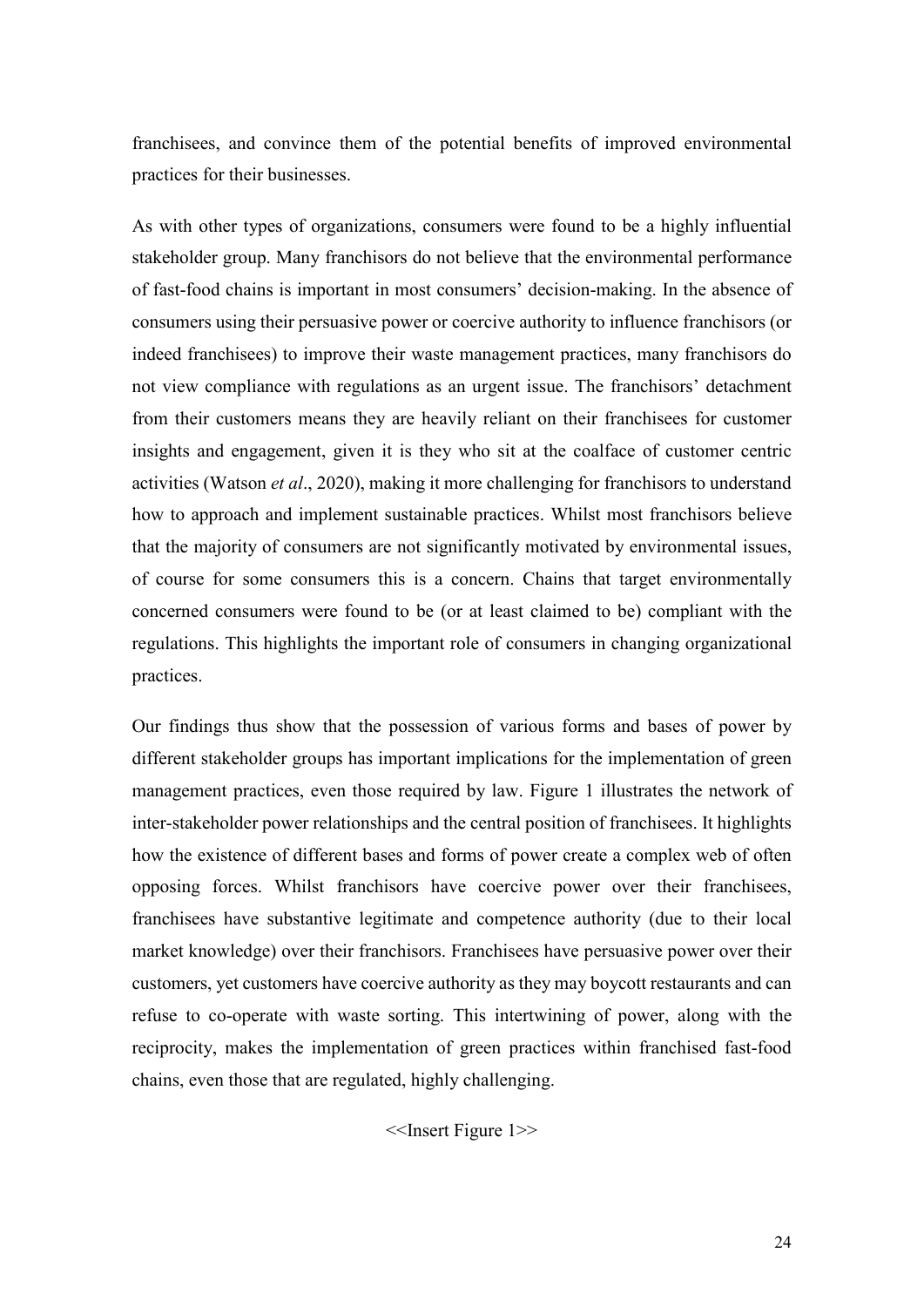#### *Theoretical Implications*

Our research contributes to the literature on green practices and franchising in several ways. Firstly, we enrich the stream of literature on green practices in the tourism and hospitality sector (Kim *et al.*, 2017) by examining the question of stakeholder power in the specific case of the restaurant sector. As Chan and Hsu (2016) note, the hotel sector is the dominant context for hospitality sustainability studies (see, for instance, recent studies by Balaji *et al.* (2019), González-Rodríguez *et al.* (2020), Khatter *et al.* (2019)), with food service outlets receiving little attention, despite their important role within the hospitality industry. Moreover, the number of studies which include franchise organizations in exploring green practices is scant (Kim and Lee, 2020).

Secondly, whilst within the franchising literature a few studies have explored CSR (Choi and Lee, 2018; Jell-Ojobor, 2019; Meiseberg and Ehrmann, 2012; Perrigot *et al.*, 2015), these have not focused on environmental practices in particular, nor the role of different stakeholder groups in their implementation. The presence of franchisees can slow implementation, as franchisors must persuade franchisees of the potential benefits to their business of any changes in practice in order to maintain positive franchisee-franchisor relationships and ensure their co-operation in educating and training employees and customers in new green practices. This may explain the negative relationship identified by Meiseberg and Ehrmann (2012) and Perrigot *et al.* (2015) between the proportion of franchise outlets and CSR activities.

Thirdly, we contribute to stakeholder theory by focusing on how stakeholder power contributes to the implementation of green practices. Our study is one of the first, to our knowledge, to consider how organizations respond to regulatory changes, unlike the extant literature where the focus has been on voluntary actions. It responds to the recent call of Sharma *et al.* (2020) for more research on the relevance of key stakeholders in the implementation of environmental practices. This study, therefore, broadens and deepens our understanding of the role of different stakeholders in ensuring that regulations are effective in changing organizational practice.

Moreover, whilst power has long been recognized as determining the salience of different stakeholders to environmental strategy development (Harvey and Schaefer, 2001; Rivera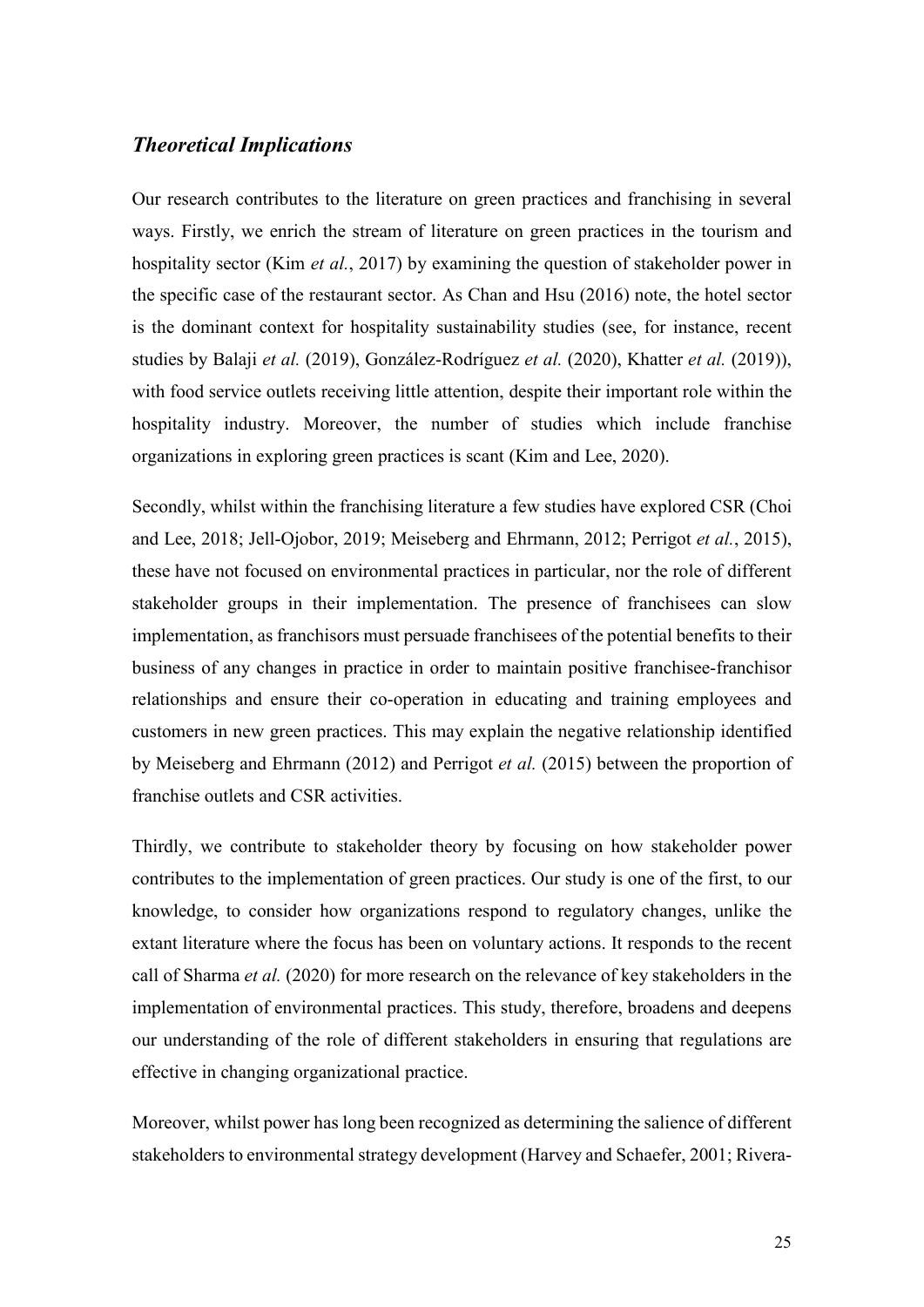Camino, 2007), its role in the implementation phase is less researched. However, as Lin *et al.* (2017, p. 319) comment, "understanding the distribution of stakeholder power is important for the clarification of different roles and responsibilities on implementing social responsibility". We consider both the bases and form of power that different stakeholders possess, extending previous studies which have focused on either the source (Hazra *et al.*, 2017; Pajunen, 2006; Tiew *et al.*, 2015) or form (Beritelli and Laesser, 2011; Marzano and Scott, 2009; Saito and Ruhanen, 2017) of power.

#### *Practical Implications*

Our research also contributes to practice and policy. For franchisors, our findings may help them to better understand the role of different stakeholders in achieving improved green practices. Given the powerful role of franchisees in ensuring successful implementation, franchisors should consider carefully how they communicate changes within the system to ensure that franchisees not only adopt the necessary processes but are motivated to promote these changes to their employees and consumers and recruit employees who are environmentally sensitive. Using coercive power alone over franchisees is unlikely to be successful – rather they have to use their legitimate and competence authority to persuade franchisees of the benefits of their involvement. Franchisors can codify their know-how on waste management practices in their operational manuals, and transfer this set of know-how to their franchisees through initial and continuous training sessions, including webinars on their intranet system for franchisees' employees. Knowledge-sharing structures which encourage social exchanges (such as Franchisee Advisory Councils) and regional and national meetings could be used to promote social capital (Watson *et al.*, 2020), given its importance in mobilizing stakeholder engagement in sustainability activities (Maak, 2007).

For governments, we highlight that without co-operation of several stakeholder groups, their coercive power may not be sufficient to ensure effective regulation. Regulators need to consider how different stakeholder groups will respond to any proposed changes and how other forms of power, for example persuasive power, can be used over different stakeholder groups to ensure organizations are motivated and able to respond to changes in legislation. Approaches which seek to align the interests and values of stakeholders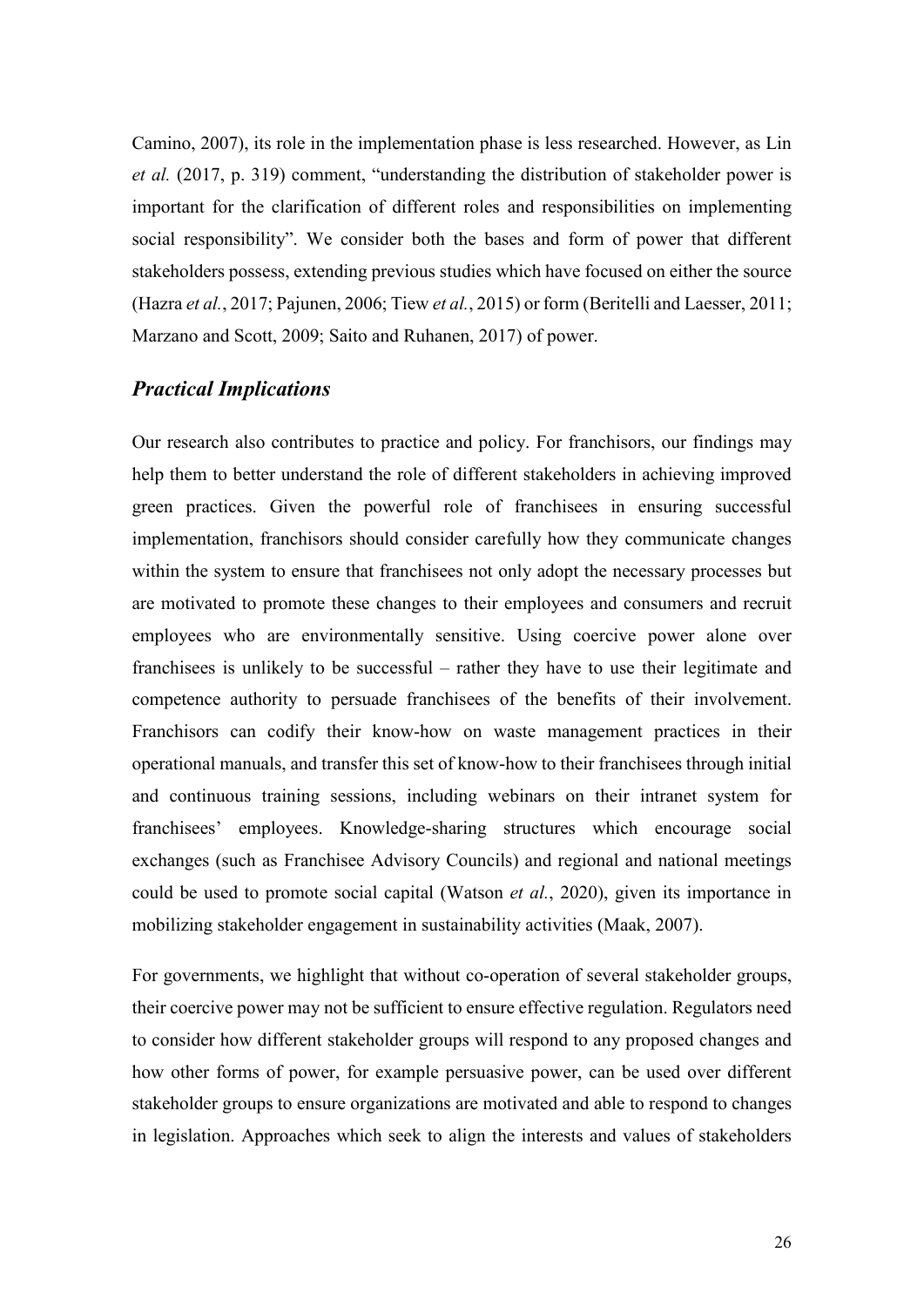and provide incentives for stakeholders to cooperate on advancing sustainable practices may be more fruitful in comparison with coercive approaches alone (Hörisch *et al.*, 2014).

#### *Limitations and Future Research*

Our research is not without limitations. Firstly, the qualitative approach based on a series of 19 in-depth interviews with franchisors and senior head office staff limits our ability to generalize our findings. Whilst a qualitative approach was deemed appropriate in understanding the power of stakeholders, as it enables an understanding of behavior to be developed "from the point of view of those being studied" (Bryman, 1988, p. 46), we need to be cautious in generalizing to other contexts. A quantitative study could help overcome limitations of generalizability, and it could be used to assess the influence of franchisor perceptions of stakeholder power in the implementation process. Secondly, our study only considers the views of franchisors and their head office staff. Whilst we believe their perceptions are critical to understanding the implementation process, particularly in a context where changes have been mandated through regulation, it could be interesting in future research to explore the perceptions of other stakeholders, e.g., franchisees, franchisee employees and customers to determine how well franchisors truly understand the issues. Such an approach could enable more practical insights for franchisors. Thirdly, our study deals with the French market only. Given that all European member states are subject to the EU Waste Framework Directive, it could be of interest to conduct a multicountry study within Europe in order to explore the potential effects of cultural or institutional factors. Fourthly, another direction for future research could consist of studying the green practices of chains that operate internationally to determine if/how differences in stakeholder influences in different markets affect implementation in those markets.

Due to the need for ever greener practices, not just in the fast-food sector but other sectors where franchising is prevalent, we hope our findings will encourage further research on green practices in franchise chains.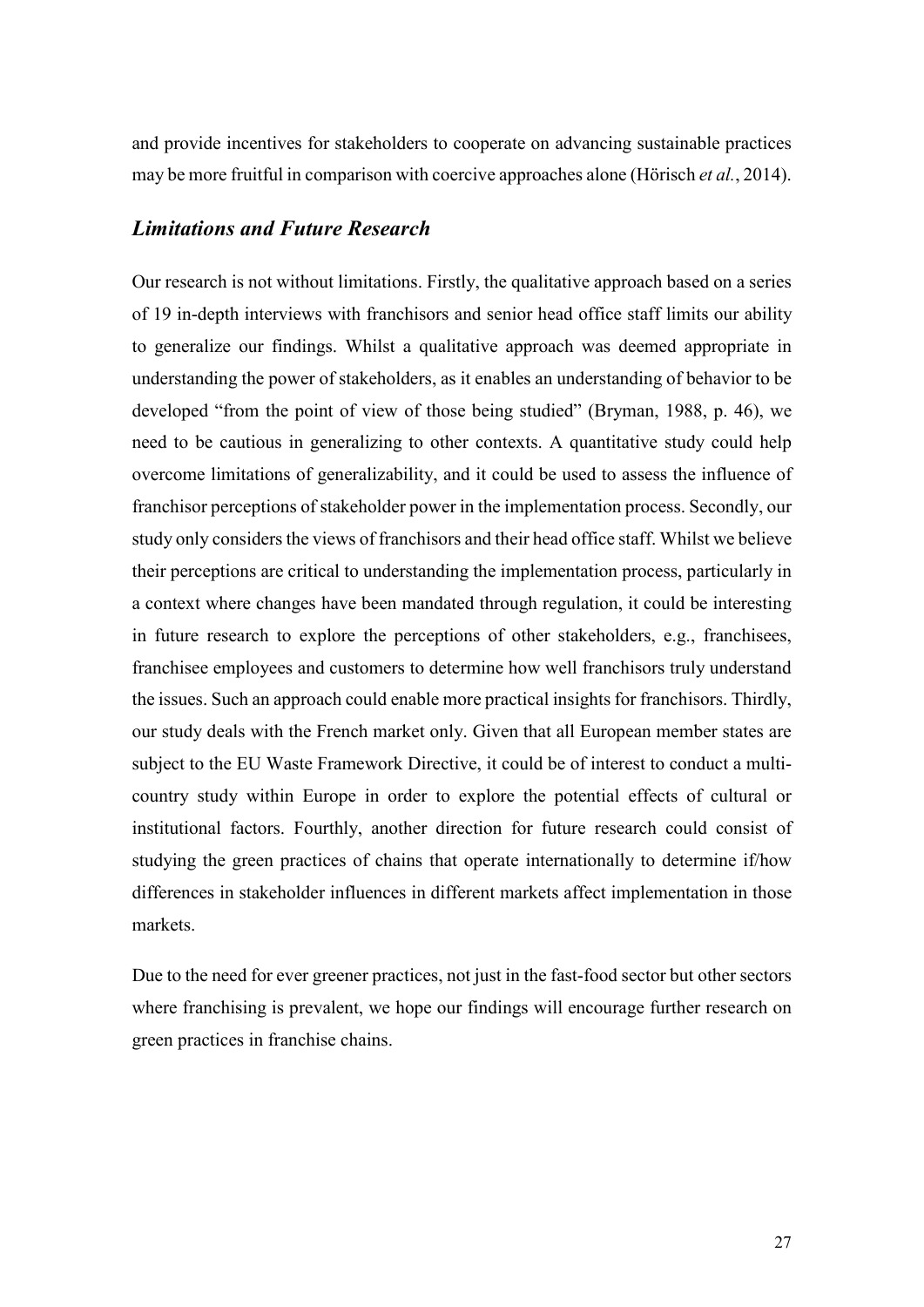#### **References**

Actu-Environnement (2020), "Restauration rapide: Le tri des déchets en salle progresse peu", available at [https://www.actu-environnement.com/ae/news/restauration-rapide-tri](https://www.actu-environnement.com/ae/news/restauration-rapide-tri-dechets-salle-peu-progres-34906.php4)[dechets-salle-peu-progres-34906.php4](https://www.actu-environnement.com/ae/news/restauration-rapide-tri-dechets-salle-peu-progres-34906.php4) (accessed 21 February 2021).

ADEME (2017), "Obligation Tri 5 Flux: Déchets de papier/carton, métal, plastique, verre, bois", available at:

[https://www.ademe.fr/sites/default/files/assets/documents/dechets-obligation-tri-5](https://www.ademe.fr/sites/default/files/assets/documents/dechets-obligation-tri-5-flux_010227.pdf) [flux\\_010227.pdf](https://www.ademe.fr/sites/default/files/assets/documents/dechets-obligation-tri-5-flux_010227.pdf) (accessed 19 April 2021).

Altinay, L., Brookes, M. and Aktas, G. (2013), "Selecting franchise partners: Tourism franchisee approaches, processes and criteria", *Tourism Managemen*t, Vol. 37 pp. 176- 185.

Aragon-Correa, J.A., Martin-Tapia, I. and de la Torre-Ruiz, J. (2015), "Sustainability issues and hospitality and tourism firms' strategies: Analytical review and future directions", *International Journal of Contemporary Hospitality Management*, Vol. 27 No. 3, pp. 498-522.

Baah, C., Jin, Z. and Tang, L. (2020), "Organizational and regulatory stakeholder pressures friends or foes to green logistics practices and financial performance: Investigating corporate reputation as a missing link", *Journal of Cleaner Production*, Vol. 247, 119125.

Balaji, M.S., Jiang, Y. and Jha, S. (2019), "Green hotel adoption: A personal choice or social pressure?", *International Journal of Contemporary Hospitality Management*, Vol. 31 No. 8, pp. 3287-3305.

Bansal, P. and Song, H.C. (2017), "Similar but not the same: Differentiating corporate sustainability from corporate responsibility", *Academy of Management Annals*, Vol. 11 No. 1, pp. 105-149.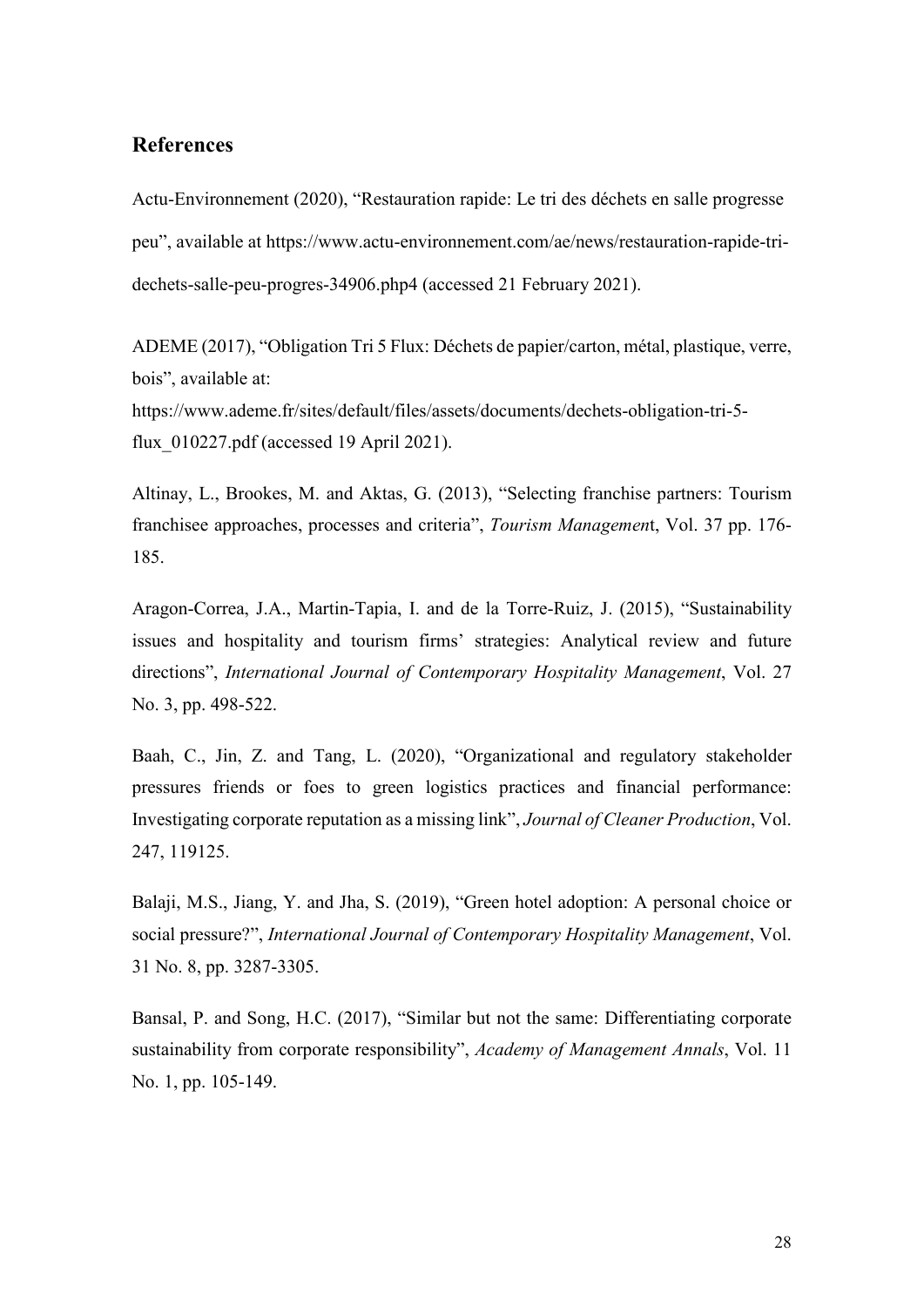Barthélemy, J. (2011), "Agency and institutional influences on franchising decisions", *Journal of Business Venturing,* Vol. 26 No. 1, pp. 93-103.

Beritelli, P. and Laesser, C. (2011), "Power dimensions and influence reputation in tourist destinations: Empirical evidence from a network of actors and stakeholders", *Tourism Management*, Vol. 32 No. 6, pp. 1299-1309.

Boddy, C.R. (2016), "Sample size for qualitative research", *Qualitative Market Research: An International Journal*, Vol. 19 No 4, pp. 426-432.

Bogna, F., Raineri, A. and Dell, G. (2020), "Critical realism and constructivism: Merging research paradigms for a deeper qualitative study", *Qualitative Research in Organizations and Management*, Vol. 15 No. 4, pp. 461-484.

Bohdanowicz, P. (2006), "Environmental awareness and initiatives in the Swedish and Polish hotel industries-survey results", *International Journal of Hospitality Management*, Vol. 25 No. 4, pp. 662-682.

Bondy, K. (2008), "The paradox of power in CSR: A case study on implementation", *Journal of Business Ethics*, Vol. 82 No. 2, pp. 307-323.

Bryman, A. (1988), *Doing Research in Organisations,* Routledge, London.

Buysse, K. and Verbeke, A. (2003), "Proactive environmental strategies: A stakeholder management perspective", *Strategic Management Journal*, Vol. 24 No. 5, pp. 453-470.

Chan, E.S.W. and Hsu, C.H.C. (2016), "Environmental management research in hospitality", *International Journal of Contemporary Hospitality Management*, Vol. 28 No. 5, pp. 886-923.

Choi, S. and Lee, S. (2018), "Revisiting the financial performance – corporate social performance link", *International Journal of Contemporary Hospitality Management*, Vol. 30 No. 7, pp. 2586-2602.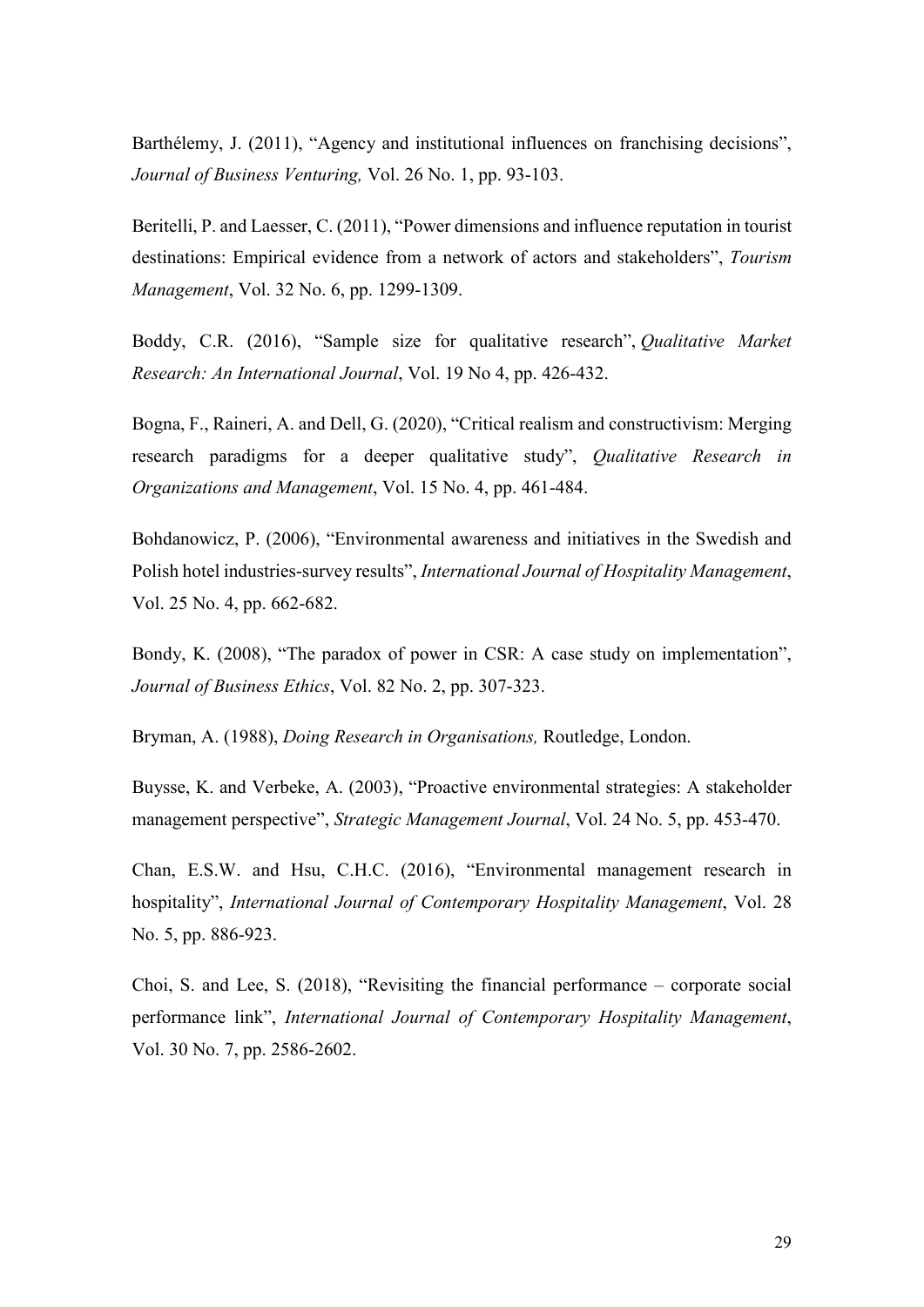Combs, J.G., Michael, S.C. and Castrogiovanni, G.J. (2004), "Franchising: A review and avenues to greater theoretical diversity", *Journal of Management*, Vol. 30 No. 6, pp. 907- 931.

Combs, J.G., Michael, S.C. and Castrogiovanni, G.J. (2009), "Institutional influences on the choice of organizational form: The case of franchising", *Journal of Management*, Vol. 35 No. 5, pp. 1268-1290.

Corley, K.G. and Gioia, D.A. (2004), "Identity ambiguity and change in the wake of a corporate spin-off", *Administrative Science Quarterly*, Vol. 49 No. 2, pp. 173-208.

Crawford, A. (2013), "Hospitality operators' understanding of service: A qualitative approach", *International Journal of Contemporary Hospitality Management*, Vol. 25 No. 1, pp. 65-81.

Dmytriyev, S.D., Freeman, R.E. and Hörisch, J. (2021), "The relationship between stakeholder theory and corporate social responsibility: Differences, similarities, and implications for social issues in management", *Journal of Management Studies*, doi: org/10.1111/joms.12684.

Doherty, A.M. (2009), "Market and partner selection processes in international retail franchising", *Journal of Business Research*, Vol. 62 No. 5, pp. 528-534.

Ertuna, B., Karatas-Ozkan, M. and Yamak, S. (2019), "Diffusion of sustainability and CSR discourse in hospitality industry", *International Journal of Contemporary Hospitality Management*, Vol. 31 No. 6, pp. 2564-2581.

Etzioni, A. (1961), *A Comparative Analysis of Complex Organizations: On Power, Involvement, and Their Correlates*, Free Press of Glencoe, New York.

European Environment Agency (2016), Municipal waste management: France, October 2016, available at: [https://www.eionet.europa.eu/etcs/etc-wmge/products/other](https://www.eionet.europa.eu/etcs/etc-wmge/products/other-products/docs/france_msw_2016.pdf)[products/docs/france\\_msw\\_2016.pdf](https://www.eionet.europa.eu/etcs/etc-wmge/products/other-products/docs/france_msw_2016.pdf) (accessed 19 April 2021)

Few, R. (2002), "Researching actor power: Analyzing mechanisms of interaction in negotiations over space", *Area*, Vol. 34 No. 1, pp. 29-38.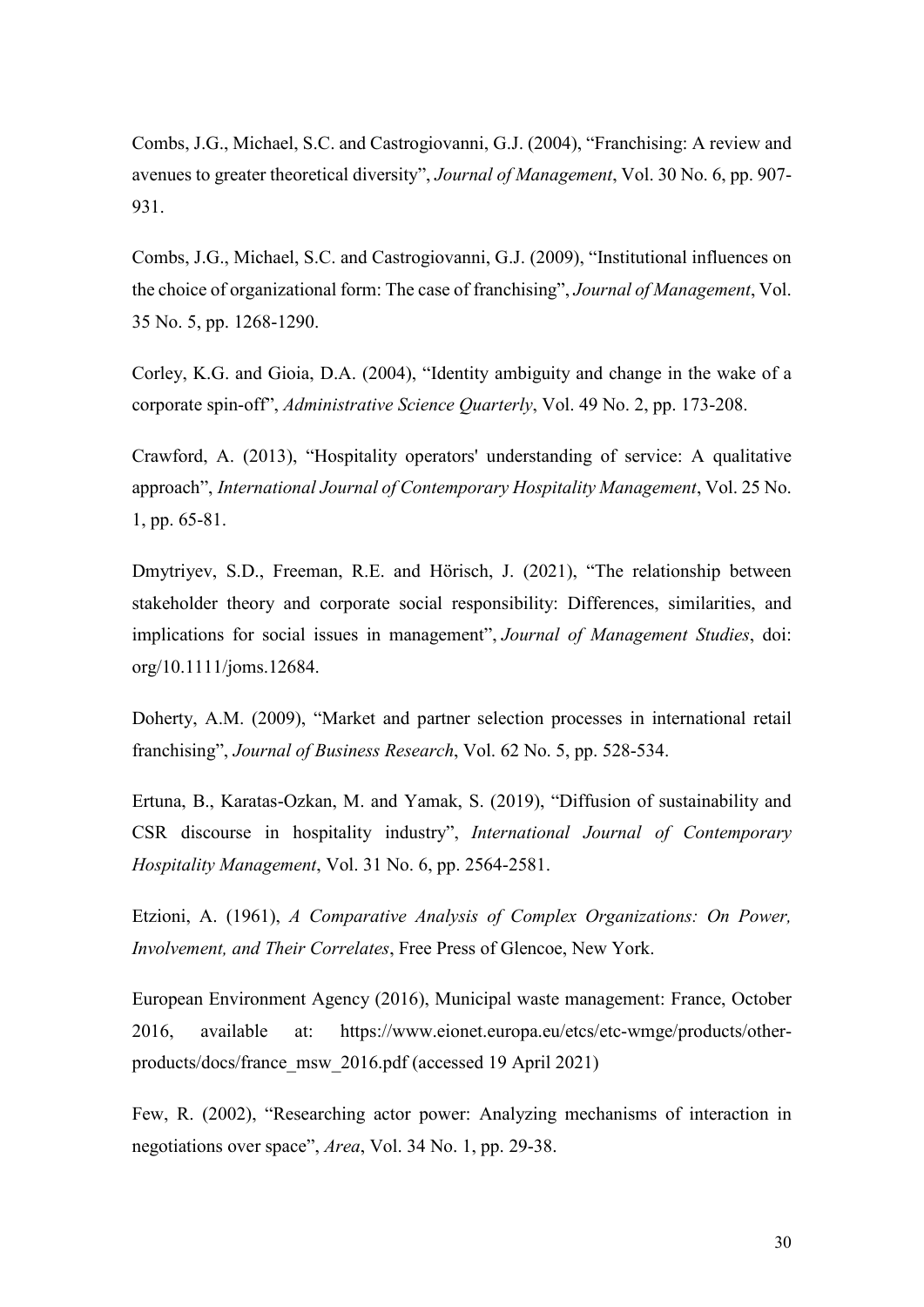Filimonau, V., Krivcova, M. and Pettit, F. (2019a), "An exploratory study of managerial approaches to food waste mitigation in coffee shops", *International Journal of Hospitality Management*, Vol. 76, pp. 48-57.

Filimonau, V., Fidan, H., Alexieva, I., Dragoev, S. and Marinova, D.D. (2019b), "Restaurant food waste and the determinants of its effective management in Bulgaria: An exploratory case study of restaurants in Plovdiv", *Tourism Management Perspectives*, Vol. 32, 100577.

Fischer, D., Brettel, M. and Mauer, R. (2020), "The three dimensions of sustainability: A delicate balancing act for entrepreneurs made more complex by stakeholder expectations". *Journal of Business Ethics*, Vol. 163 No. 1, pp. 87-106.

Freeman, L.C. (1979), "Centrality in social networks conceptual clarification", *Social Networks*, Vol. 1 No. 3, pp. 215-239.

Freeman, E.R. (1984), *Strategic Management: A Stakeholder Approach*, Pitman/Ballinger, Boston.

Freeman, R.E., Phillips, R. and Sisodia, R. (2020), "Tensions in stakeholder theory", *Business & Society*, Vol. 59 No. 2, pp. 213-231.

French Franchise Federation (2021), "Les chiffres-clés en France", available at: https://www.franchise-fff.com/franchise/les-chiffres-cles (accessed 19 April 2021).

French, J. and Raven, B. (1959), "The basis of social power", Cartwright, D. (Ed.), *Studies in Social Power*, University of Michigan Press, Ann Arbor, Michigan, pp. 150- 167.

Freudenreich, B., Lüdeke-Freund, F. and Schaltegger, S. (2020), "A stakeholder theory perspective on business models: Value creation for sustainability", *Journal of Business Ethics*, Vol. 166 No. 1, pp. 3-18.

Garvare, R. and Johansson, P. (2010), "Management for sustainability–a stakeholder theory", *Total Quality Management*, Vol. 21 No. 7, pp. 737-744.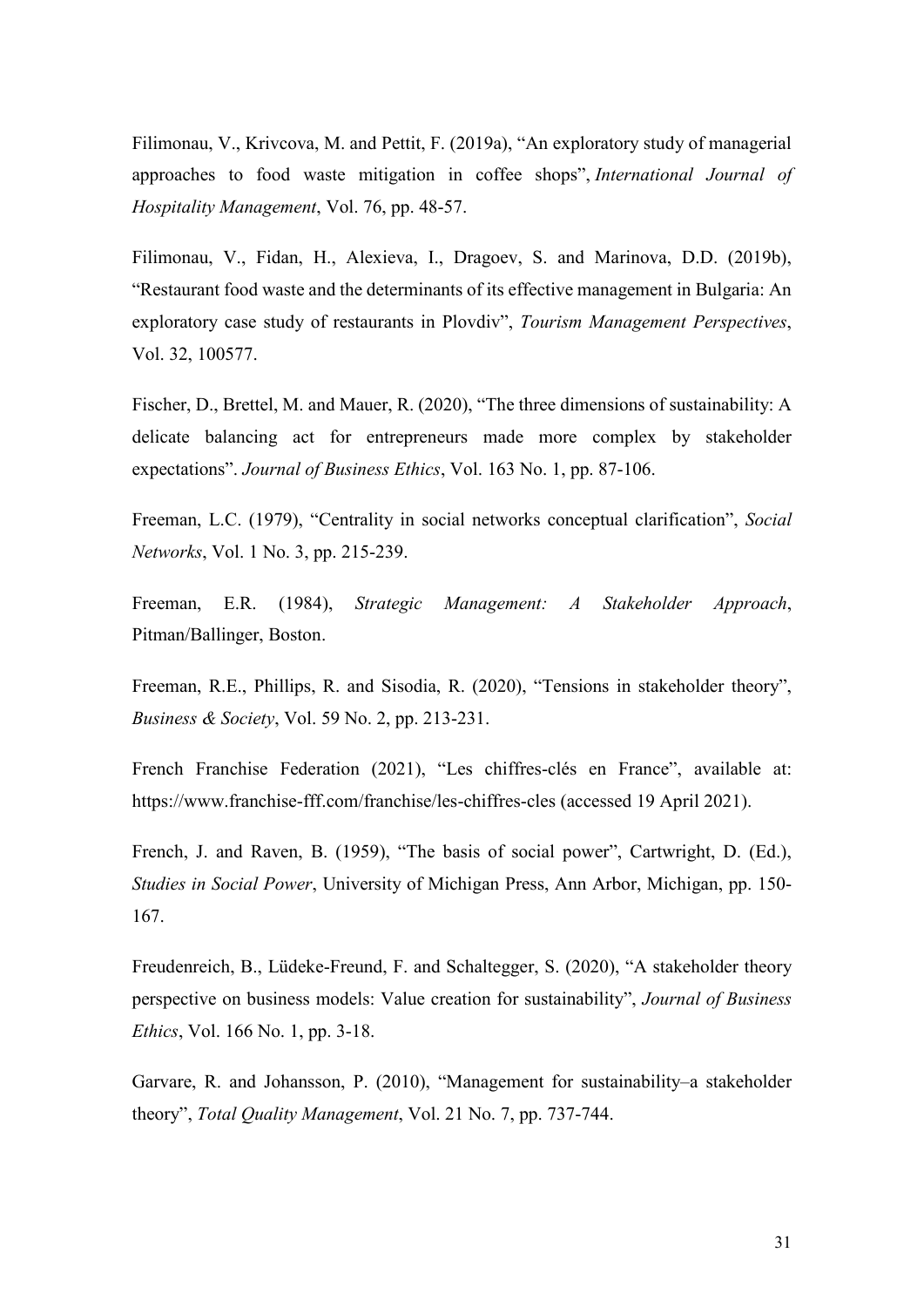Gérard, P.A. (2019, 31 January), "Tri des déchets: Les fast-foods rappelés à l'ordre", Le Parisien, available at: https://www.leparisien.fr/societe/tri-des-dechets-les-fast-foodsrappeles-a-l-ordre-31-01-2019-8000793.php.

González-Rodríguez, M.R., Díaz-Fernández, M.C. and Font, X. (2020), "Factors influencing willingness of customers of environmentally friendly hotels to pay a price premium", *International Journal of Contemporary Hospitality Management*, Vol. 32 No. 1, pp. 60-80.

Gouvernement (2020), "Tri des déchets: Les chaînes de restauration rapide signent un contrat d'engagement pour trier leurs déchets", available at: [https://www.gouvernement.fr/tri-des-dechets-les-chaines-de-restauration-rapide](https://www.gouvernement.fr/tri-des-dechets-les-chaines-de-restauration-rapide-signent-un-contrat-d-engagement-pour-trier-leurs)[signent-un-contrat-d-engagement-pour-trier-leurs](https://www.gouvernement.fr/tri-des-dechets-les-chaines-de-restauration-rapide-signent-un-contrat-d-engagement-pour-trier-leurs) (accessed 19 April 2021).

Grünhagen, M., González-Díaz, M., Hussain, D. and Monteiro da Silva Filho, H. (2020), "Multibrand, multisystem and multirole franchising: A qualitative exploration and framework development in Brazil", *Journal of Small Business Management*, doi: 10.1080/00472778.2020.1800353.

Hahn, R. and Ince, I. (2016), "Constituents and characteristics of hybrid businesses: A qualitative, empirical framework", *Journal of Small Business Management*, Vol. 54 No. S1, pp. 33-52.

Harness, D., Ranaweera, C., Karjaluoto, H. and Jayawardhena, C. (2018), "The role of negative and positive forms of power in supporting CSR alignment and commitment between large firms and SMEs", *Industrial Marketing Management*, Vol. 75, pp. 17-30.

Hart, S.L. (1995), "A natural-resource-based view of the firm", *Academy of Management Review*, Vol. 20 No. 4, pp. 986-1014.

Harvey, B. and Schaefer, A. (2001), "Managing relationships with environmental stakeholders: A study of U.K. water and electricity utilities", *Journal of Business Ethics*, Vol. 30 No. 3, pp. 243-260.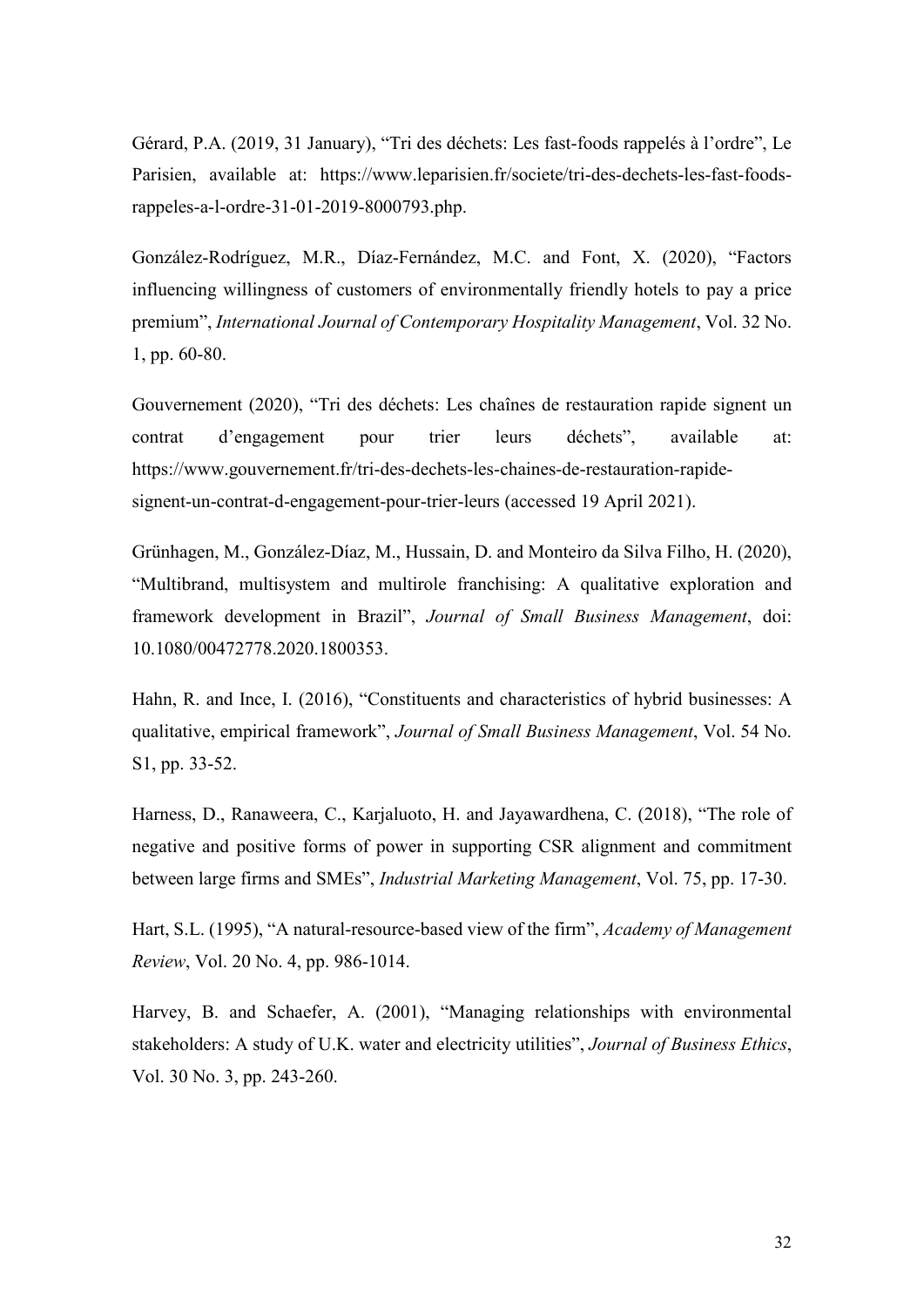Hazra, S., Fletcher, J. and Wilkes, K. (2017), "An evaluation of power relationships among stakeholders in the tourism industry networks of Agra, India", *Current Issues in Tourism*, Vol. 20 No. 3, pp. 278-294.

Hein, A.M., Jankovic, M., Feng, W., Farel, R., Yune, J.H. and Yannou, B. (2017), "Stakeholder power in industrial symbioses: A stakeholder value network approach", *Journal of Cleaner Production*, Vol. 148, pp. 923-933.

Hörisch, J., Freeman, R.E. and Schaltegger, S. (2014), "Applying stakeholder theory in sustainability management: Links, similarities, dissimilarities, and a conceptual framework", *Organization & Environment*, Vol. 27 No. 4, pp. 328-346.

Jell-Ojobor, M. (2019), "Strategic CSR and the competitive advantage of franchise firms", Windsperger, J., Cliquet, G., Hendrikse, G. and Srećković, M. (Eds), *Design and Management of Interfirm Networks,* Springer, Cham, Switzerland, pp. 91-111.

Jones, P., Hillier, D. and Comfort, D. (2014), "Sustainability in the global hotel industry", *International Journal of Contemporary Hospitality Management*, Vol. 26 No. 1, pp. 5- 17.

Khatter, A., McGrath, M., Pyke, J., White, L. and Lockstone-Binney, L. (2019), "Analysis of hotels' environmentally sustainable policies and practices: Sustainability and corporate social responsibility in hospitality and tourism", *International Journal of Contemporary Hospitality Management*, Vol. 31 No. 6, pp. 2394-2410.

Kim, B. and Lee, S. (2020), "The impact of material and immaterial sustainability on firm performance: The moderating role of franchising strategy", *Tourism Management*, Vol. 77, 103999.

Kim, S.H., Lee, K. and Fairhurst, A. (2017), "The review of "green" research in hospitality, 2000-2014", *International Journal of Contemporary Hospitality Management*, Vol. 29 No. 1, pp. 226-247.

Kularatne, T., Wilson, C., Månsson, J., Hoang, V. and Lee, B. (2019), "Do environmentally sustainable practices make hotels more efficient? A study of major hotels in Sri Lanka", *Tourism Management*, Vol. 71, pp. 213-225.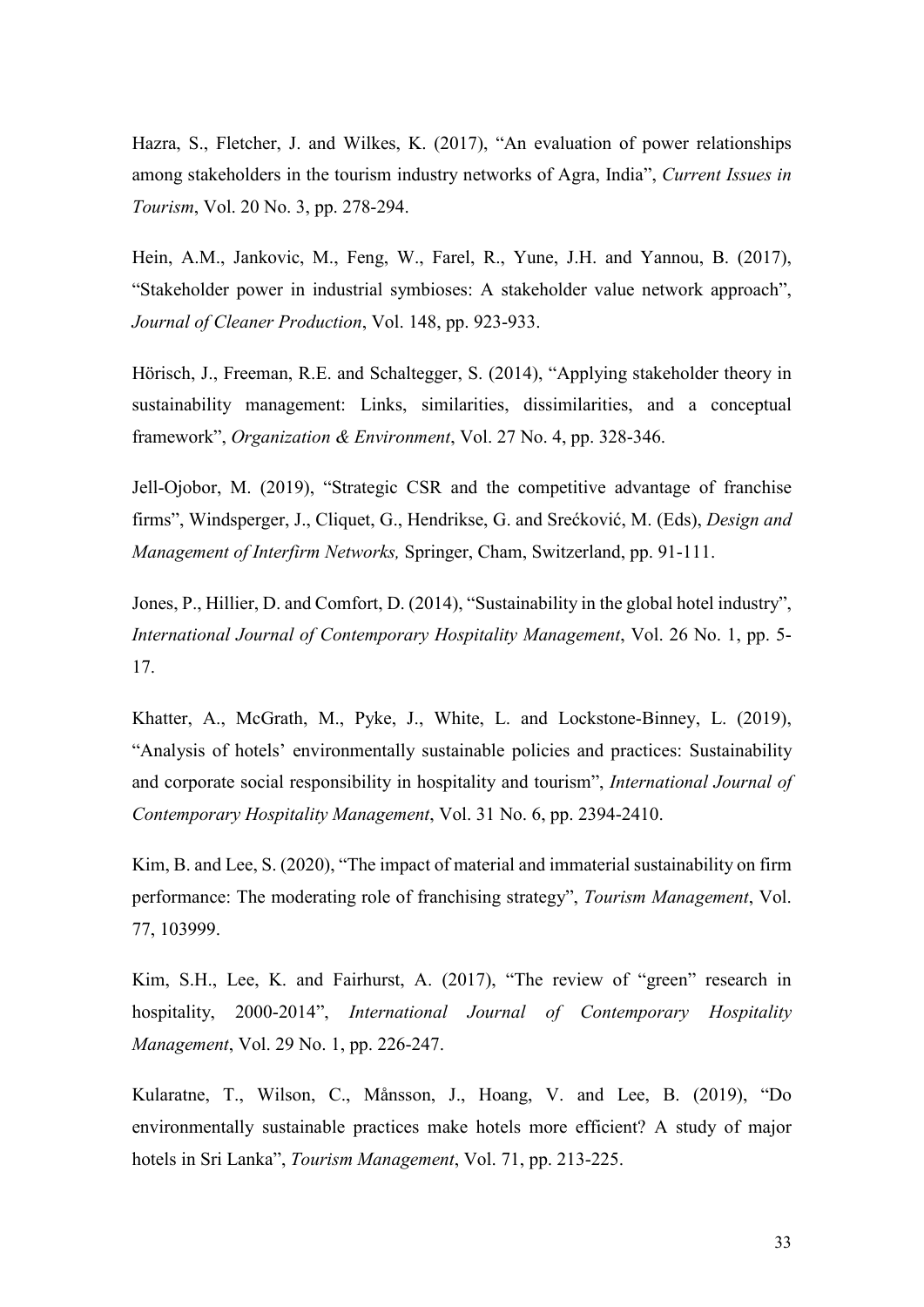Lin, X., Ho, C.M. and Shen, G.Q. (2017), "Who should take the responsibility? Stakeholders' power over social responsibility issues in construction projects", *Journal of Cleaner Production*, Vol. 154, pp. 318-329.

Lin, X., Ho, C.M. and Shen, G.Q. (2018), "For the balance of stakeholders' power and responsibility: A collaborative framework for implementing social responsibility issues in construction projects", *Management Decision*, Vol. 56 No. 3, pp. 550-569.

Lin, X., McKenna, B., Ho, C.M. and Shen, G.Q. (2019), "Stakeholders' influence strategies on social responsibility implementation in construction projects", *Journal of Cleaner Production*, Vol. 235, pp. 348-358.

Lyon, A., Hunter-Jones, P. and Warnaby, G. (2017), "Are we any closer to sustainable development? Listening to active stakeholder discourses of tourism development in the Waterberg Biosphere Reserve, South Africa", *Tourism Management*, Vol. 61, pp. 234- 247.

Maak, T. (2007), "Responsible leadership, stakeholder engagement, and the emergence of social capital", *Journal of Business Ethics*, Vol. 74 No. 4, pp. 329-343.

Marzano, G. and Scott, N. (2009), "Power in destination branding", *Annals of Tourism Research*, Vol. 36 No. 2, pp. 247-267.

McHugh M. L. (2012), "Interrater reliability: the kappa statistic", *Biochemia Medica*, Vol. 22 No. 3, pp. 276-282.

Meiseberg, B. and Ehrmann, T. (2012), "Lost in translation? The prevalence and performance impact of corporate social responsibility in franchising", *Journal of Small Business Management*, Vol. 50 No. 4, pp. 566-595.

Miles, M.B. and Huberman, A.M (1994), *Qualitative Data Analysis: An Expanded Sourcebook*, Sage publications, Thousand Oaks, CA.

Mitchell, R.K., Agle, B.R. and Wood, D.J. (1997), "Toward a theory of stakeholder identification and salience: Defining the principle of who and what really counts", *Academy of Management Review*, Vol. 22 No. 4, pp. 853-886.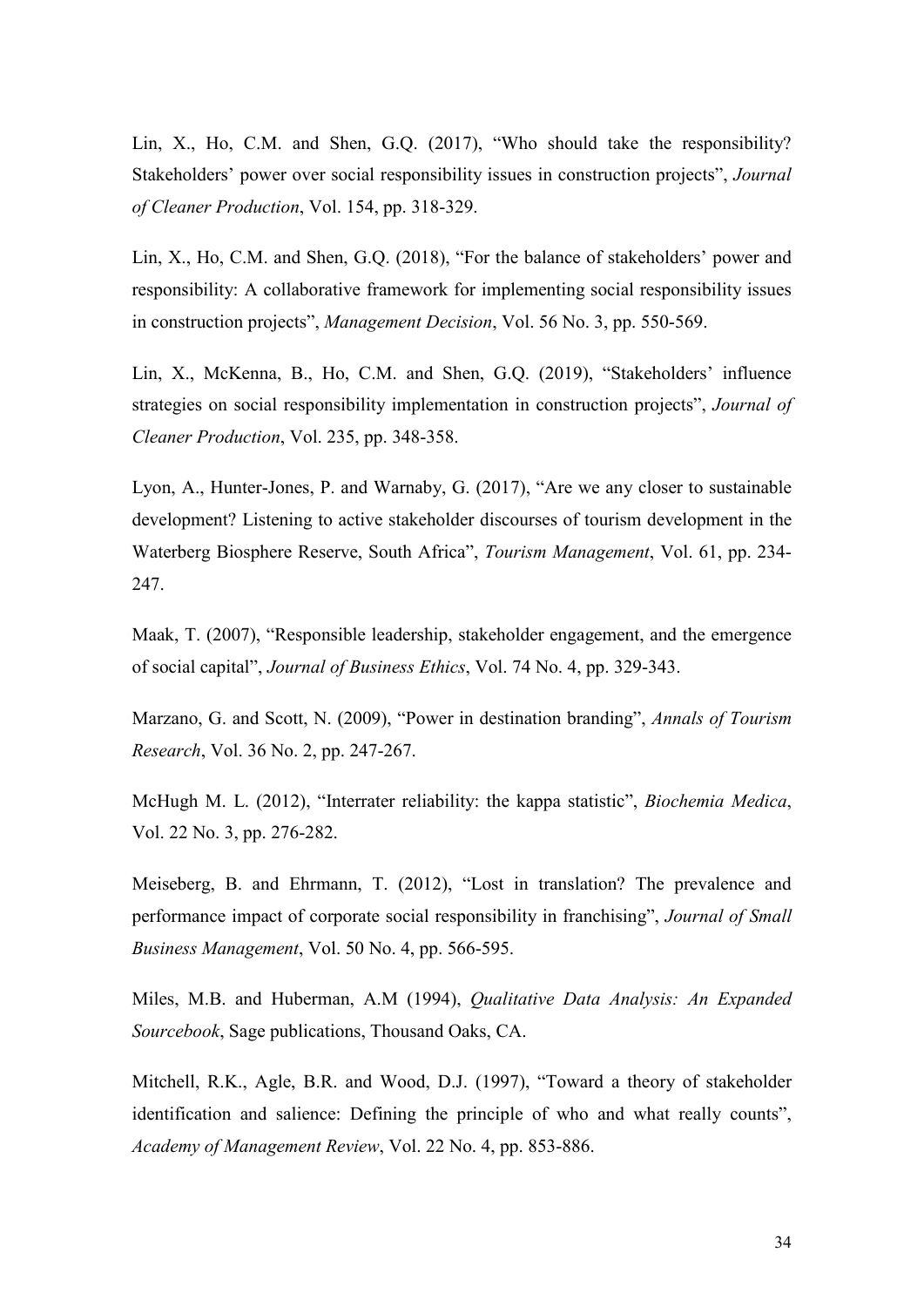Montiel, I. (2008), "Corporate social responsibility and corporate sustainability separate pasts, common futures", *Organization & Environment*, Vol. 21 No. 3, pp. 245-269.

Novacka, L., Pícha, K., Navratil, J., Topaloglu, C. and Švec, R. (2019), "Adopting environmentally friendly mechanisms in the hotel industry: A perspective of hotel managers in Central and Eastern European countries", *International Journal of Contemporary Hospitality Management*, Vol. 31 No. 6, pp. 2488-2508.

Pajunen, K. (2006), "Stakeholder influences in organizational survival", *Journal of Management Studies*, Vol. 43 No. 6, pp. 1261-1288.

Parent, M.M. and Deephouse, D.L. (2007), "A case study of stakeholder identification and prioritization by managers", *Journal of Business Ethics*, Vol. 75 No. 1, pp. 1-23.

Park, S., Song, S. and Lee, S. (2017), "Corporate social responsibility and systematic risk of restaurant firms: The moderating role of geographical diversification", *Tourism Management*, Vol. 59, pp. 610-620.

Parsons, T. (1963), "On the concept of political power", *Proceedings of the American Philosophical Society*, Vol. 107 No. 3, pp. 232-262.

Perrigot, R., Oxibar, B. and Déjean, F. (2015), "Determinants of corporate social disclosure in the franchising sector: Insights from French franchisors' websites", *Journal of Small Business Management*, Vol. 53 No. 2, pp. 321-339.

Pfeffer, J. (1981), *Power in Organizations*, Pitman Publishing, Marshfield.

Pfeffer, J. (1992), "Understanding power in organizations", *California Management Review*, Vol. 34 No. 2, pp. 29-50.

Polonsky, M.J. (1995), "A stakeholder theory approach to designing environmental marketing strategy", *Journal of Business & Industrial Marketing*, Vol. 10 No. 3, pp. 29- 46.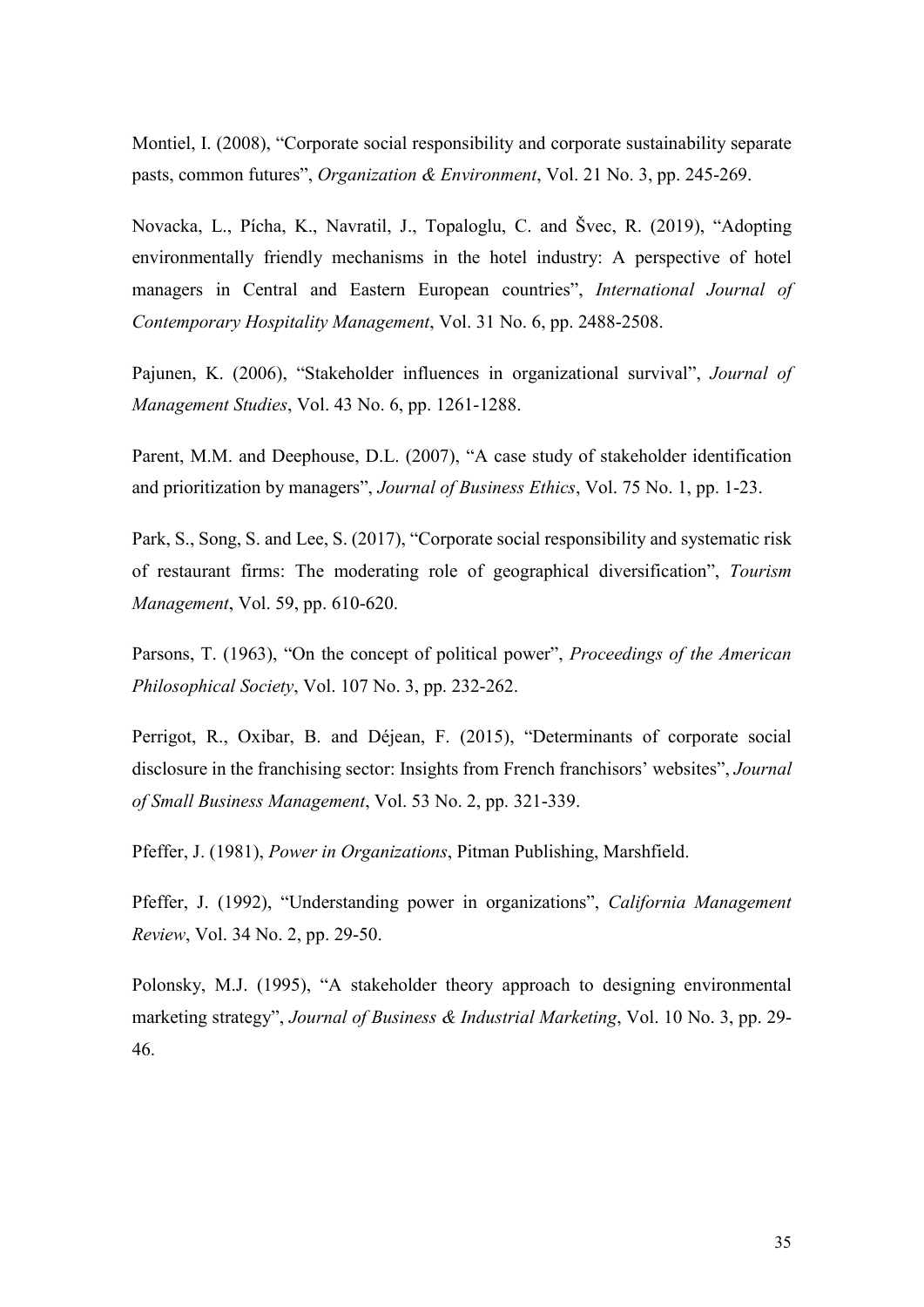Prud'homme, B. and Raymond, L. (2016), "Implementation of sustainable development practices in the hospitality industry: A case study of five Canadian hotels", *International Journal of Contemporary Hospitality Management*, Vol. 28 No. 3, pp. 609-639.

Rasi, R.Z.R.M., Abdekhodaee, A. and Nagarajah, R. (2014), "Stakeholders' involvements in the implementation of proactive environmental practices: Linking environmental practices and environmental performances in SMEs", *Management of Environmental Quality*, Vol. 25 No. 2, pp. 132-149.

Raub, S.P. and Martin-Rios, C. (2019), "'Think sustainable, act local' – a stakeholderfilter-model for translating SDGs into sustainability initiatives with local impact", *International Journal of Contemporary Hospitality Management*, Vol. 31 No. 6, pp. 2428-2447.

Raven, B.H. and French, J.R.P. Jr. (1958), "Legitimate power, coercive power, and observability in social influence", *Sociometry*, Vol. 21 No. 2, pp. 83-97.

Rivera‐Camino, J. (2007), "Re‐evaluating green marketing strategy: A stakeholder perspective", *European Journal of Marketing*, Vol. 41 No. 11/12, pp. 1328-1358.

Roome, N. and Wijen, F. (2006), "Stakeholder power and organizational learning in corporate environmental management", *Organization Studies*, Vol. 27 No. 2, pp. 235- 263.

Rowley, T.J. (1997), "Moving beyond dyadic ties: A network theory of stakeholder influences", *Academy of Management Review*, Vol. 22 No. 4, pp. 887-910.

Saito, H. and Ruhanen, L. (2017), "Power in tourism stakeholder collaborations: Power types and power holders", *Journal of Hospitality and Tourism Management*, Vol. 31, pp. 189-196.

Sharma, T., Chen, J. and Liu, W.Y. (2020), "Eco-innovation in hospitality research (1998-2018): A systematic review", *International Journal of Contemporary Hospitality Management*, Vol. 32 No. 2, pp. 913-933.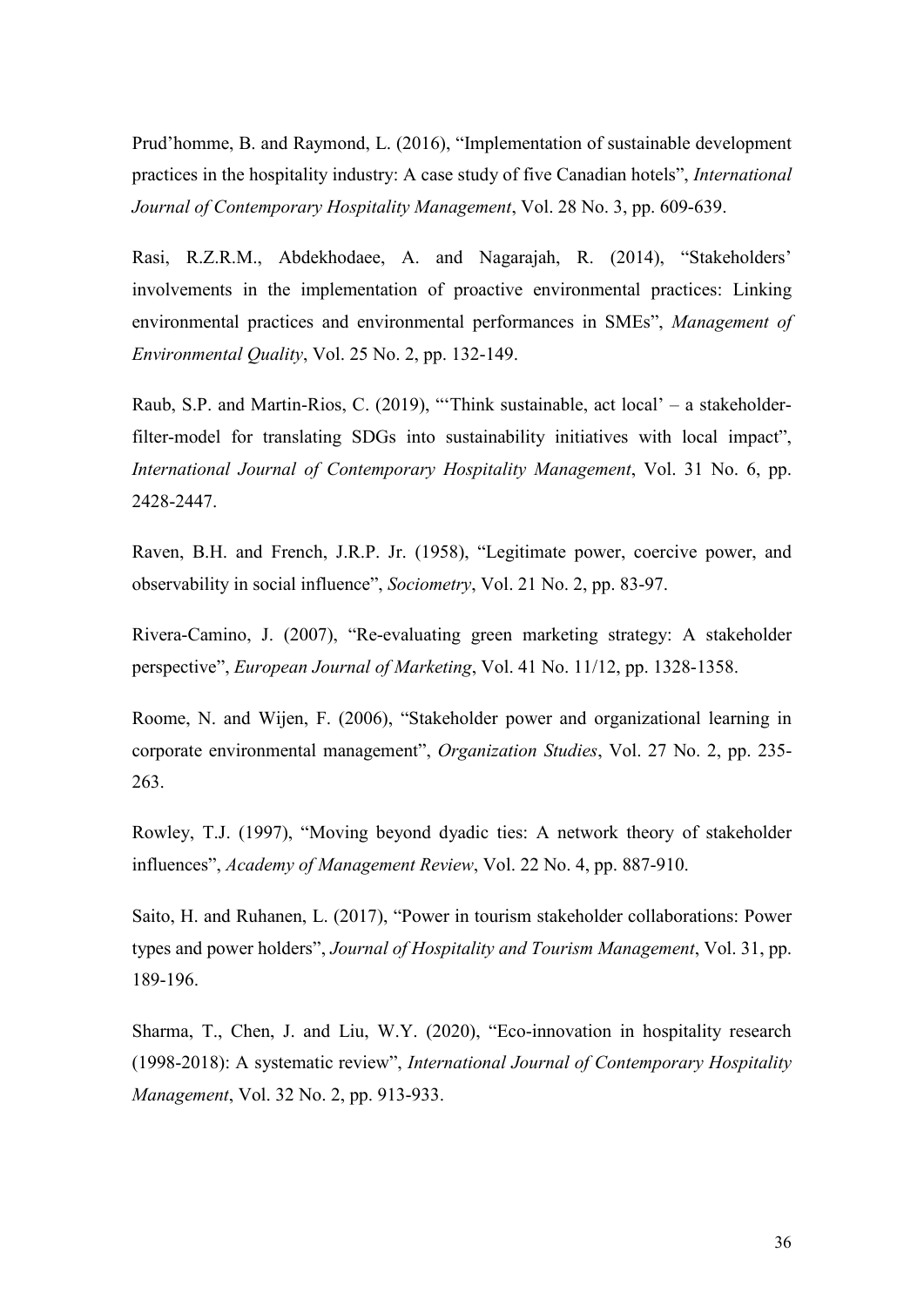Starik, M. and Kanashiro, P. (2013), "Toward a theory of sustainability management: Uncovering and integrating the nearly obvious", *Organization & Environment*, Vol. 26 No. 1, pp. 7-30.

Sulkowski, A.J., Edwards, M. and Freeman, R. E. (2018), "Shake your stakeholder: Firms leading engagement to cocreate sustainable value", *Organization & Environment*, Vol. 31 No. 3, pp. 223-241.

Tiew, F., Holmes, K. and De Bussy, N. (2015), "Tourism events and the nature of stakeholder power", *Event Management*, Vol. 19 No. 4, pp. 525-541.

Timmermans, S. and Tavory, I. (2012), "Theory construction in qualitative research: From grounded theory to abductive analysis", *Sociological Theory,* Vol. 30 No. 3, pp. 167-186.

Walsh, K. (2003), "Qualitative research: Advancing the science and practice of hospitality", *Cornell Hotel and Restaurant Administration Quarterly*, Vol. 44 No. 2, pp. 66-74.

Watson, A., Senyard, J. and Dada, O.L. (2020), "Acts of hidden franchisee innovation and innovation adoption within franchise systems", *Industrial Marketing Management*, Vol. 89, pp. 431-445.

Wrong D.H. (1979), *Power: Its Forms, Bases and Uses*, Blackwell, Oxford.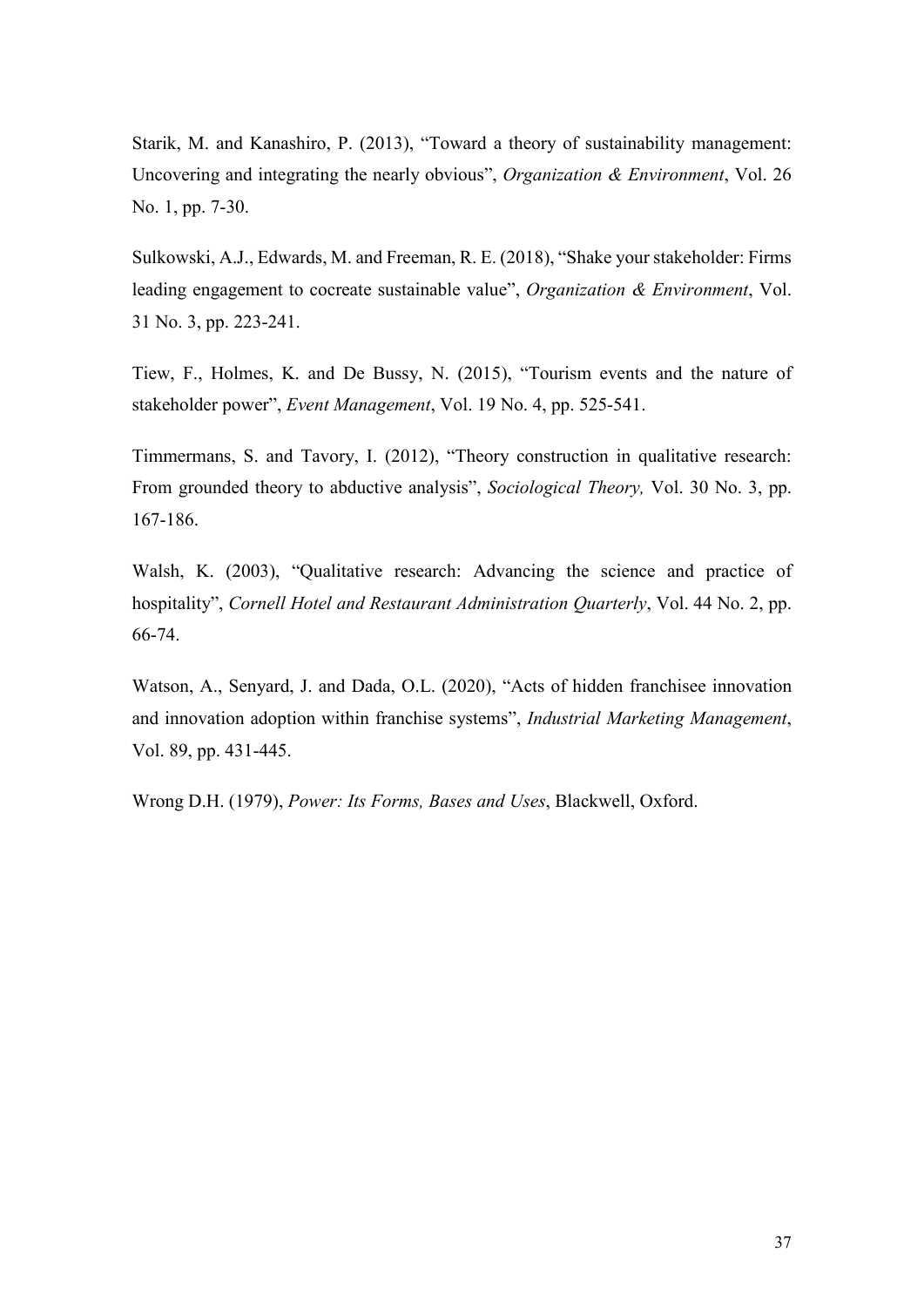| <b>Section</b>                                                                                                                                         | <b>Topic</b>                                                                        |  |
|--------------------------------------------------------------------------------------------------------------------------------------------------------|-------------------------------------------------------------------------------------|--|
| Introduction                                                                                                                                           | Background information of respondent (name, affiliation,<br>position)               |  |
|                                                                                                                                                        | Sensitivity to environmental issues                                                 |  |
| Waste management<br>practices                                                                                                                          | Waste sorting practices                                                             |  |
|                                                                                                                                                        | Understanding of current regulations                                                |  |
|                                                                                                                                                        | Impressions and responses to recent intervention by<br>government                   |  |
|                                                                                                                                                        | Waste production in restaurants (food, non-food)                                    |  |
|                                                                                                                                                        | Use of ecological materials                                                         |  |
| Franchisee role                                                                                                                                        | Franchisee involvement in strategy and implementation (e.g.,<br>piloting, roll-out) |  |
|                                                                                                                                                        | Communication approaches and knowledge management                                   |  |
|                                                                                                                                                        | Franchisee autonomy                                                                 |  |
|                                                                                                                                                        | Variability of waste sorting practices across network                               |  |
|                                                                                                                                                        | Conflicts and challenges                                                            |  |
| Other stakeholder<br>involvement (for<br>each stakeholder:<br>employees,<br>suppliers, customers,<br>local authorities,<br>other service<br>providers) | Stakeholder sensitivity to environmental issues and<br>motivations                  |  |
|                                                                                                                                                        | Communication approaches, education/knowledge<br>management                         |  |
|                                                                                                                                                        | Stakeholder role in implementation and enforcement                                  |  |
|                                                                                                                                                        | Stakeholder responses, conflicts, and challenges                                    |  |
| Impacts                                                                                                                                                | Costs (including for stakeholders, especially franchisees)                          |  |
|                                                                                                                                                        | Restaurant performance                                                              |  |
|                                                                                                                                                        | Pricing                                                                             |  |
|                                                                                                                                                        | Customer attitudes and behavior                                                     |  |
| Respondent<br>reflections                                                                                                                              | Any other thoughts/comments on issues discussed                                     |  |

Table 1: Interview Guide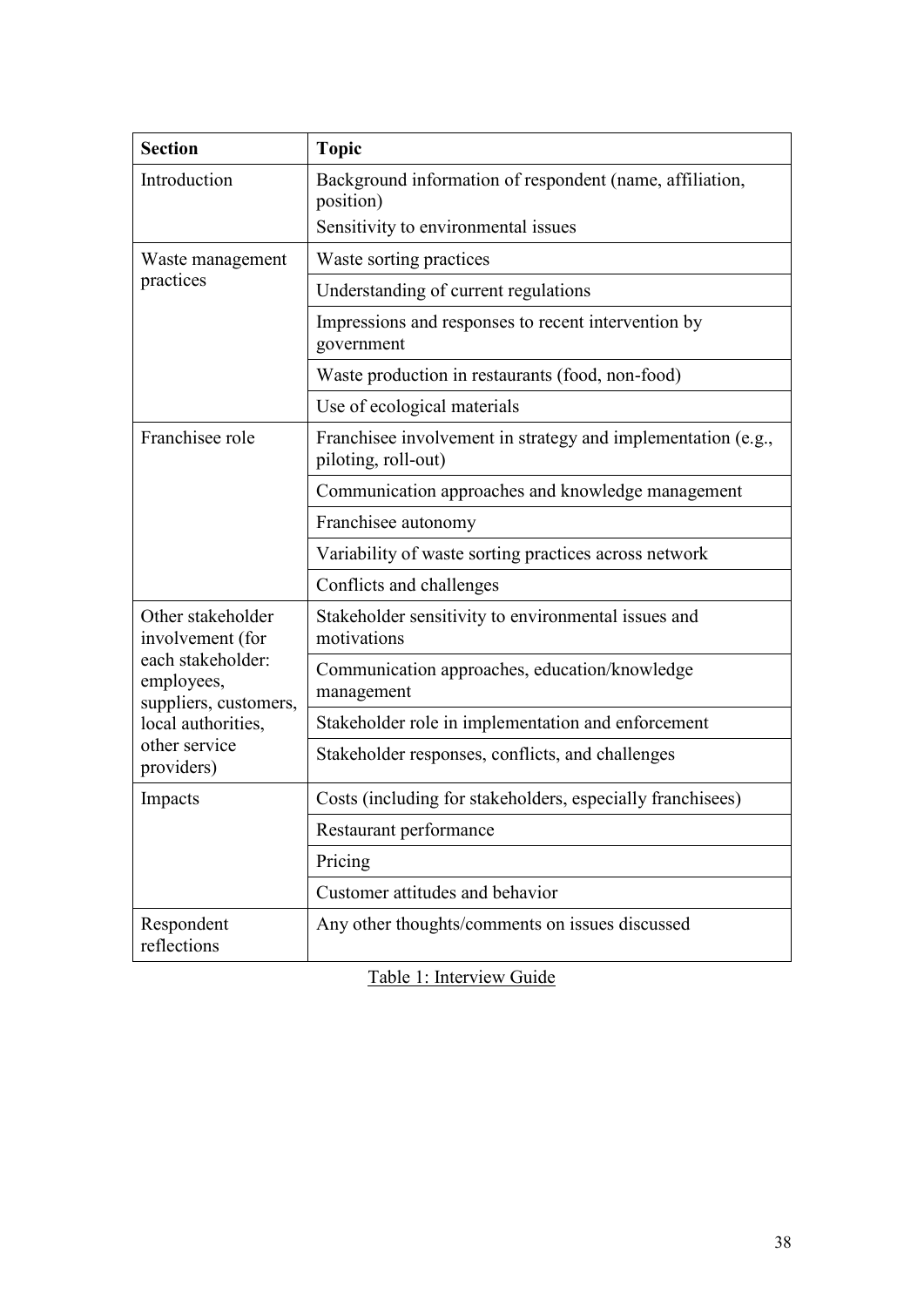| <b>Interviewee</b> | Category               | Chain size in<br>number of units | <b>Interviewee position</b><br>at the chain headquarters (gender* and age category**) | <b>Interview</b><br>mode |
|--------------------|------------------------|----------------------------------|---------------------------------------------------------------------------------------|--------------------------|
| #1                 | <b>Bakery</b> products | 201-300                          | Project Coordinator (M, 40-45)                                                        | Phone                    |
| #2                 | Bakery products        | 101-200                          | Chain Development Manager (M, 45-50)                                                  | Phone                    |
| #3                 | <b>Bakery</b> products | 401-500                          | Regional Director (M, 50-55)                                                          | Face-to-face             |
| #4                 | <b>Burger</b>          | $1 - 50$                         | Head of Communication, Marketing and Development (F, 25-30)                           | Phone                    |
| #5                 | <b>Bakery</b> products | 51-100                           | Head of Marketing (F, 25-30)                                                          | Phone                    |
| #6                 | Burger                 | 201-300                          | Field Manager (M, 45-50)                                                              | Phone                    |
| #7                 | Burger                 | $1 - 50$                         | Field Manager (F, 25-30)                                                              | Phone                    |
| #8                 | Burger                 | $1 - 50$                         | Field Manager (M, 20-25)                                                              | Phone                    |
| #9                 | <b>Bakery</b> products | 201-300                          | Head of Marketing and Communication (F, 25-30)                                        | Phone                    |
| #10                | <b>Bakery</b> products | 501-600                          | Sustainability Development Officer (F, 30-35)                                         | Face-to-face             |
| #11                | <b>Bakery</b> products | 201-300                          | Director of Chain Development (M, 55-60)                                              | Face-to-face             |
| #12                | Pizza                  | $1 - 50$                         | Head of CSR (F, 30-35)                                                                | Phone                    |
| #13                | Asian food             | $1 - 50$                         | Director of Quality (F, 50-55)                                                        | Phone                    |
| #14                | Asian food             | $1 - 50$                         | Head of Field Consulting and Development (F, 30-35)                                   | Phone                    |
| #15                | Middle Eastern food    | $1 - 50$                         | President/Master Franchisee (M, 55-60)                                                | Skype                    |
| # $16$             | Latin American food    | 201-300                          | Head of Development (M, 30-35)                                                        | Phone                    |
| #17                | Other food             | $1 - 50$                         | Franchisor Associate (M, 30-35)                                                       | Phone                    |
| #18                | <b>Bakery</b> products | $1 - 50$                         | $CSR$ Officer $(F, 25-30)$                                                            | Phone                    |
| #19                | Other food             | $1 - 50$                         | Executive Director (M, 45-50)                                                         | Phone                    |

Table 2: Profile of interviewees

Gender:  $F =$  female;  $M =$  male; Age category in years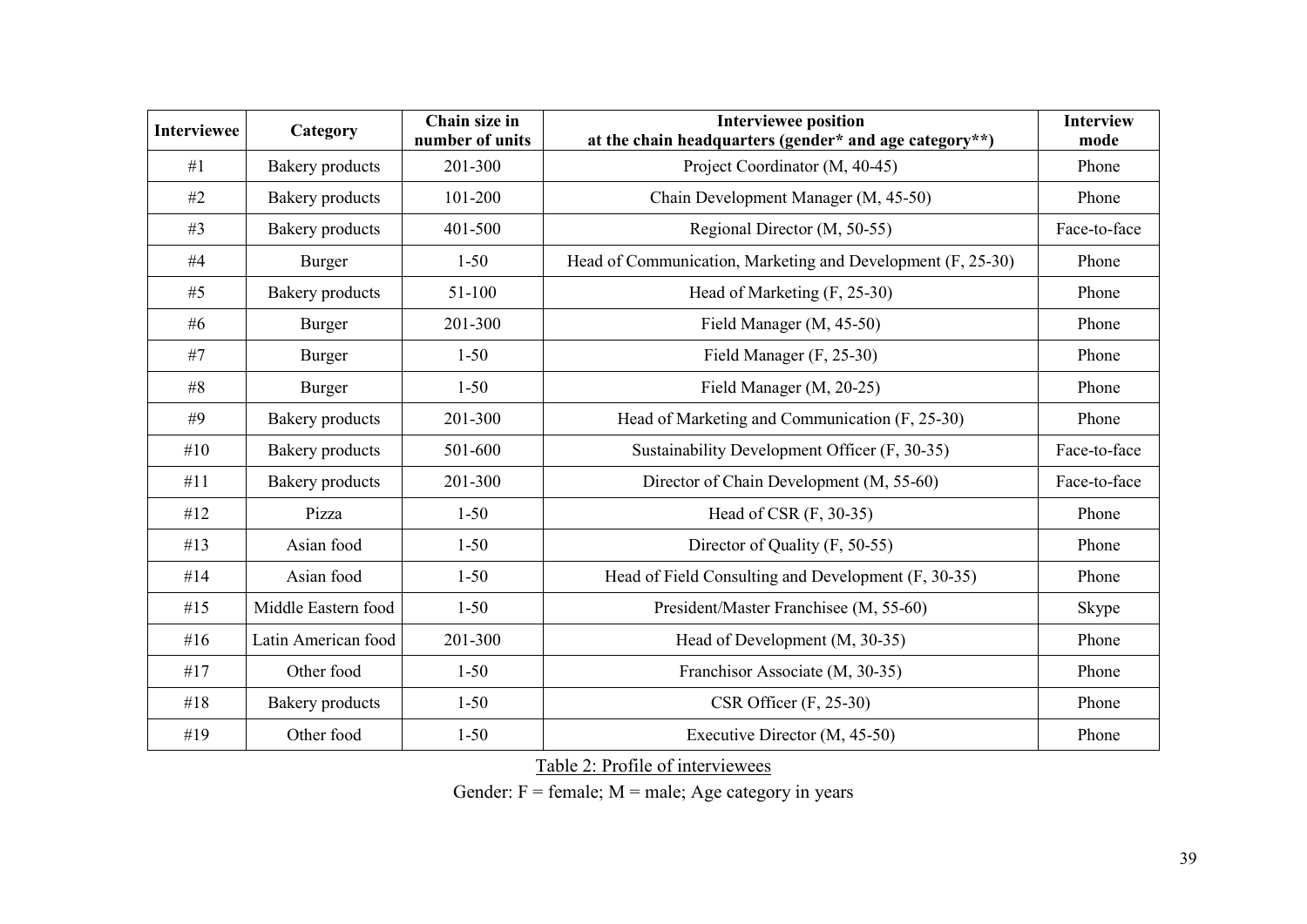| dimension<br>The good ideas of the franchisees always come back to us (franchisees)<br>Statements about<br>Resource<br>Source of<br>stakeholder resource<br>We have annual meetings where we listen to each other because we don't have the knowledge<br>dependency<br>power<br>- they [the franchisees] are the ones in the field (franchisees)<br>contributions through<br>The town hall has a much more advanced recycling system (local authority)<br>provision of resources |  |
|----------------------------------------------------------------------------------------------------------------------------------------------------------------------------------------------------------------------------------------------------------------------------------------------------------------------------------------------------------------------------------------------------------------------------------------------------------------------------------|--|
|                                                                                                                                                                                                                                                                                                                                                                                                                                                                                  |  |
|                                                                                                                                                                                                                                                                                                                                                                                                                                                                                  |  |
|                                                                                                                                                                                                                                                                                                                                                                                                                                                                                  |  |
|                                                                                                                                                                                                                                                                                                                                                                                                                                                                                  |  |
|                                                                                                                                                                                                                                                                                                                                                                                                                                                                                  |  |
| Most of the time it's the city that takes care of the collection (local authority)                                                                                                                                                                                                                                                                                                                                                                                               |  |
| There must be interaction between the business and the municipality. If the municipality<br>Statements about                                                                                                                                                                                                                                                                                                                                                                     |  |
| stakeholders withholding<br>doesn't play the game and collect the waste, that's a problem (local government)                                                                                                                                                                                                                                                                                                                                                                     |  |
| for example, in the city of X, they don't take, well,  they take the garbage bags, but<br>resources and impeding                                                                                                                                                                                                                                                                                                                                                                 |  |
| everything is mixed (local government)<br>implementation                                                                                                                                                                                                                                                                                                                                                                                                                         |  |
| A few, but the vast majority, over 90%, do not do so [sort waste] (customers)                                                                                                                                                                                                                                                                                                                                                                                                    |  |
| Statements about the role<br>It's up to the franchise to transcribe these words [regarding waste sorting to employees]<br>Network                                                                                                                                                                                                                                                                                                                                                |  |
| (franchisees)<br>of one stakeholder group<br>position                                                                                                                                                                                                                                                                                                                                                                                                                            |  |
| in relation to another<br>It's up to them to put in place  people who can explain to customers how to sort (franchisees)                                                                                                                                                                                                                                                                                                                                                         |  |
| So, we'll be issuing instructions to the teams for waste sorting. After that, we will go as far as<br>Statements about<br>Coercive<br>Form of                                                                                                                                                                                                                                                                                                                                    |  |
| sanctions [against franchisees who do not comply] (franchisees)<br>responses to non-<br>authority<br>power                                                                                                                                                                                                                                                                                                                                                                       |  |
| If they [franchisees and employees] don't sort, we [franchisors] are taken to the town hall and<br>compliance                                                                                                                                                                                                                                                                                                                                                                    |  |
| we have to pay an additional tax (local authority)                                                                                                                                                                                                                                                                                                                                                                                                                               |  |
| We have to make reports on our progress [with respect to implementation of waste sorting]                                                                                                                                                                                                                                                                                                                                                                                        |  |
| every six months to Brune Poirson and so we are saying to ourselves that we must avoid the                                                                                                                                                                                                                                                                                                                                                                                       |  |
| sanctions as much as possible (national government)                                                                                                                                                                                                                                                                                                                                                                                                                              |  |
| Statements about how the<br>Through our actions and enthusiasm, we try to show that it's important [environment]<br>Competence                                                                                                                                                                                                                                                                                                                                                   |  |
| (franchisees)<br>need for improved waste<br>authority                                                                                                                                                                                                                                                                                                                                                                                                                            |  |
| management is<br>Our approach is to try to explain on the one hand that in terms of brand image for a network,                                                                                                                                                                                                                                                                                                                                                                   |  |
| continuing to make 100% plastic,  is in the long run quite suicidal. What we are advocating<br>communicated                                                                                                                                                                                                                                                                                                                                                                      |  |
| to them is that integrating an environmental approach to packaging is a question of survival                                                                                                                                                                                                                                                                                                                                                                                     |  |
| (franchisees)                                                                                                                                                                                                                                                                                                                                                                                                                                                                    |  |
| I made the decision and I explained to my franchisees why. They believed me, they trusted me                                                                                                                                                                                                                                                                                                                                                                                     |  |
| and nobody is complaining about it (franchisees)                                                                                                                                                                                                                                                                                                                                                                                                                                 |  |
| They are told they have no choice (franchisees)<br>Statements about<br>Legitimate                                                                                                                                                                                                                                                                                                                                                                                                |  |
| We have to make it clear. All the rules are mandatory (franchisees)<br>authority<br>authority                                                                                                                                                                                                                                                                                                                                                                                    |  |
| Table 3: Example of analytical coding process with indicative quotes                                                                                                                                                                                                                                                                                                                                                                                                             |  |